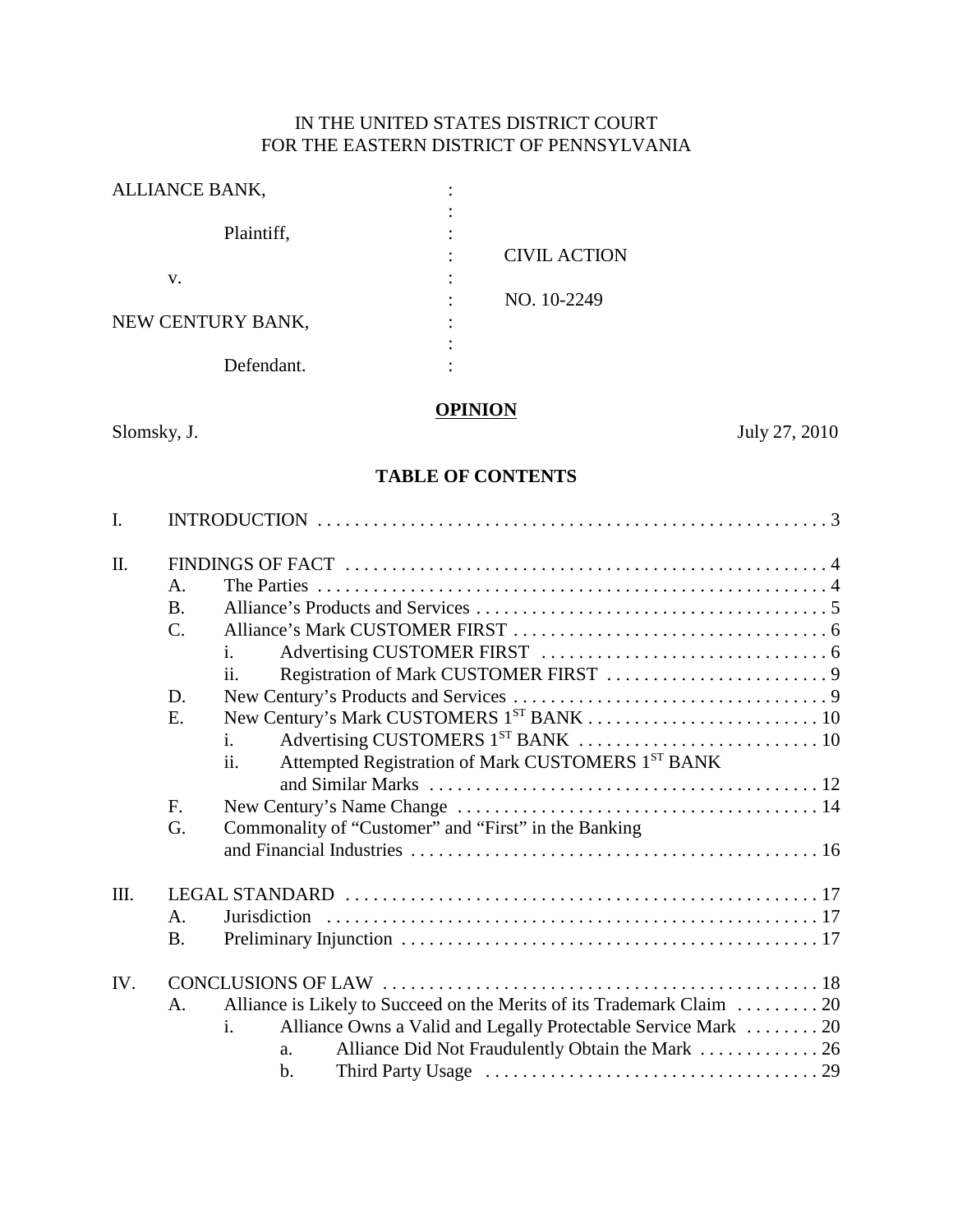|     |           | $C_{\bullet}$  | The Doctrines of Non-Use, Mutilation, and                    |
|-----|-----------|----------------|--------------------------------------------------------------|
|     |           |                |                                                              |
|     |           | ii.            | New Century's Use of the Name Customers 1 <sup>st</sup> Bank |
|     |           |                |                                                              |
|     |           | a.             |                                                              |
|     |           | $b$            |                                                              |
|     |           | $C_{\bullet}$  | Factor 3: Care and Attention Expected of Consumers  43       |
|     |           | d.             | Factor 4: Length of Time Defendant Has Used the Mark 45      |
|     |           | e.             |                                                              |
|     |           | f.             | Factor 6: Evidence of Actual Confusion  49                   |
|     |           | g.             | Factor 7: Whether Goods Are Marketed Through the             |
|     |           |                | Same Channels and Factor 8: Extent to Which Targets          |
|     |           |                |                                                              |
|     |           | h.             | Factor 9: Relationship of the Goods in the                   |
|     |           |                |                                                              |
|     |           | $\mathbf{i}$ . | Factor 10: Other Facts Suggesting the Public Might           |
|     |           |                | Expect the Prior Owner to Manufacture Both Products 52       |
|     |           | $\mathbf{i}$ . |                                                              |
|     | <b>B.</b> |                |                                                              |
|     | C.        |                |                                                              |
|     | D.        |                |                                                              |
| V.  |           |                |                                                              |
| VI. |           |                |                                                              |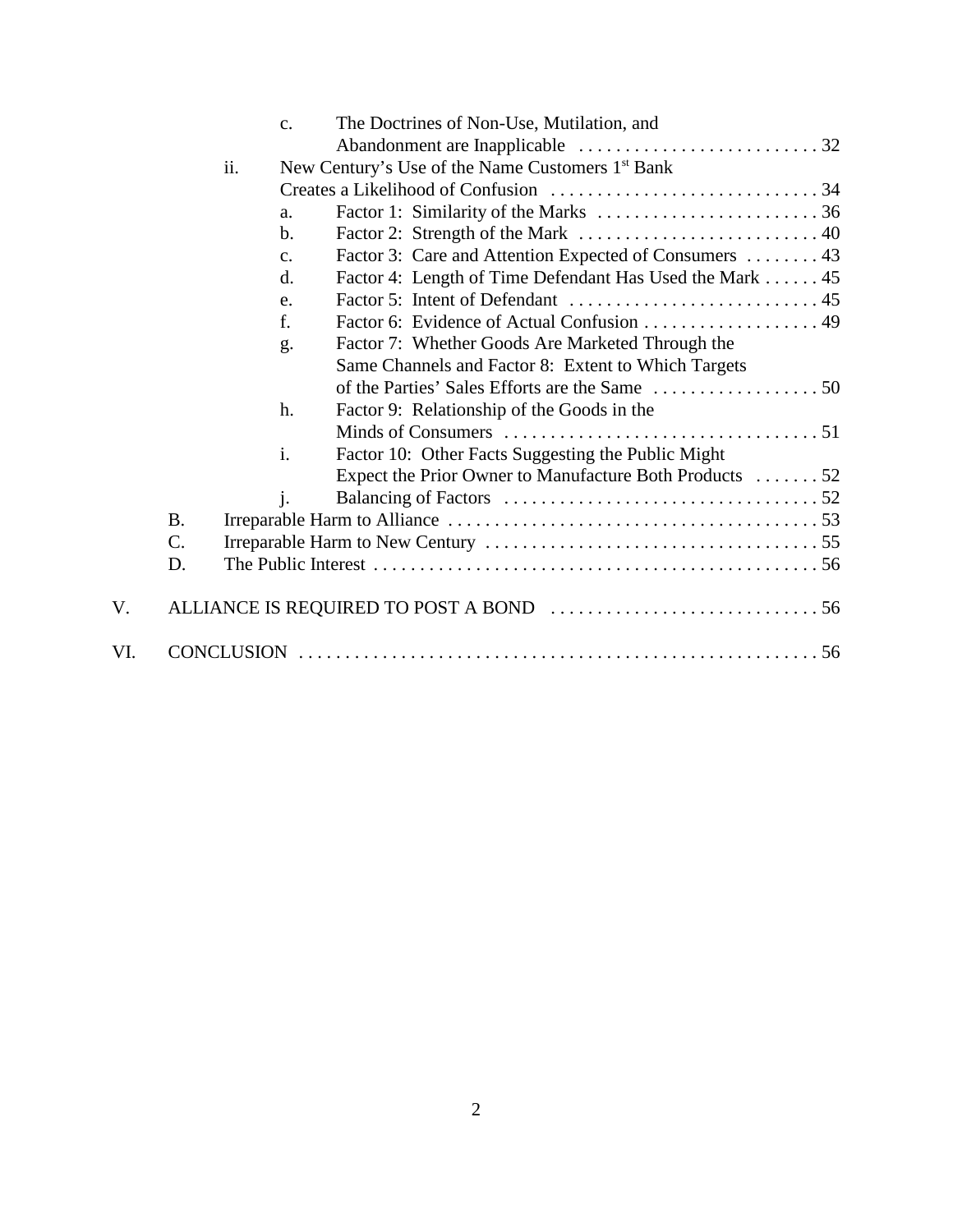# **I. INTRODUCTION**

Before the Court is Plaintiff Alliance Bank's Motion for Preliminary Injunction (Doc. No. 2). On May 14, 2010, Plaintiff Alliance Bank ("Alliance") commenced this action against Defendant New Century Bank ("New Century") alleging claims for trademark infringement, false designation of origin, and unfair competition under the Lanham Act, 15 U.S.C. §§ 1051, *et seq*., and for violations of state law of the Commonwealth of Pennsylvania. These claims arise from New Century's recent adoption and use of the name CUSTOMERS  $1<sup>ST</sup>$  BANK in connection with banking and financial services. On the same day that Alliance filed the Verified Complaint (Doc. No. 1), Alliance also filed a Motion for Preliminary Injunction pursuant to Federal Rule of Civil Procedure 65(a).

On June 2, 2010, Defendant New Century filed a Response in Opposition to the Motion for Preliminary Injunction (Doc. No. 16). On June 9, 2010, Alliance filed a Reply in Support of the Motion (Doc. No. 17). On June 17 and 18, 2010, the Court held a hearing on the Motion for Preliminary Injunction.<sup>1</sup> In addition, on June 29, 2010, the Court held oral argument on the Motion. After considering the testimony and exhibits offered by the parties at the hearings and their filings and arguments in this case, and for the reasons that follow, the Court will grant Alliance's Motion for Preliminary Injunction.

<sup>&</sup>lt;sup>1</sup>At the hearing, Plaintiff Alliance Bank presented testimony from Dennis Cirucci, President and Chief Executive Officer ("CEO") of Alliance Bank. Defendant New Century Bank presented testimony from Richard Ehst, President and Chief Operating Officer ("COO") of New Century, and Warren Taylor, Executive Vice President and President of Community Banking of New Century.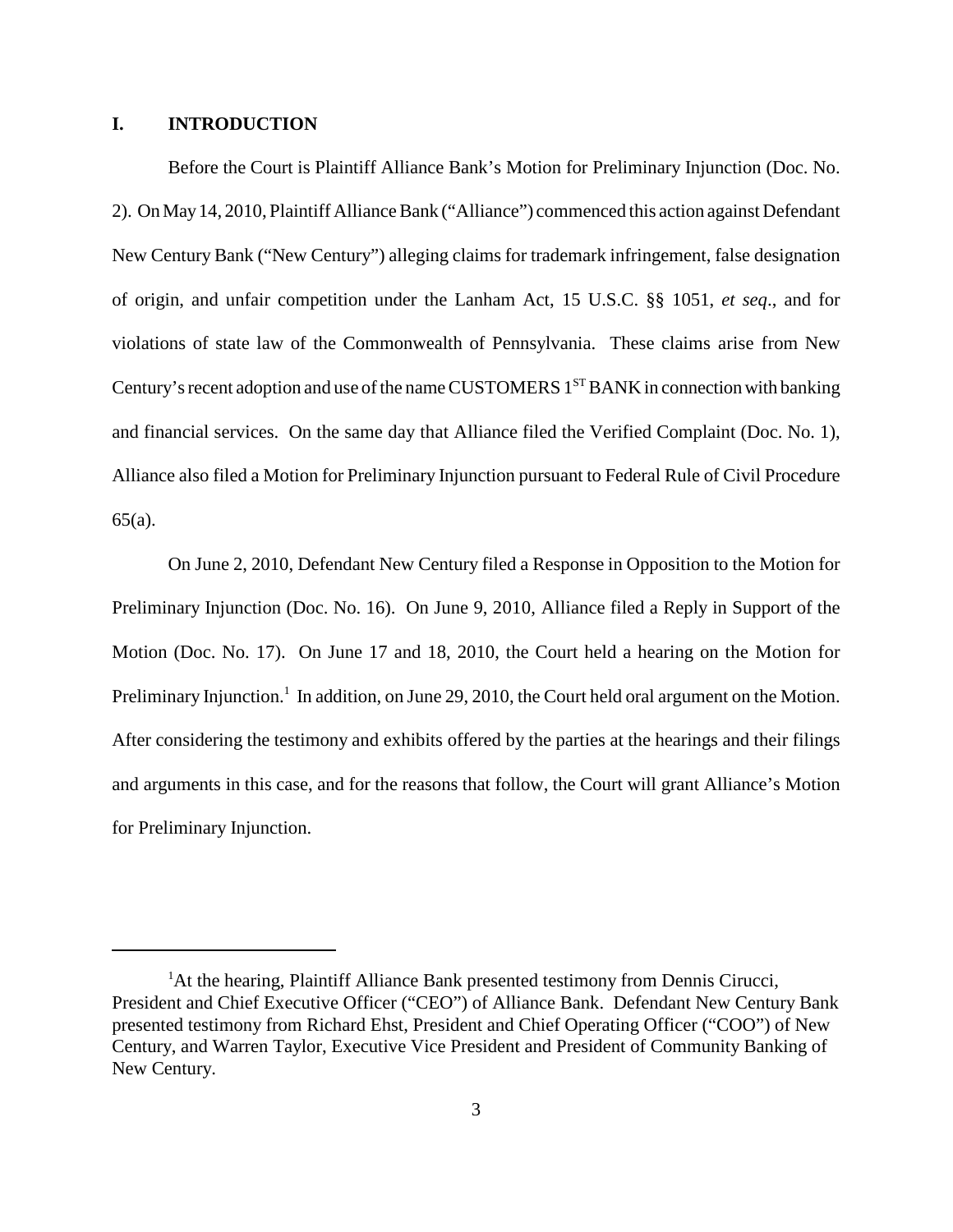# **II. FINDINGS OF FACT**

#### A. The Parties

Plaintiff Alliance Bank is a Pennsylvania corporation with its principal place of business located at 541 Lawrence Road, Broomall, Pennsylvania. (Verified Complaint at ¶ 3; Testimony of Dennis Cirucci ["Cirucci"], Plaintiff's President and CEO, Transcript of Hearing, June 17, 2010 ["Tr. 06/17/10"], at 5:15-16.) Alliance is a wholly owned subsidiary of Alliance Bank Corp. of Pennsylvania, and renders community banking services to individuals and businesses. (Id. at 5:6-7, 17-24; 43:7-8.) Alliance has branches in Delaware County and Chester County, Pennsylvania. Branches are located in the towns of Lawrence Park, Concordville, Havertown, Springfield, Lansdowne, Secane, Newtown Square, Upper Darby, and Paoli. (Plaintiff's Declaration of Dennis Cirucci (Doc. No. 11) Exhibit ["Cirucci Ex."] 45.) Customers of Alliance are located in forty-one  $(41)$  states and in Puerto Rico. (Cirucci, Tr.  $06/17/10$  at  $28:12-16$ .) A large percentage of Alliance's business is conducted over the internet. (Id. at 32:1-3.)

Defendant New Century,  $d/b/a$  Customers  $1<sup>st</sup>$  Bank, is a Pennsylvania corporation with its principal place of business located at 99 Bridge Street, Phoenixville, Pennsylvania. (Plaintiff's Hearing Exhibit ["Pl. Ex."] 46 at ¶3.) New Century also offers community banking services to individuals and businesses. (Testimony of Warren Taylor ["Taylor"], Defendant's Executive Vice President and President of Community Banking, Tr. 06/17/10 at 291:22-24.) Like Alliance, New Century has branches in Delaware County and Chester County, Pennsylvania. Branches are located in the towns of Phoenixville, Kimberton, Newtown Square, Wayne, and Malvern. (Pl. Ex. 46 at ¶3.) With the exception of the Newtown Square branch, which is directly across the street from a branch of Alliance, all of New Century's branches are located more than three and one half (3.5) miles away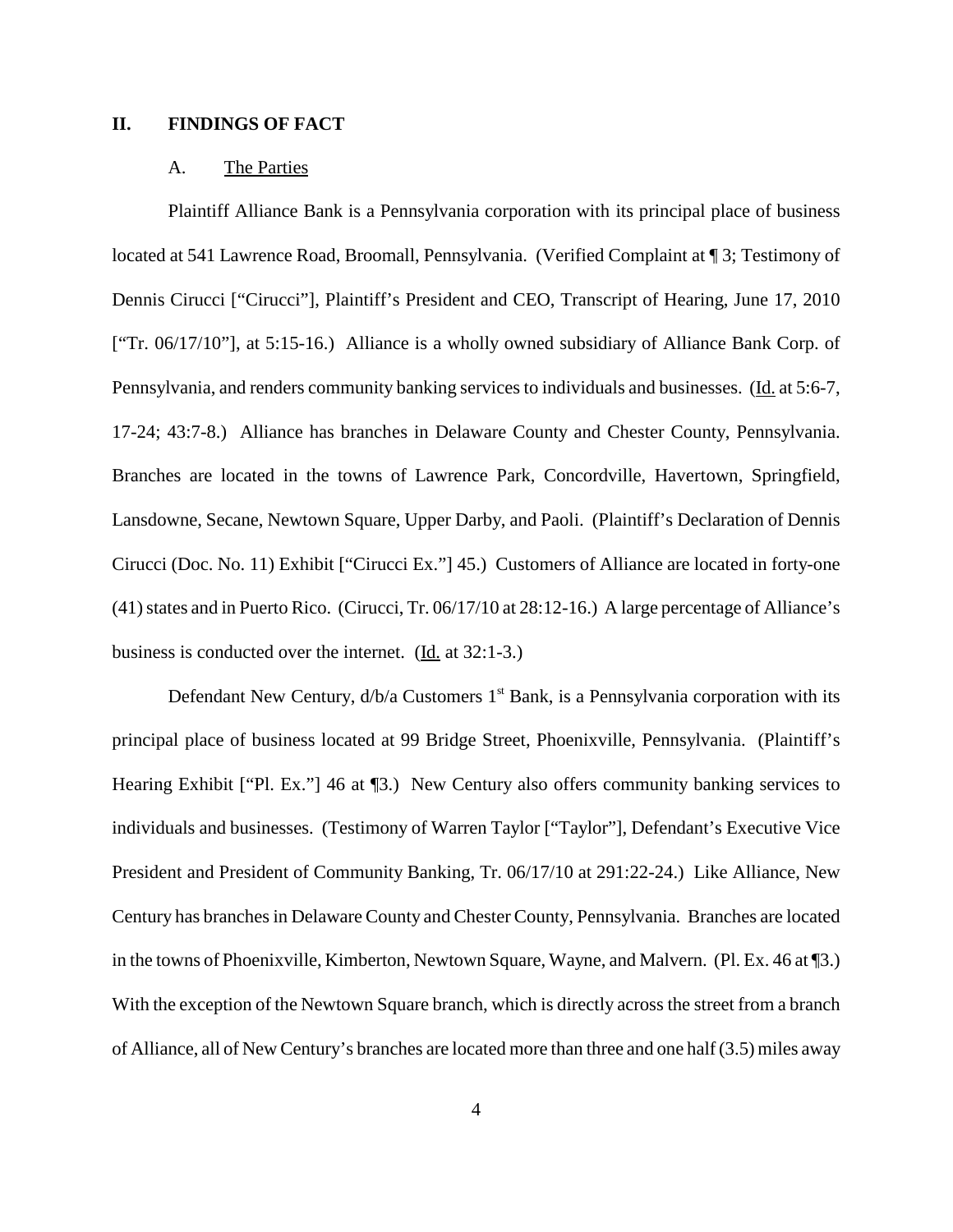from an Alliance branch. (Taylor, Tr. 06/17/10 at 203:9-17; Cirucci, Tr. 06/17/10 at 31:6-12.) New Century also provides on-line banking services. (Testimony of Richard Ehst ["Ehst"], Defendant's President and COO, Tr. 06/17/10 at 173:20-22.) Approximately seventy-five percent (75%) of New Century's customers reside within one-mile of a branch location, and the other twenty-five percent (25%) "could be just about anywhere." (Id. at 203:8.)

#### B. Alliance's Products and Services

Alliance is a "community bank," which is a financial institution formed to serve the constituents of the communities in which it exists. (Cirucci, Tr. 06/17/10 at 45:17-46:1.) Alliance provides a full range of banking services, including checking and savings accounts, certificates of deposits, online banking, loan products such as mortgage loans, home equity loans, commercial loans and lines of credit, and other related products and services customary in the banking industry. (Id. at 5:17-24; 6:3-9.) Alliance's customers consist of individuals and businesses residing in Delaware and Chester Counties, as well asindividualsresiding in Bucks County, Pennsylvania. (Id. at 28:14-16.) These customers include small and large businesses, non-profit entities, municipalities, governmental units, families, seniors and retirees. (Id. at 43:17-44:3.)

Alliance offers three (3) types of checking accounts: (1) "Affordable Checking," (2) "Customer First Checking," and (3) "Off To College Checking." (Id. at 53:9-18.) The "Customer First Checking" account is Alliance's primary retail product. (Id. at 8:25-9:1.) Currently, Alliance has approximately four thousand (4,000) "Customer First Checking" accounts in use with deposits of approximately \$45,000,000. (Id. at 9:8-14.) In total, from 2007 until March 2010, Alliance's deposits have grown by \$56,000,000 or sixteen percent (16%). (Testimony of Cirucci, Transcript of Hearing, June 18, 2010 ["Tr. 06/18/10"] at 10:8-12.)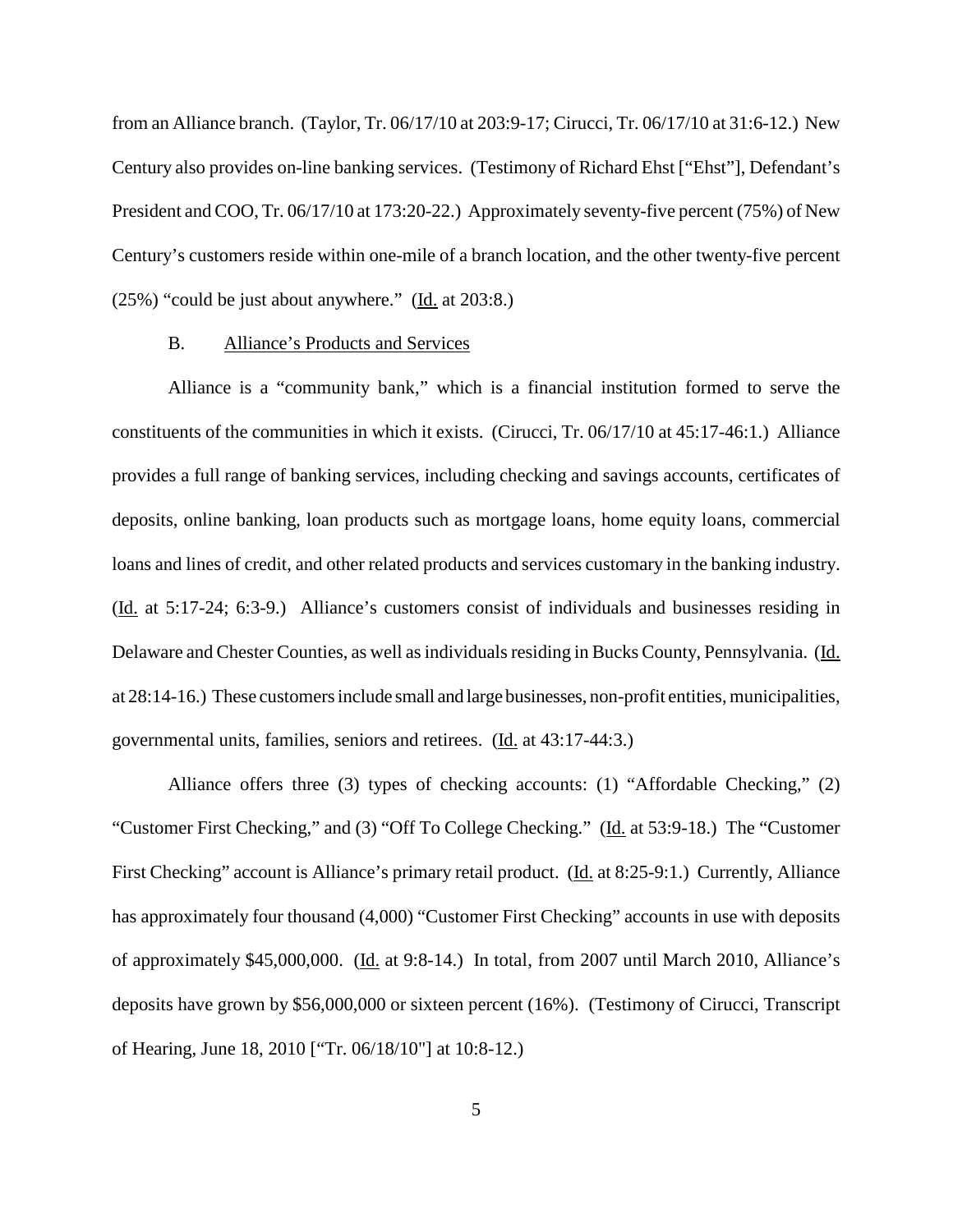# C. Alliance's Mark CUSTOMER FIRST

#### i. Advertising CUSTOMER FIRST

Since March 2006, Alliance has been using the mark CUSTOMER FIRST in two respects: (1) to identify all of its banking services as a whole and (2) to identify one of its products, "Customer First Checking." (Cirucci, Tr. 06/17/10 at 7:14-8:8.) A Customer First Checking Account gives consumers a preferred rate on other products of Alliance. (Id. at 17:17-23.) Mr. Cirucci provided extensive and creditable testimony as to how the Customer First Checking Account "serves as the hub for all of [Alliance's] other related products," and how it "acts as a bridge and brings them together." (Id. at 8:24-9:7; 17:3-23; 22:23-23:6; 62:12-21.) As he explained, Alliance uses the Customer First Checking Account as the centerpiece of the bank, and all other banking products act as "spokes" stemming from the center. (Id. at 153:1-14.) For example, products such as safety deposit boxes, home equity loans, and mortgage loans are tied to a consumer's Customer First Checking Account. If a customer rents a safety deposit box, the yearly fee would be paid from the Customer First Checking Account. If a customer has an ATM or debit card, it would be tied to the Customer First Checking Account. If a customer has a home equity or mortgage loan, payments would be made from the Customer First Checking Account. (Id. at 17:7-23.)

Alliance considers the mark to be a valuable symbol of the bank's representation to its customers and goodwill. (Id. at 11:7-10.) CUSTOMER FIRST is spelled using an ordinary font, and Alliance often uses a blue and yellow color scheme in conjunction with its general advertising and this specific mark. (Id. at 60:5-9.) Sometimes Alliance advertises in black and white rather than in color. (Id. at 60:16-17.)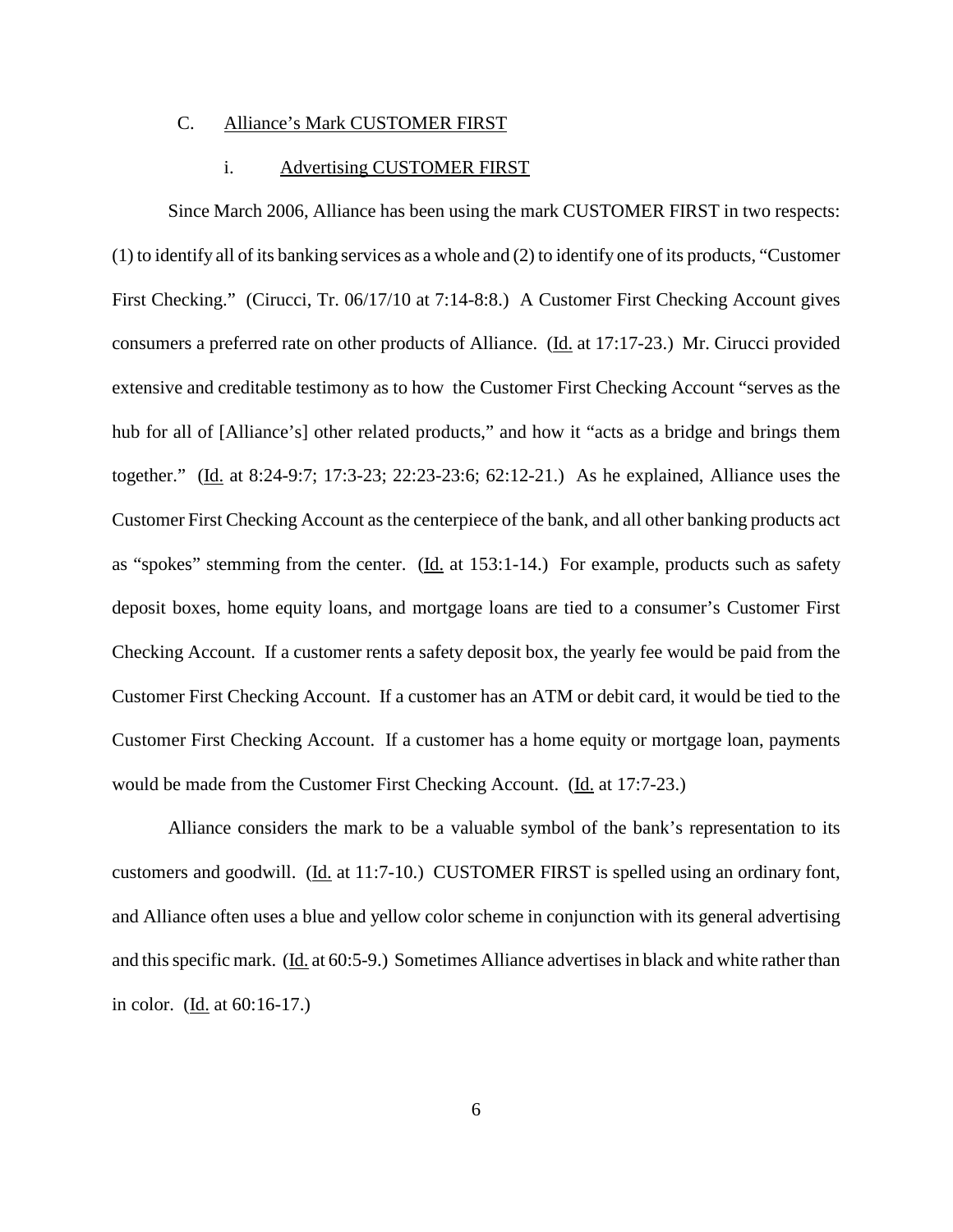Alliance has publicized CUSTOMER FIRST in a variety of ways. For example, in 2006, Alliance placed advertisements promoting its CUSTOMER FIRST banking services on four-foot (4') by five-foot(5') posters at about two-dozen bussheltersthroughout the Delaware Valley. (Id. 24:16- 25:19; 162:5-8; Pl. Ex. 2.) Bus shelter advertisements featured the slogan, "Customer First Banking Just Hit Home." (Pl. Ex. 2; Cirucci, Tr. 06/17/10 at 24:22-25:14.) These advertisements were displayed for at least one year and cost \$5,300 every month. (Id. at 25:2-14; Pl. Ex. 6-37.)

Over the past four (4) years, Alliance has also promoted CUSTOMER FIRST in local newspapers, such as the Philadelphia Inquirer, Delaware County Times, News of Delaware County, and the Daily Local News. (*Id. at 12:19-24; 15:10-18; 21:17-22:4; 103:24-104:3.*) In addition, Alliance has sent direct mailings to advertise the bank and its mark through a company called "ValPak." (Id. at 13:3-18.) ValPak is a direct mail marketing company that does mailings to households across the United States, including the Delaware Valley. (Id.)

Alliance also operates and maintains a website, through which it distributes news and information regarding its banking services and products, and where the mark CUSTOMER FIRST is prominently displayed. (Id. at 12:11-14; Pl. Ex. 6-4.) Finally, Alliance has publicly displayed the mark CUSTOMER FIRST in connection with its banking services and checking account in and around its branches and operations, through signage, television screen shots and promotional items. For approximately eighteen (18) months, until the fall 2007, Alliance required lapel pins labeled CUSTOMER FIRST to be worn by employees who personally served the public, such as customer service representatives, bank tellers, branch managers and assistant managers. (Id. at 11:22-25; 12:1-6; 13:19-15:8; 25:15-19; 26:2-23; 37:1-38:18; 66:22-25; Pl. Ex. 24.)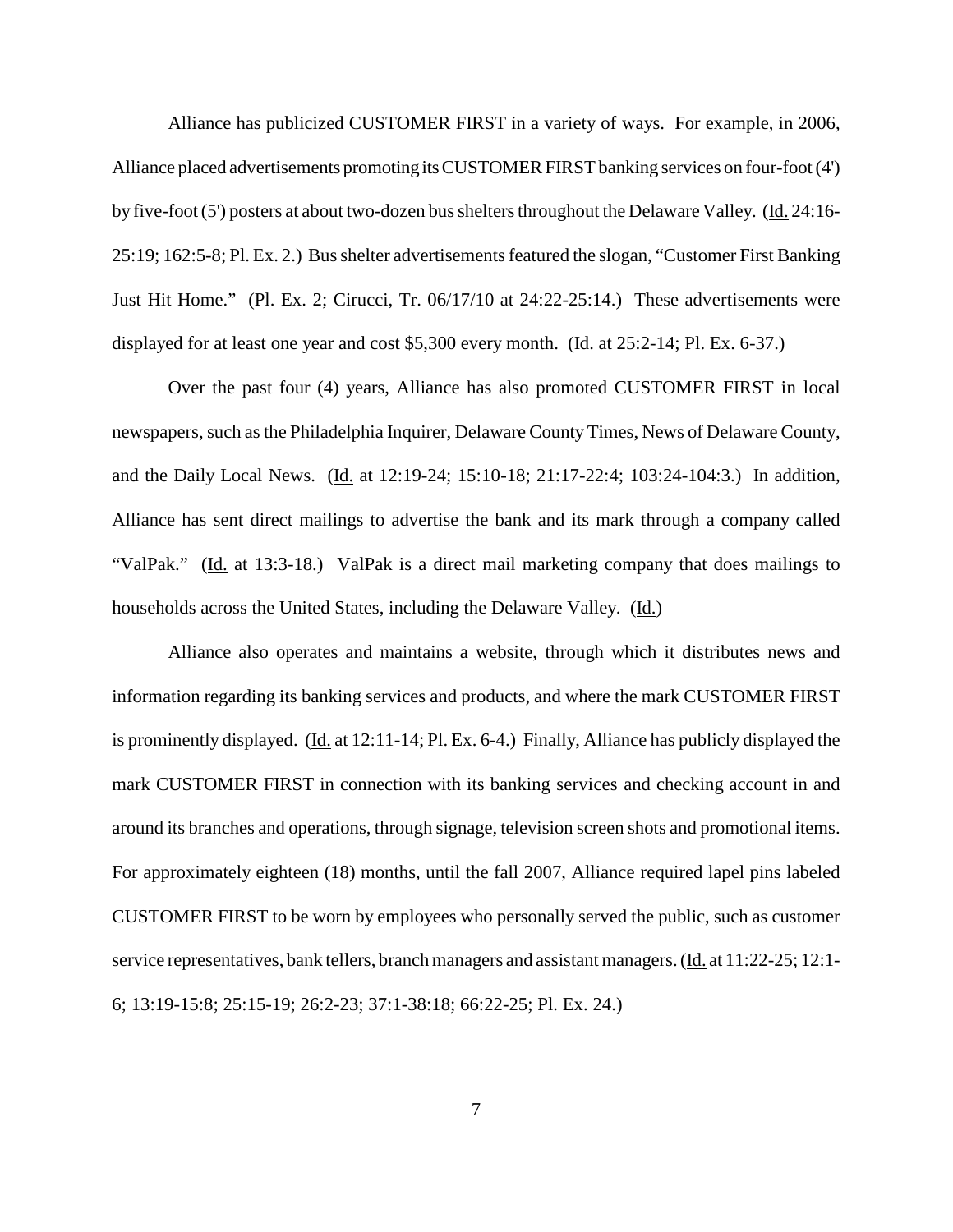Alliance extensively promotes CUSTOMER FIRST in brochures available to the public. In one brochure, an entire page is dedicated to the Customer First Checking Account. The page reads:

Choosing the right checking account is easy at Alliance Bank.

Customer First™ Checking - At Alliance Bank, we believe in putting the customer first. After all life can be complicated, choosing what type of checking account to open shouldn't be. Our Customer First™ Checking gives you all you want from a checking account in one easy package.

 $(Pl. Ex. 6-1 at 4.)$  In a tri-fold brochure that describes the different accounts offered by Alliance, one page features the phrase "Customer First™ Checking" multiple times. (Pl. Ex. 6-2.) This tri-fold brochure is often distributed at area events to promote Alliance's products. (Cirucci, Tr. 06/17/10 at 12:2-6.) In another document, a one-page advertisement mailed to over one-hundred thousand (100,000) households, a description of "Customer First™ Checking" covers a substantial portion of the page. (Id. at 13:4-6; Pl. Ex. 6-8.) In yet another one-page advertisement, the center of the page reads "Customer First™ Checking" and is followed by rates offered on Customer First Checking Accounts. (Pl. Ex. 6-19.) In many advertisements, a small "™" or "®," indicating a protectable trademark, is featured after the mark CUSTOMER FIRST.

In 2006, Alliance spent approximately \$310,000 on advertisements that include either the term "Customer First Checking" or the slogan "Customer First Banking Just Hit Home." (Pl. Exs. 6, 1-36.) In total, over the past four (4) years, Alliance has spent more than \$500,000 on advertising and marketing throughout its trade area in order to promote its CUSTOMER FIRST banking services and the Customer First Checking Account. (Cirucci, Tr. 06/17/10 at 8:9-19.) Alliance continues to advertise under the mark CUSTOMER FIRST for banking services. (Id. at 8:20-23.) All advertisements featuring CUSTOMER FIRST also include the housemark ALLIANCE BANK (in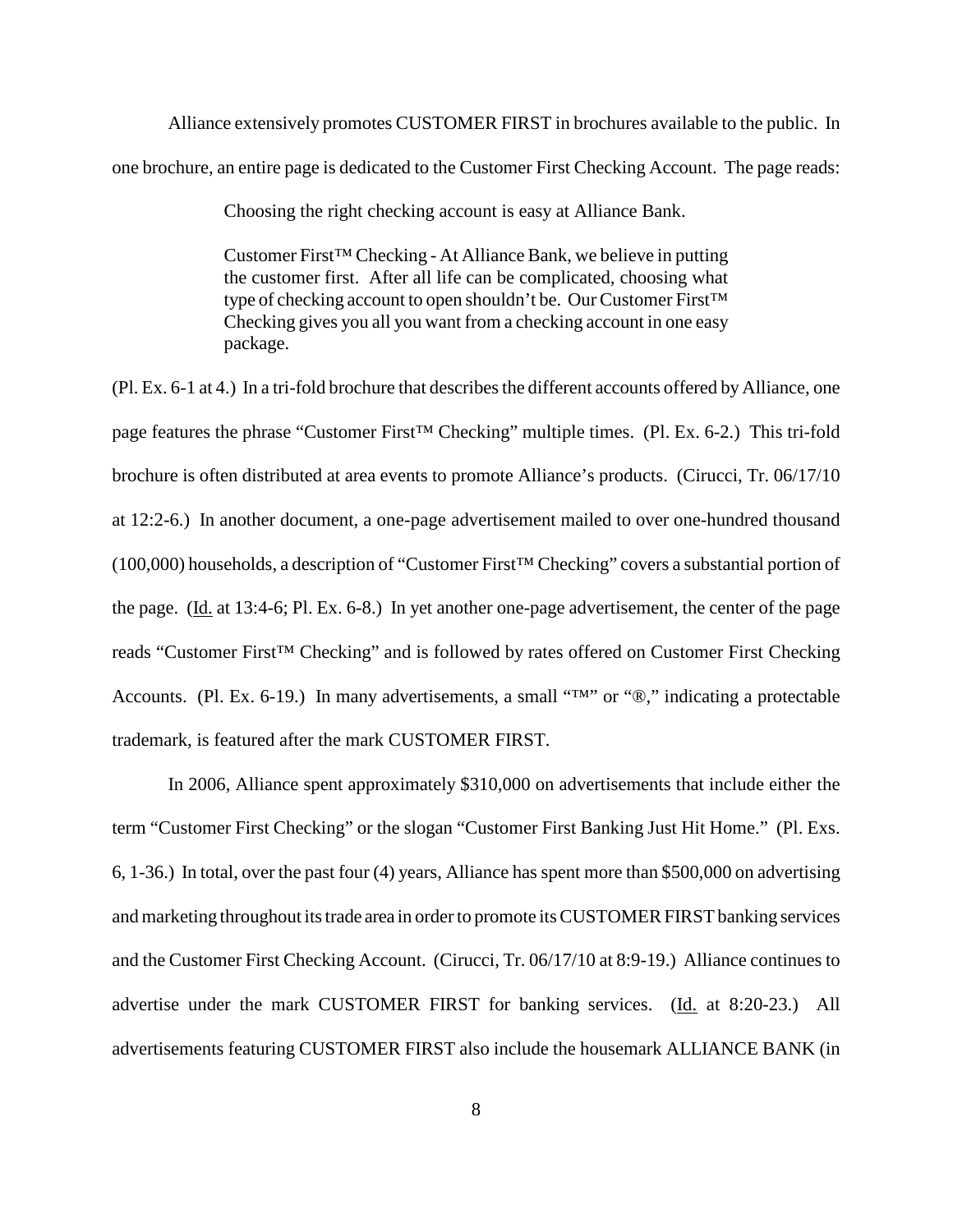a larger font) and several advertisements also feature the slogan "We Build Relationships That Last." (Id. at 61:25-62:7; 115:12-15; 125:3-6.) However, Alliance considers CUSTOMER FIRST to be the "defining characteristic" of the bank.  $(\underline{Id}$  at 51:19.)

#### ii. Registration of Mark CUSTOMER FIRST

On August 1, 2005, Alliance filed an application for registration of the mark CUSTOMER FIRST in the United States Patent and Trademark Office ("USPTO"). As part of the application, Mr. Cirucci signed a Statement of Use which declared that the term CUSTOMER FIRST was in use in connection with all of the following services: "Services customary in the banking industry, namely, banking, banking consultation, investment banking services, mortgage and personal banking services, namely, origination, acquisition servicing, securitization, and brokerage of commercial and personal mortgage loans and online banking services." (Cirucci, Tr. 06/17/10 at 7:8-13.) On October 16, 2007, the mark was approved and registered in the USPTO on the Principal Register under Certificate of Registration No. 3,313,156. (Verified Compl. at  $\P$ [11-13; Pl. Ex. 23.)

#### D. New Century's Products and Services

New Century has been conducting business in the same area where Alliance does business since 1997. (Pl. Ex. 46 at  $\P$  4.) Like Alliance, New Century is a community bank that provides services that are customary in the banking industry. (Ehst, Tr. 06/17/10 at 173:2-174:16.) New Century offers two (2) types of checking accounts: (1) "Free Checking" and (2) "Platinum Checking." (Taylor, Tr. 06/17/10 at 252:23-253:1.) New Century provides personal banking and commercial mortgage services. It does not provide residential mortgage banking services. (Ehst, Tr. 06/17/10 at 173:12-19.) Richard Ehst, New Century's current President and COO, testified that he considers New Century's customers to be sophisticated and particularly knowledgeable on the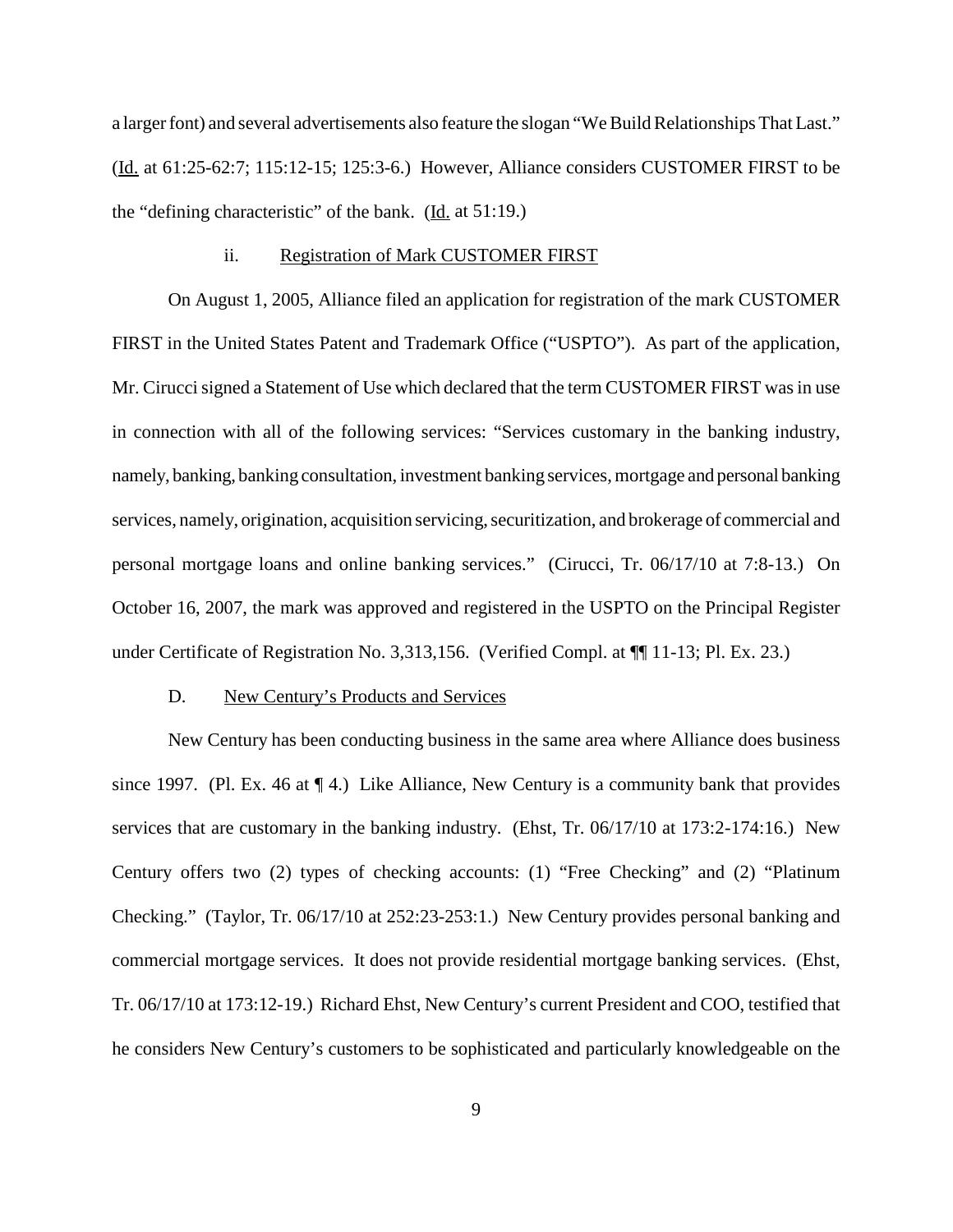products and services the bank offers. (Id. at 206:13-207:16.)

From 2008 until early 2010, New Century had not been a profitable enterprise. (Id. at 179:23-180:4.) Mr. Ehst described New Century as a "troubled company" with "significant legacy issues." (Id. at 186:1-5.) To overcome this problem, in the third quarter of 2009, New Century recruited a new management team and began redefining its business model. The new management team included Mr. Ehst, Mr. Taylor, and Jay Sidhu, who assumed the position of Chairman and CEO. The three executives previously worked together at Sovereign Bank. (Id. at 183:24-184:6; 187:16-188:25.) Their new business model included a high-tech, high-touch customer service commitment. (Taylor, Tr. 06/17/10 at 184:23-185:24.)

Since the arrival of this new leadership, New Century has raised over \$67,000,000 in new equity capital. New Century now holds over \$884,000,000 in total deposits and loans. (Ehst, Tr. 06/17/10 at 189:18-190:2.) In addition, customer deposits have increased one-hundred-twelve percent (112%), and since June 2009 itsloans have increased oversixty percent (60%). (Id.) In May 2010, New Century raised over \$500,000. (Id.)

# E. New Century's Mark CUSTOMERS 1<sup>ST</sup> BANK

### i. Advertising CUSTOMERS  $1<sup>ST</sup>$  BANK

In June or July 2009, discussions began at New Century about a name change. (Taylor, Tr. 06/17/10 at 232:25-233:7.) The reasons offered at the evidentiary hearing for changing the name of the bank were: (1) a desire to start fresh with a new management team, and (2) a desire to distance the name of the bank from negative publicity associated with the 2007 failure of New Century Mortgage of Irvine, California. The failure of New Century Mortgage was reported on ABC News, and Defendant New Century's logo was incorrectly used in reporting the story. (Id. at 235:1-10;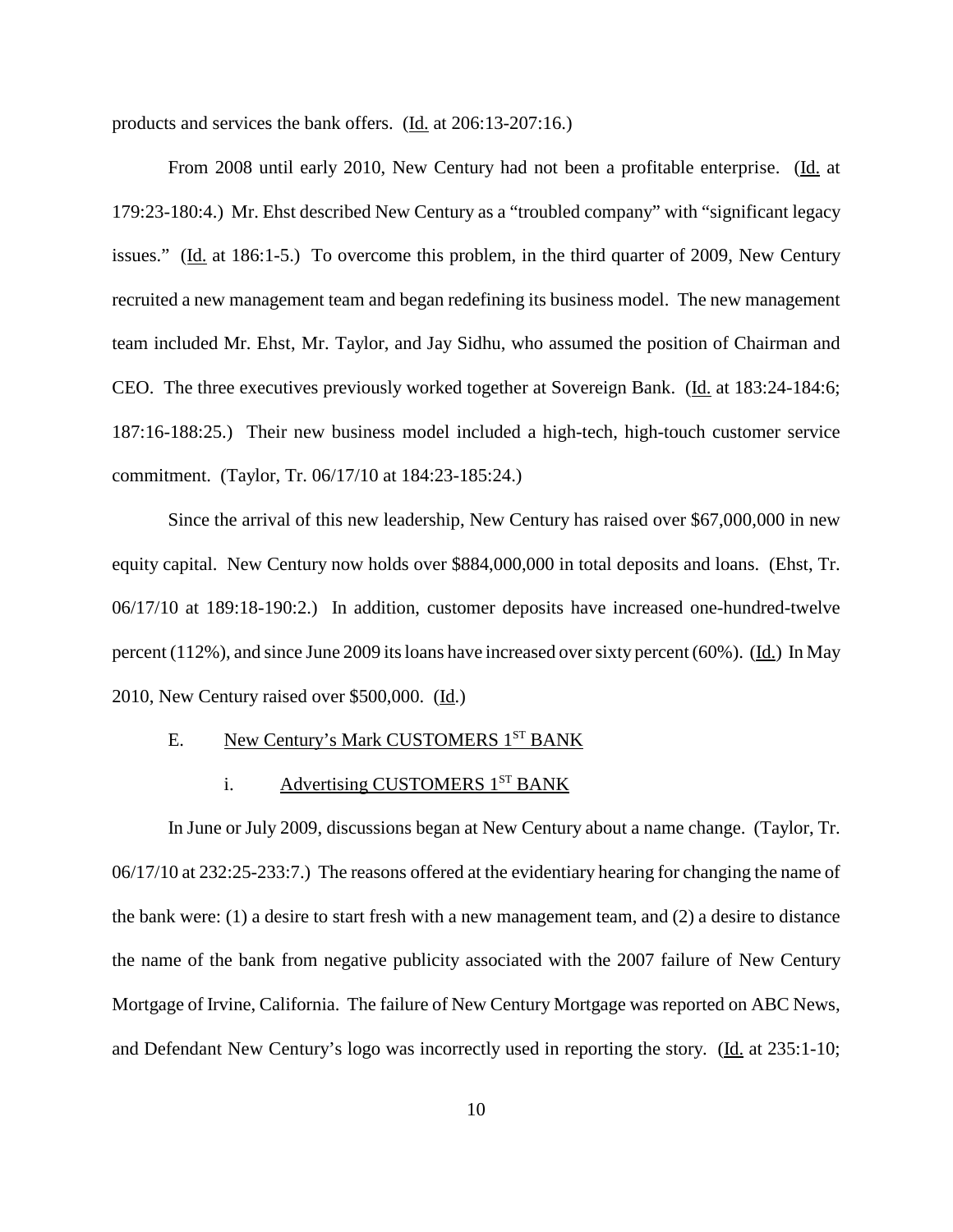Ehst, Tr. 06/17/10 at 188:19-189:6.)<sup>2</sup>

Around January 2010, Mr. Ehst proposed the name "Customers 1<sup>st</sup> Bank." (Id. at 191:10-19.) Subsequently, Mr. Taylor searched the names "Customers 1<sup>st</sup> Bank" and "Customers First Bank" on Google and GoDaddy.com, a website that sells internet domain names. (Taylor, Tr. 06/17/10 at 241:3-18.) In February 2010, New Century submitted the name "Customers  $1<sup>st</sup>$  Bank" to its advertising agency for production of a logo. (Ehst, Tr. 06/17/10 at 191:23-192:13.) By the end of February 2010, Mr. Taylor presented designs and logos to New Century's executive team for approval. After receiving a positive response, the executive team decided to adopt the mark CUSTOMERS  $1<sup>ST</sup>$  BANK as its new name, and New Century began the process of changing its name (Taylor, Tr. 06/17/10 at 298:11-22.), with the exception of the New Century name on permanent signs at existing branches. These will not be changed until August 2010, when a shareholder vote on the name change is scheduled. (Ehst, Tr. 06/17/10 at 167:17-24.)

Currently, the mark CUSTOMERS  $1^{ST}$  is used on virtually all of New Century's advertising and marketing materials. (Pl. Ex. 17.) The logo, however, is not used in connection with one of New Century's internet domain names (e.g., www.customersfirst.com) and in connection with employee email addresses (e.g., joesmith@customersfirst.com). Both online references contain the

<sup>&</sup>lt;sup>2</sup>In 2007, a mortgage company in Irvine, California, named "New Century Mortgage Company" filed for Chapter 11 bankruptcy. (Ehst, Tr. 06/17/10 at 169:5-19; 187:16-20.) Mr. Ehst testified that the failure of New Century Mortgage Company in California, which has no association with Defendant in this action, created confusion among an investor pool. (Id.) By 2009, Defendant New Century was still feeling the effects of New Century Mortgage Company's failure. ABC News, a national broadcasting company, while reporting the New Century Mortgage Company failure, erroneously featured a picture of New Century Bank's Phoenixville, Pennsylvania branch and, as noted, New Century Bank's logo during a televised news segment. (Id. at 188:19-25.) New Century decided to change its name to Customers  $1<sup>st</sup>$  Bank in part to avoid confusion and association with New Century Mortgage Company. (Id. at 169:23-170:3.)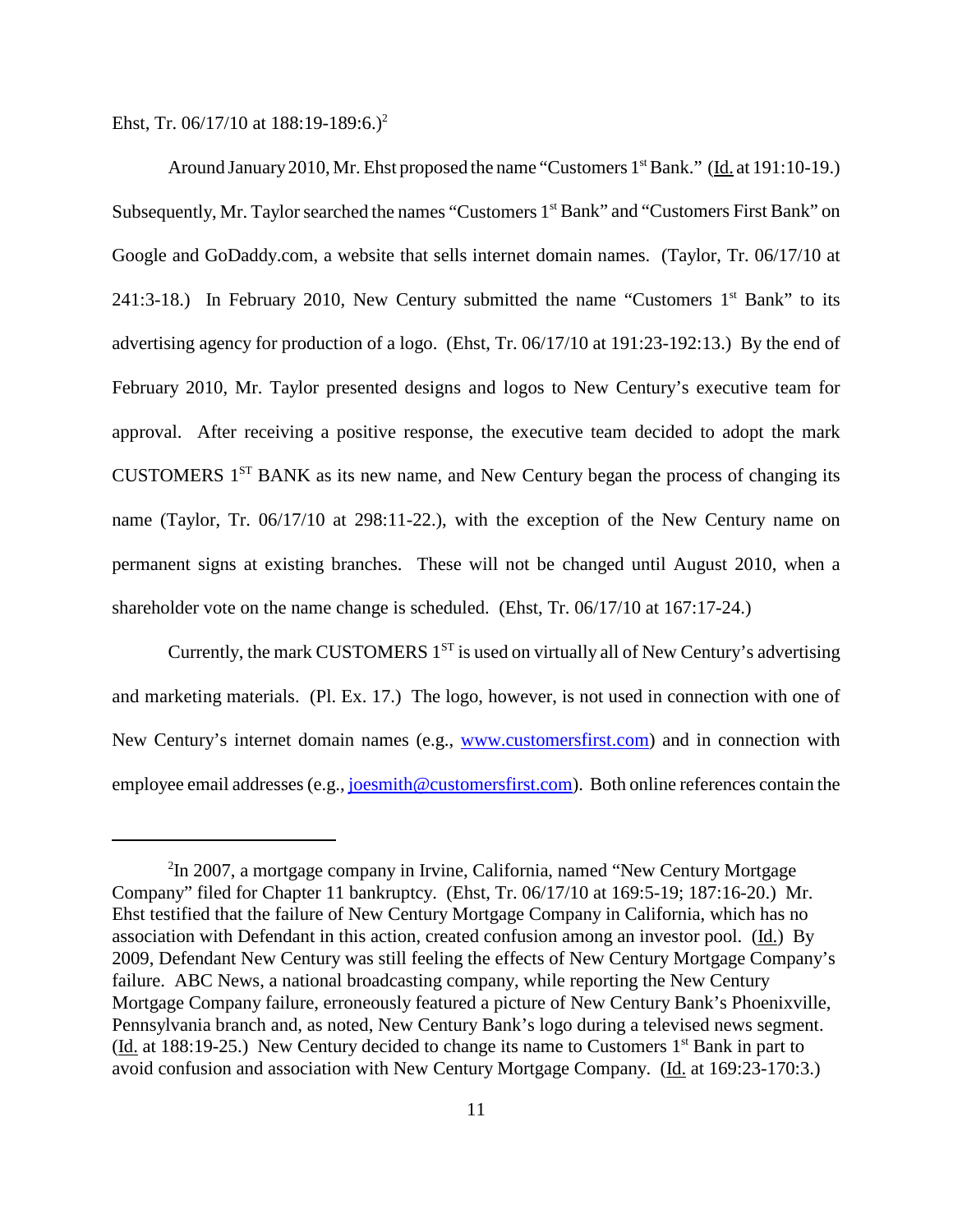words: "customers" and "first." New Century also owns other domain names and email addresses (e.g., www.customers1stbank.com). (Taylor, Tr. 06/17/10 at 265:1-21; Ehst, Tr. 06/17/10 at 205:13-23.)

New Century Bank does ninety-nine percent (99%) of its advertising through three (3) trade channels: (1) a direct mail magazine identified as Clipper Magazine; (b) its website and other industry websites; and (c) signs displayed in branches. Some households, including Mr. Cirucci's, receive both ValPak and Clipper Magazine mailings. (Cirucci, Tr. 06/17/10 at 162:1-4.) New Century has rarely advertised in newspapers, and it does not advertise on buses or at bus shelters. (Taylor, Tr. 06/17/10 at 270:22-271:6.)

The CUSTOMERS 1<sup>ST</sup> BANK logo has a red and black color scheme. The words "Customers" and "Bank" are written in a black font. The word "1<sup>st</sup>" is featured inside a red ball with a white font. A small "SM" to signify a service mark is sometimes featured in the upper-right hand corner of the logo. (Id. at 239:7-240:4; Pl. Exs. 17, 19.)

# ii. Attempted Registration of Mark CUSTOMERS 1<sup>ST</sup> BANK and Similar Marks

On or about March 9, 2010, New Century requested its lawyer to commission a Trademark Clearance Search (the "Clearance Search") from Thomson Compumark for the mark "Customers First Bank" and its equivalent (i.e., "Customers 1<sup>st</sup> Bank") for banking services. A Clearance Search Report was issued and reviewed by officials at New Century in March 2010. (Ehst, Tr. 06/17/10 at 193:25-194:11.) At that time, New Century and its executive team became aware of Alliance's trademark registration for the mark CUSTOMER FIRST because it was listed on the Clearance Search. (Id. at 172:13-173:1; 194:18-21.) After learning about the conflict in marks, Messrs. Ehst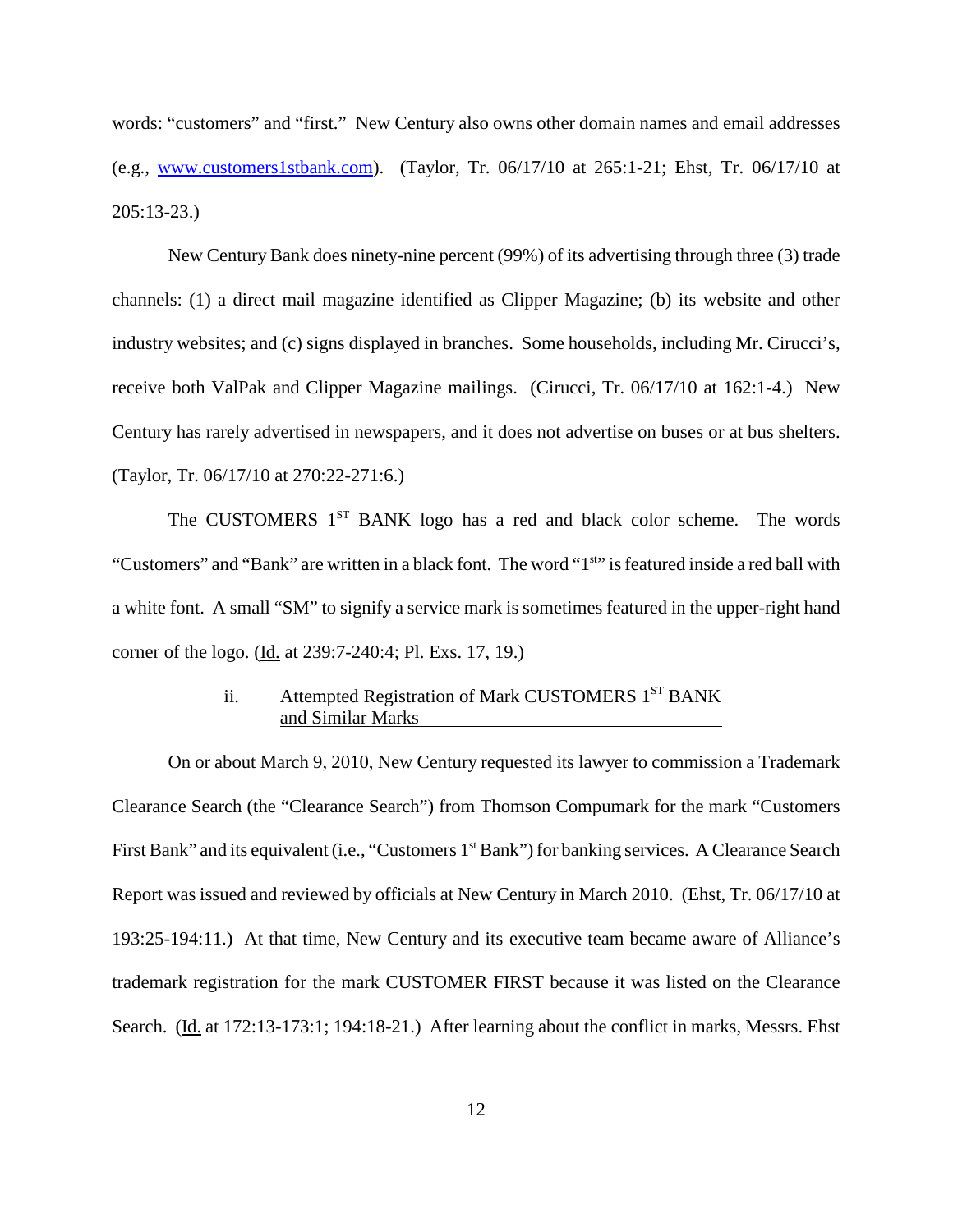and Taylor discussed the possibility that Alliance might challenge New Century on its adoption and use of CUSTOMERS 1<sup>st</sup> BANK. (Id. at 174:23-177:3; Taylor, Tr. 06/17/10 at 294:16-295:1.)

Shortly thereafter, New Century received an opinion of counsel on the marks, but Mr. Ehst did not read the opinion. (Ehst, Tr. 06/17/10 at 200:1-2.) In any event, New Century did not alter any of its plans to change the bank name after reviewing the Clearance Search and receiving the opinion of counsel. (Id. at 200:23-25; Taylor, Tr. 06/17/10 at 242:16-18.)

On March 5, 2010, New Century filed several applications with the USPTO to register five variants of the mark CUSTOMERS 1<sup>ST</sup> BANK for "banking and financing services": Application Serial No. 77/952,242 (for the standard character mark CUSTOMERS  $1<sup>ST</sup>$  BANK); Application Serial No. 77/952,243 (for the standard character mark CUSTOMERS FIRST BANK); Application Serial No. 77/952,254 (for the stylized mark YOU'RE FIRST CUSTOMERS FIRST BANK (and design)); Application Serial No. 77/952,250 (for the stylized mark CUSTOMERS  $1^{ST}$  BANK (and design)); and 77/952,252 (for the stylized mark CUSTOMERS 1<sup>ST</sup> BANK (and design)).<sup>3</sup> (Id. at 288:25-291:2; Pl. Exs. 7, 8, 9, 30, 31.)

On April 20, 2010, the USPTO refused each of New Century's five applications to register variants of the mark CUSTOMERS  $1<sup>ST</sup>$  BANK because the marks depicted in the applications so resemble Alliance's mark CUSTOMER FIRST as to be likely to cause confusion or mistake or to deceive under Section 2(d) of the Lanham Act, 15 U.S.C. § 1052(d). (Ehst, Tr. 06/1710 at 214:25-

<sup>&</sup>lt;sup>3</sup>The difference between Application Serial Nos. 77/952,250 and 77/952,252 is that in the latter Serial No., the stylization of the mark is such that the word CUSTOMER is "stacked" on top of the words  $1<sup>st</sup>$  and Bank; in the former Serial No., the words appear in the same line. Otherwise, the marks shown in these applications are the same.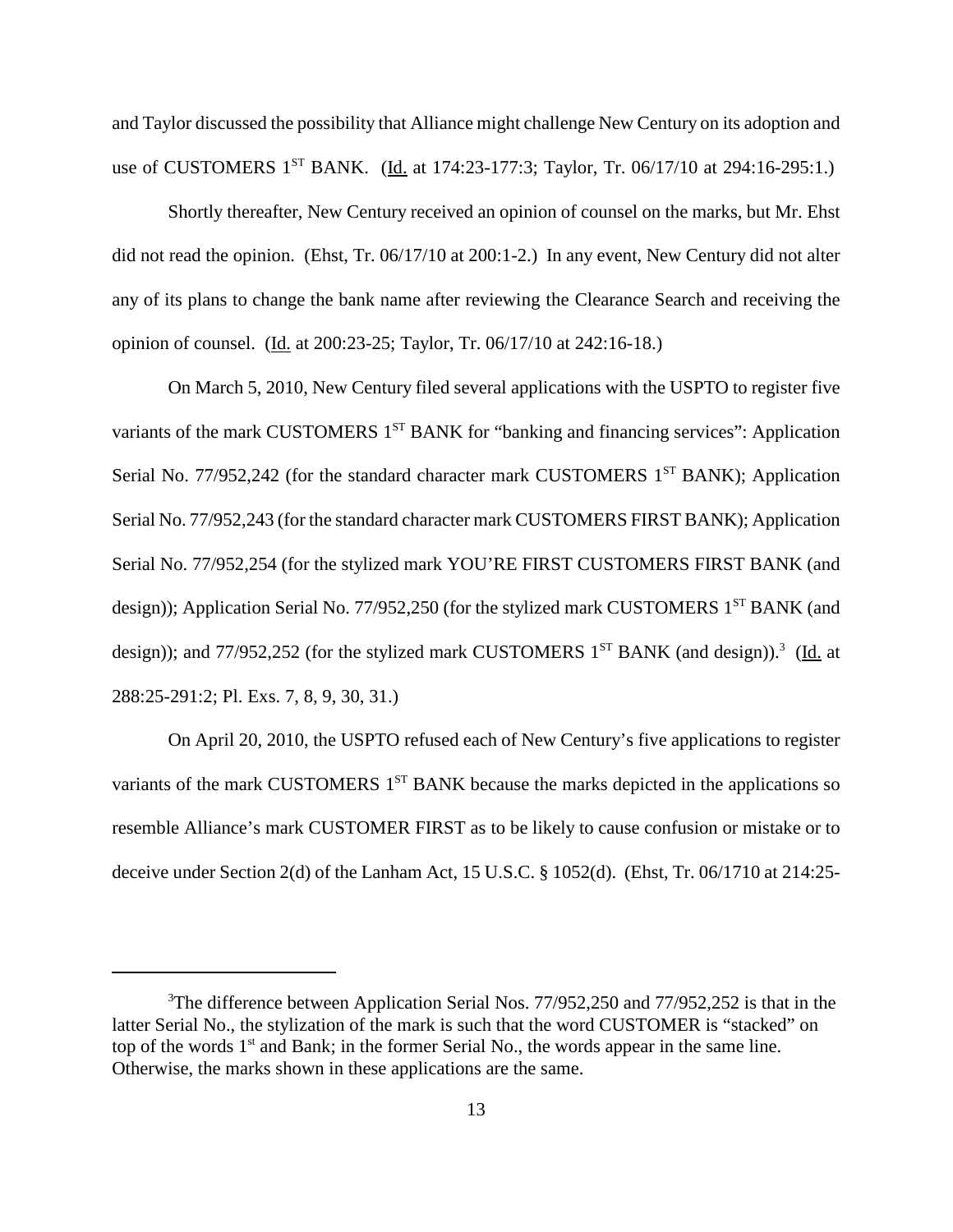215:6; Pl. Exs. 7, 8, 9, 30, 31.) 4

# F. New Century's Name Change

On April 23, 2010, it was reported in the media that a bank with the name "New Century Bank" located in Chicago, Illinois, had been seized and placed into receivership. When Chairman Jay Sidhu learned of this takeover and the similarity of the name to his own bank, he directed Messrs. Taylor and Ehst to immediately change the name of their bank from New Century to Customers 1st Bank. (Id. at 190:25-191:6.) On April 26, 2010, New Century formally announced in a press release that it was changing its name to Customers  $1<sup>st</sup>$  Bank. (Cirucci, Tr. 06/17/10 at 28:20-29:5; Ehst, Tr. 06/17/10 at 166:16-167:2; Pl. Ex. 14.) The bottom of the press release tersely stated: "New Century Bank Is Now Customers  $1<sup>st</sup>$  Bank." (Id.) When the press release was issued on April 26, 2010, the executive team at New Century knew that Alliance owned a registered trademark for CUSTOMER FIRST. (Ehst, Tr. 06/17/10 at 168:24-169:4.)

When apprised of the April 26<sup>th</sup> press release, Mr. Cirucci, Alliance's President, directed attorney Paul F. D'Emilio ("D'Emilio") to send a cease and desist letter to New Century. (Cirucci, Tr. 06/17/10 at 29:20-24.) On April 30, 2010, Mr. D'Emilio sent the cease and desist letter to Mr. Taylor. (Pl. Ex. 3.) After receiving this letter, New Century continued to use Customers  $1<sup>st</sup>$  Bank as the new name of its bank, and at no time has this use ceased.  $(\underline{Id}$  at 29:25-30:5.)<sup>5</sup>

<sup>4</sup> On May 19, 2010, after New Century filed a response to the declinations, the USPTO once again refused to register New Century's Application Serial No. 77/952,243, Application Serial No. 77/952,250, and Application Serial No. 77/952,252 because of the likelihood of confusion with the mark of Alliance Bank.

<sup>&</sup>lt;sup>5</sup>Alliance has never authorized or consented to the use of the mark CUSTOMERS  $1^{ST}$ BANK by New Century. (Id. at 30:3-8.)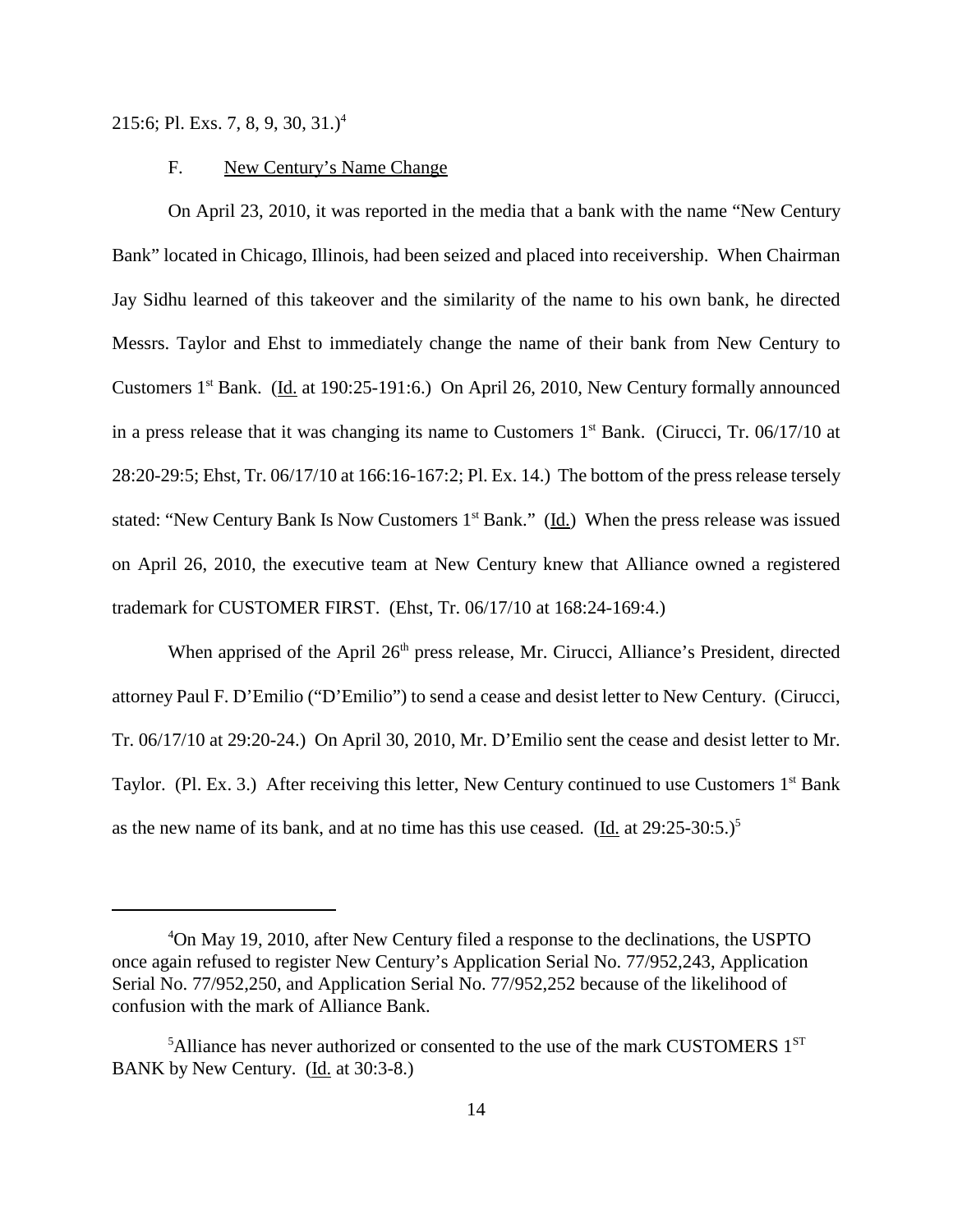On May 21, 2010, a few days after New Century received a second wave of registration rejections from the USPTO, Mr. Taylor visited an Alliance branch in Paoli, Pennsylvania. (Taylor, Tr. 06/17/10 at 253:12-18.) While speaking with a customer service representative, Mr. Taylor was told that two types of checking accounts would fit his requirements: (1) Customer First Checking, which pays interest, and (2) Affordable Checking, which does not pay interest. The customer service representative also handed Mr. Taylor four (4) pieces of marketing material, including the tri-fold brochure described above that features the phrase "Customer First<sup>™</sup> Checking" multiple times. (Id. at 254:7-25; Pl. Ex. 6-2.) Mr. Taylor testified that he reviewed the tri-fold brochure and noticed the <sup>TM</sup> trademark symbol after the mark CUSTOMER FIRST. (Taylor, Tr. 06/17/10 at 305:23-25.) Mr. Taylor also reviewed a buck slip advertisement for home equity loans that bore the trademark symbol "<sup>®</sup>" after the phrase CUSTOMER FIRST. (Id. at 306:21-307:16; Def. Ex. 1.)

"Customers 1<sup>st</sup> Bank" will not become the legal name of New Century until August 2010. (Ehst, Tr. 06/17/10 at 167:3-7.) Despite the absence of requisite approval at a shareholder meeting, New Century has already made changes to the name on signs at existing branches by using cloth covers over the New Century name. (Id. at 167:8-16.) New Century has changed substantially all of its internal and external materials to reflect the new name and logo. (Id. at 201:12-202:10.) Permanent signs have not yet been installed, but have been ordered. New Century does not intend to install them until shareholders have approved the name change. (Id. at 167:17-21.) Although a complete name change has not been finalized at all branches, changing the name has already cost over \$500,000. (Id. at 166:12-15; 167:3-17; 208:10-12.) Mr. Taylor testified that in order to reverse the changes already made, the cost would be at least another \$500,000. A reversal would also affect New Century's integrity and reputation. (Taylor, Tr. 06/17/10 at 274:20-275:22.)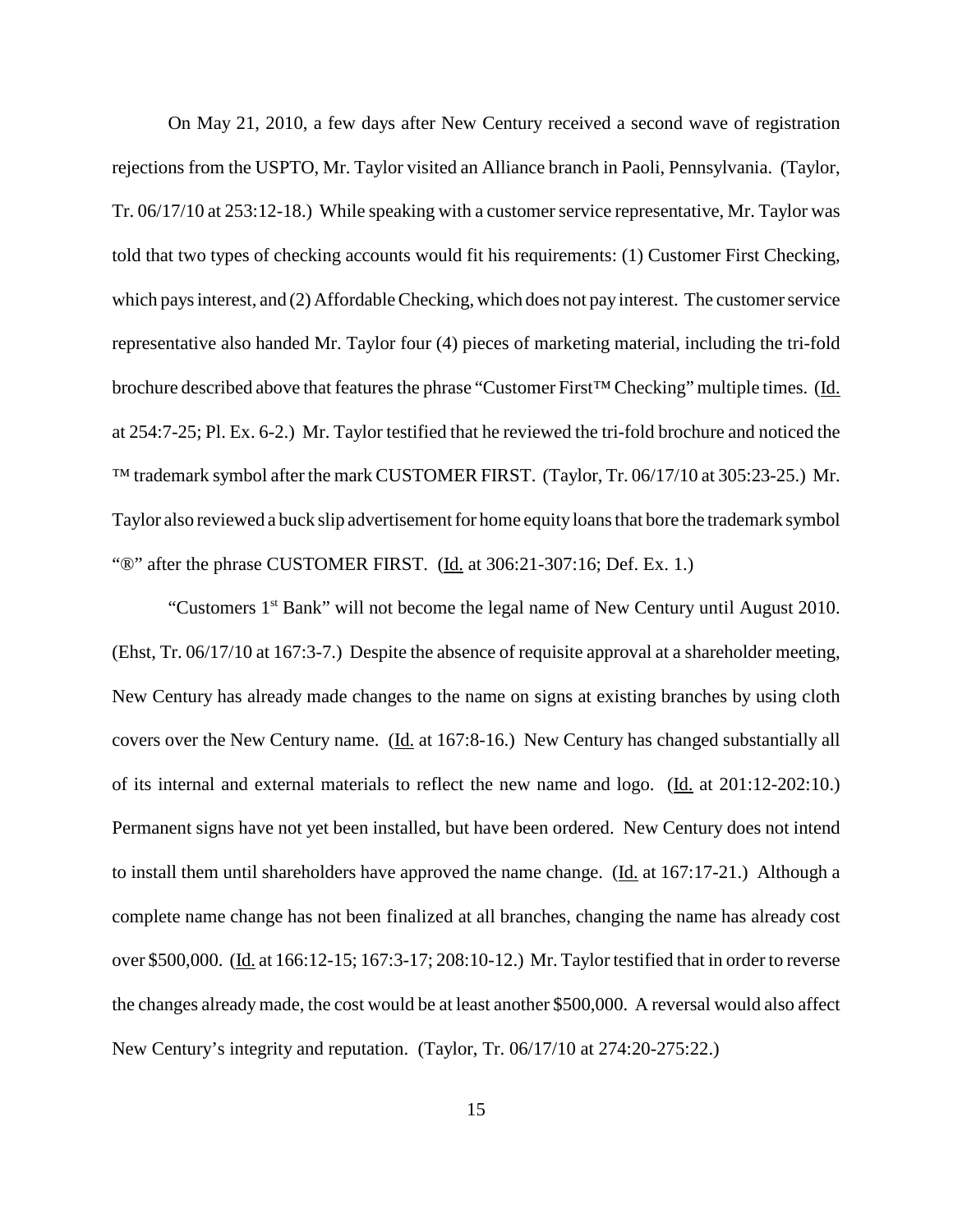#### G. Commonality of "Customer" and "First" in the Banking and Financial Industries

On May 14, 2010, Alliance commenced this action by filing a Verified Complaint. After receiving the Complaint, New Century requested counsel to commission a Trademark Dilution Search (the "Dilution Search") from Thomson Compumark in order to determine the use of the marks CUSTOMERS FIRST and CUSTOMERS 1<sup>ST</sup> BANK in the banking and financial industries. The purpose of the Dilution Search is to determine the number of companies using the terms, which may be evidence of how "diluted" the terms are in the industry. Mr. Taylor reviewed the Dilution Search on or about May 20, 2010. (Id. at 282:20-283:9; Def. Ex. 15.)

The Dilution Search revealed at least four (4) other institutions registered in Pennsylvania using the term "customer first" in their corporate name: "Customer First Financial Services LLC," "Customer First Mortgage, Inc.," "Customers 1st Mortgage, Inc." and "Exit Realty Customers First." (Def. Ex. 15.) One business, "Customer First Mortgage, Inc.," is located in Media, Pennsylvania, approximately three and eight-tenths (3.8) miles from Alliance's Springfield Branch, and approximately four and two-tenths (4.2) miles from Alliance's Lawrence Park Branch. (Def. Exs. 10, 15.) However, these organizations do not have their name registered with the USPTO, and no banking institution in Pennsylvania has registered "customer first" or any variation of that phrase with the USPTO. (Ehst, Tr. 06/17/10 at 221:15-18.)

At some point, Mr. Taylor conducted an internet search on Google, and found a bank named "Customer First Bank" in Plano, Texas. Mr. Taylor testified that this Texas bank owns the domain name www.customerfirstbank.com, but is not yet doing business. (Taylor,Tr. 06/17/10 at 241:3-10.) Mr. Taylor also testified that "with the exception of the Plano, Texas, bank that wasn't really a bank yet, I couldn't find another bank that had that name." (Id. at 303:16-18.) Further, during the period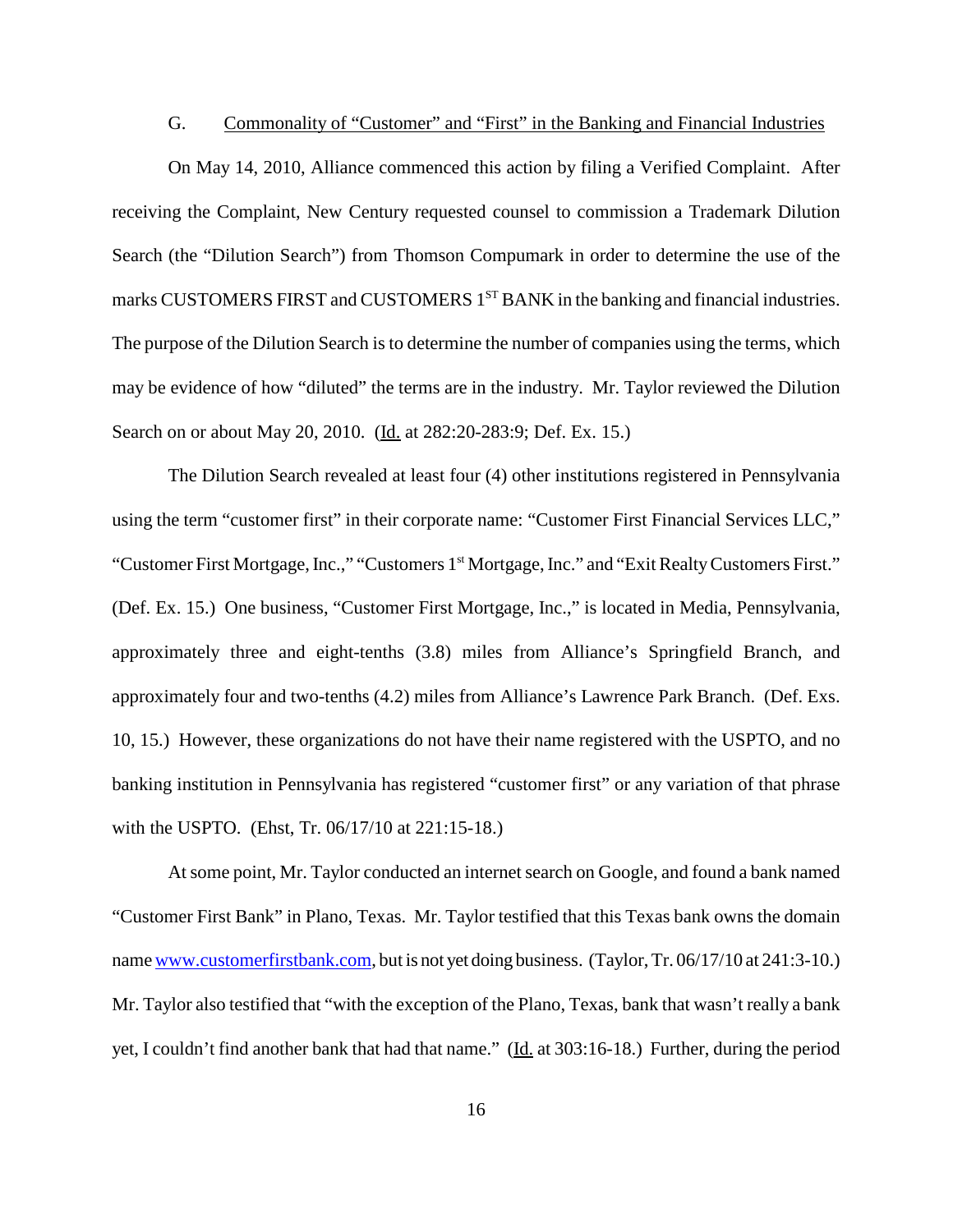Alliance has been using the mark CUSTOMER FIRST, there was no other use of the mark for banking services in Pennsylvania or neighboring states. (Cirucci, Tr. 06/17/10 at 9:15-10:17.)

#### **III. LEGAL STANDARD**

#### A. Jurisdiction

The Court has jurisdiction over the parties and subject matter of this case pursuant to 28 U.S.C. § 1338(a) (acts of Congress relating to trademarks), 15 U.S.C. § 1121 (actions arising under the Lanham Act), 15 U.S.C. § 1125(a) (cause of action for false designations of origin), 28 U.S.C. § 1338(b) (providing for federal jurisdiction over unfair competition claims when joined with a substantial and related claim under federal trademark laws), and 28 U.S.C. § 1367 (providing for supplemental jurisdiction over state law claims that are so related to federal law claims that they form part of the same case or controversy). Venue is proper under 28 U.S.C. § 1391(b) and (c).

#### B. Preliminary Injunction

"[T]he grant of injunctive relief is an 'extraordinary remedy, which should be granted only in limited circumstances.'" Instant Air Freight Co. v. C.F. Air Freight, Inc., 882 F.2d 797, 800 (3d Cir. 1989) (citing Frank's GMC Truck Ctr., Inc. v. Gen. Motors Corp., 847 F.2d 100, 102 (3d Cir. 1988). "A primary purpose of a preliminary injunction is maintenance of the status quo until a decision on the merits of a case is rendered." Acierno v. New Castle County, 40 F.3d 645, 647 (3d Cir. 1994). "[P]laintiffs must demonstrate that, regardless of their past harm, they are likely to suffer harm in the future." Sullivan v. DB Investments, Inc., ---F.3d ---, 2010 WL 2736947, \*16 (3d Cir. July 13, 2010). In order to be granted a preliminary injunction, the moving party must establish its entitlement to a preliminary injunction by clear evidence on the merits of its claim. ECRI v. McGraw-Hill, Inc., 809 F.2d 223, 226 (3d Cir. 1986).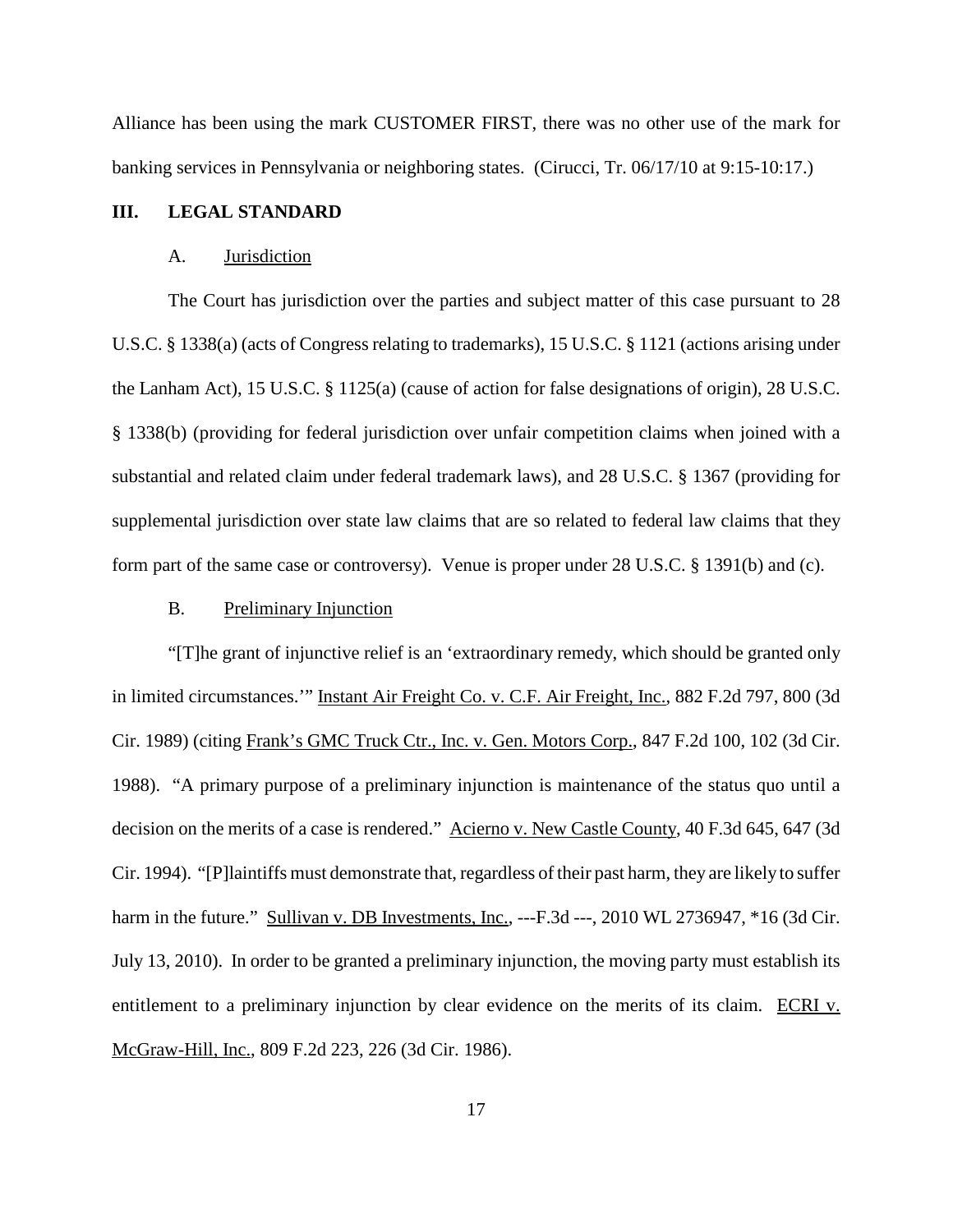In determining whether to grant a motion for preliminary injunction, a court considers the following factors:

(1) the likelihood that the moving party will succeed on the merits;

(2) the extent to which the moving party will suffer irreparable harm without injunctive relief;

(3) the extent to which the nonmoving party will suffer irreparable

harm if the injunction is issued; and

(4) the public interest.

McNeil Nutritionals, LLC v. Heartland Sweeteners, LLC, 511 F.3d 350, 356-57 (3d Cir. 2007) (quoting Shire U.S. Inc. v. Barr Labs. Inc., 329 F.3d 348, 352 (3d Cir. 2003)). "[W]hile the burden rests upon the moving party to make [the first] two requisite showings, the district court" should also look to factors three and four when relevant. Heritage Community Bank v. Heritage Bank, N.A., No. 08-4322, 2008 WL 5170190, \*2 (D.N.J. Dec. 9, 2008) (quoting Acierno, 40 F.3d at 653). "All four factors should favor preliminary relief before the injunction will issue."  $S & R$  Corp. v. Jiffy Lube Int'l, Inc., 968 F.2d 371, 374 (3d Cir. 1992).

#### **IV. CONCLUSIONS OF LAW**

In Count One of the Verified Compliant, Plaintiff alleges trademark infringement by Defendant in violation of § 32(1) of the Lanham Act, which provides in relevant part:

Any person who shall, without the consent of the registrant -

(a) use in commerce any reproduction, counterfeit, copy, or colorable imitation of a registered mark in connection with the sale, offering for sale, distribution, or advertising of any goods or services on or in connection with which such use is likely to cause confusion, or to cause mistake, or to deceive; or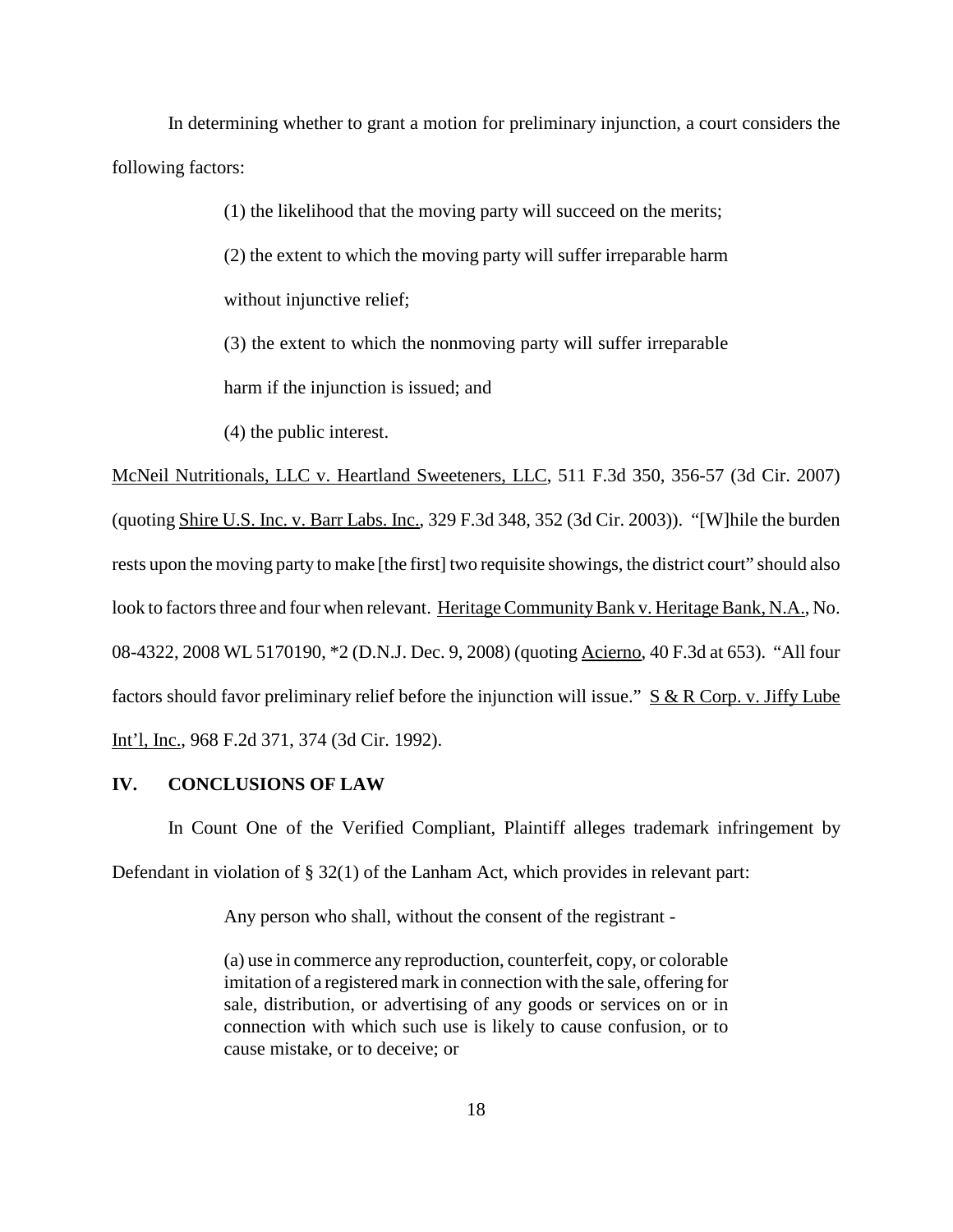(b) reproduce, counterfeit, copy, or colorably imitate a registered mark and apply such reproduction, counterfeit, copy, or colorable imitation to labels, signs, prints, packages, wrappers, receptacles or advertisements intended to be used in commerce upon or in connection with the sale, offering forsale, distribution, or advertising of goods or services on or in connection with which such use is likely to cause confusion, or to cause mistake, or to deceive,

shall be liable in a civil action by the registrant for the remedies hereinafter provided.

## 15 U.S.C. § 1114(1).

In Count Two of the Verified Complaint, Plaintiff alleges false designation of origin in

violation of § 43(a) of the Lanham Act, which provides in relevant part:

(1) Any person who, on or in connection with any goods or services, or any container for goods, uses in commerce any word, term, name, symbol, or device, or any combination thereof, or any false designation of origin, false or misleading description of fact, or false or misleading representation of fact, which -

(A) is likely to cause confusion, or to cause mistake, or to deceive as to the affiliation, connection, or association of such person with another person, or as to the origin, sponsorship, or approval of his or her goods, services, or commercial activities by another person. . .

shall be liable in a civil action by any person who believes that he or she is or is likely to be damaged by such act.

15 U.S.C. § 1125(a).

One fundamental objective of trademark law is to prevent another from copying a source-

identifying mark. Qualitex Co. v. Jacobson Prods., Co., Inc., 514 U.S. 159, 163-64 (1995); see also

Fisons Horticulture, Inc. v. Vigoro Indus., Inc., 30 F.3d 466, 472 (3d Cir. 1994) ("The law of

trademark protects trademark owners in the exclusive use of their marks when use by another would

be likely to cause confusion.") (internal quotations omitted); 15 U.S.C. § 1055 ("If first use of a mark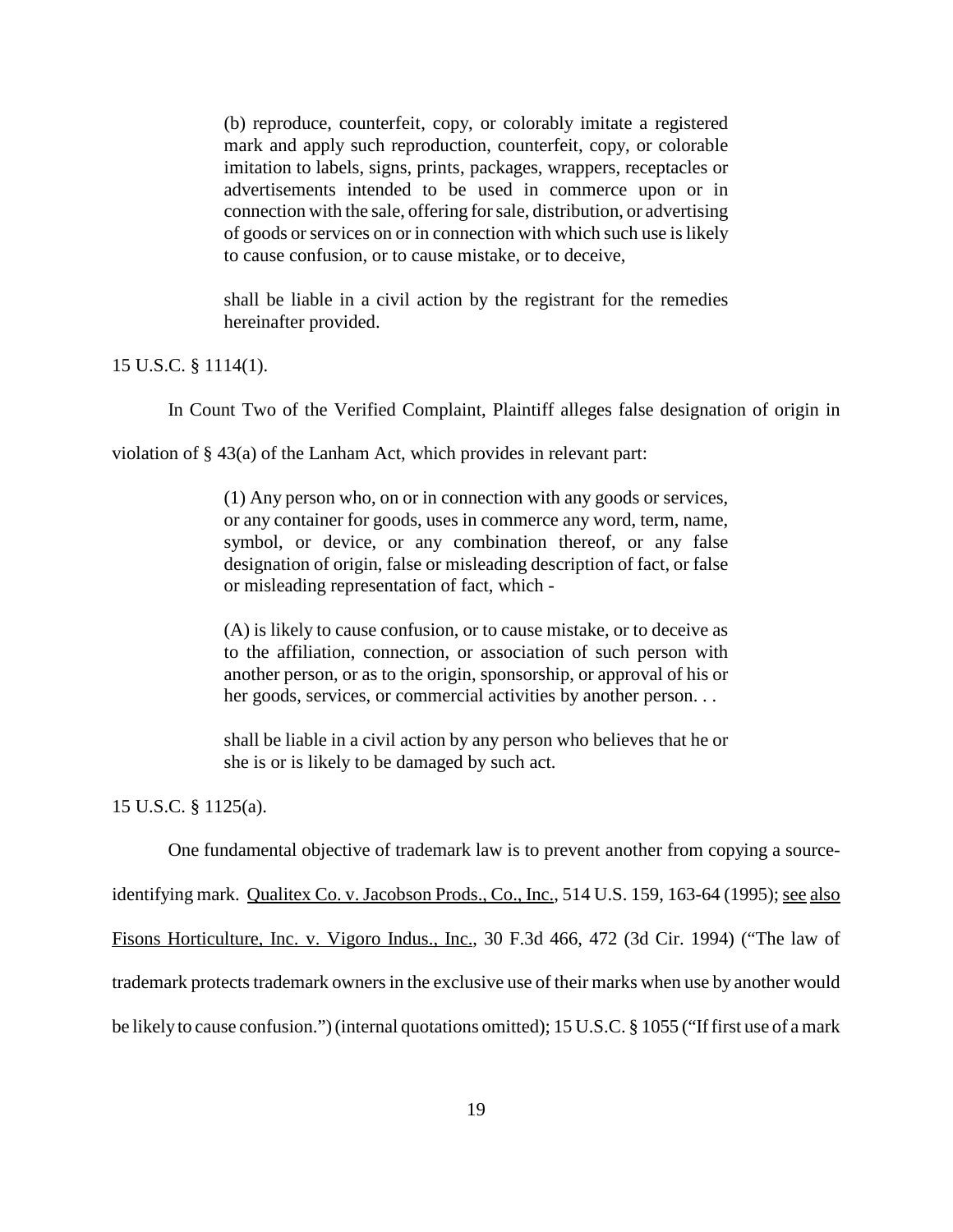by a person is controlled by the registrant or applicant for registration of the mark with respect to the nature and quality of the goods or services, such first use shall inure to the benefit of the registrant or applicant, as the case may be."). 6

#### A. Alliance is Likely to Succeed on the Merits of its Trademark Claim

To prove trademark infringement under the provisions of the Lanham Act quoted above, "a plaintiff must demonstrate that (1) it has a valid and legally protectable mark; (2) it owns the mark; and (3) the defendant's use of the mark to identify goods or services causes a likelihood of confusion." A & H Sportswear, Inc. v. Victoria's Secret Stores, Inc., 237 F.3d 198, 210 (3d Cir. 2000).

# i. Alliance Owns a Valid and Legally Protectable Service Mark<sup>7</sup>

Whether a mark is actually valid and legally protectable is tied to its distinctiveness. Two

Pesos, Inc. v. Taco Cabana, Inc., 505 U.S. 763, 768 (1992). Trademark law recognizes four separate

<sup>&</sup>lt;sup>6</sup>Under 15 U.S.C. § 1111, "a registrant of a mark registered in the [USPTO] may give notice that his mark is registered by displaying with the mark...the letter R enclosed within a circle, thus ®..." The designations TM and SM are also used for trademarks and service marks, and serve as informal notices to the public that a word, logo, slogan, design, etc. is being used as a mark and reflects the owner's intent to claim trademark rights in that mark.

<sup>&</sup>lt;sup>7</sup>"A service mark is a word, name, symbol, device, or any combination thereof used 'to identify and distinguish the services of one person, including a unique service, from the services of others, and to indicate the source of the services.'" First Sav. Bank, F.S.B. v. First Bank Sys., Inc., 101 F.3d 645, 651 n.7 (10<sup>th</sup> Cir. 1996) (quoting the Lanham Act, 15 U.S.C. § 1127).

<sup>&</sup>quot;Under the Lanham Act, service marks, which are used to identify the source of services, are entitled to the same legal protection as trademarks, which are used to identify the source of goods...Although technically distinct, the terms are often used interchangeably, with no significant legal consequences." Dranoff-Perlstein Assocs. v. Sklar, 967 F.2d 852, 855 (3d Cir. 1992) (internal citation omitted); see also Park 'N Fly, Inc. v. Dollar Park and Fly, Inc., 469 U.S. 189, 192 n.1 (1985) (explaining that the same principles concerning registration and protection apply to trade and service marks).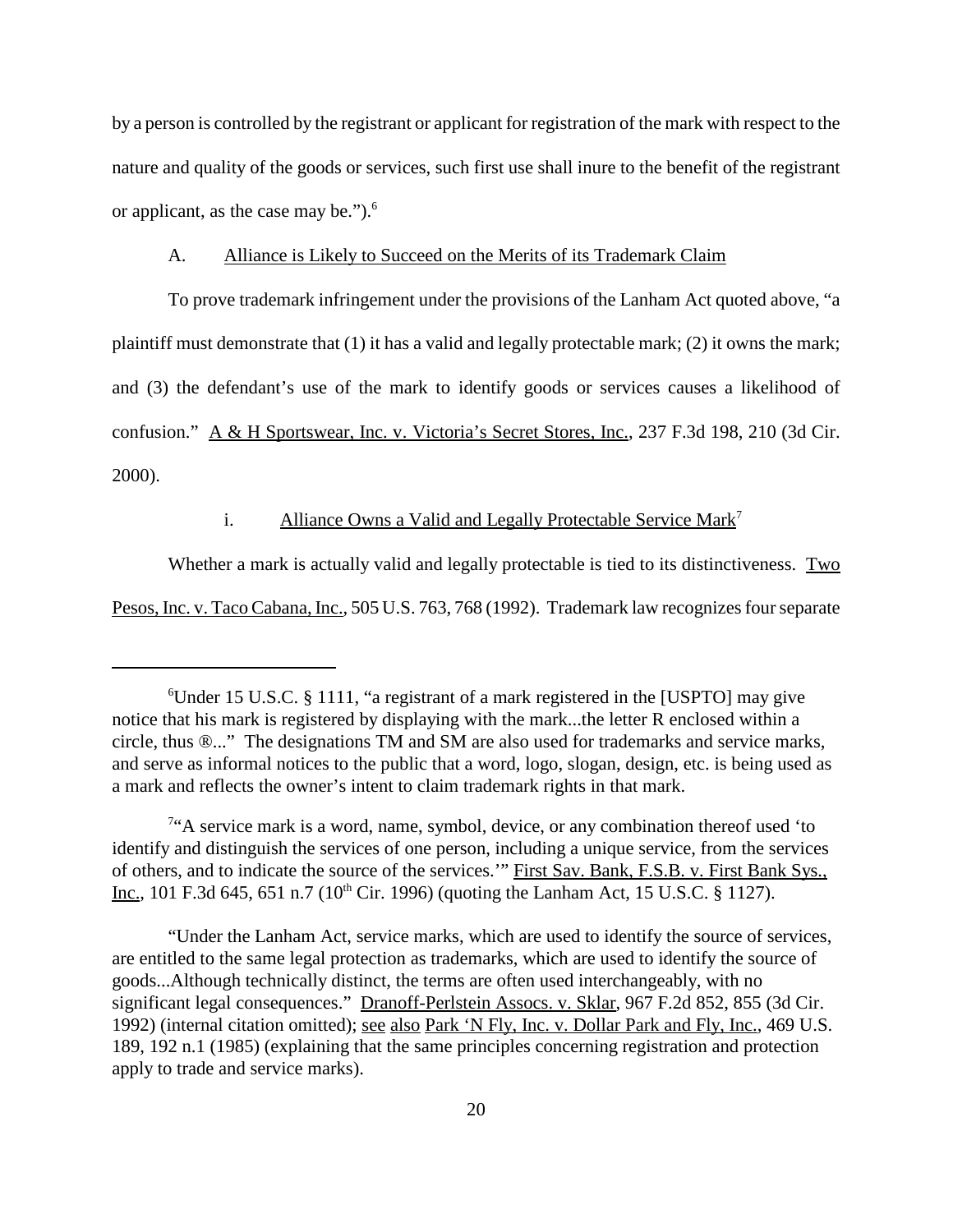categories of marks based on their level of inherent distinctiveness. From most distinctive to least

distinctive, the four categories are:

[1] arbitrary (or fanciful) terms, which bear no logical or suggestive relation to the actual characteristics of the goods [or services]; [2] suggestive terms, which suggest rather than describe the characteristics of the goods [or services]; [3] descriptive terms, which describe a characteristic or ingredient of the article [or service] to which it refers[;] and [4] generic terms, which function as the common descriptive name of a product [or service] class.

E.T. Browne Drug Co. v. Cococare Prods., Inc., 538 F.3d 185, 191 (3d Cir. 2008) (quoting A.J.

Canfield Co. v. Honickman, 808 F.2d 291, 296 (3d Cir. 1986)); see also Two Pesos, 505 U.S. at 768.

"Although these categories are often separated by only the finest of lines, 'the distinctions are

crucial'" because:

If we hold a term arbitrary orsuggestive, we treat it as distinctive, and it automatically qualifies for trademark protection at least in those geographic and product areas in which the senior user applies it to its goods. If we hold a mark descriptive, a claimant can still establish trademark rights, but only if it proves that consumers identify the term with the claimant, for that identification proves secondary meaning. . . .Finally, if we hold a designation generic, it is never protectable because even complete "success. . .in securing public identification. . .cannot deprive competing manufacturers of the product of the right to call an article by its name."

Dranoff-Perlstein, 967 F.2d at 855 (quoting Honickman, 808 F.2d at 297).

In other words, the Lanham Act protects "arbitrary or fanciful" terms, like "Kodak," because these terms are inherently distinctive. Suggestive terms, like "Coppertone," are protected "[i]f information about the product or service given by the term. . .is indirect or vague." 2 J. Thomas McCarthy, McCarthy on Trademarks and Unfair Competition (4<sup>th</sup> Ed. 2010) § 11:19. Descriptive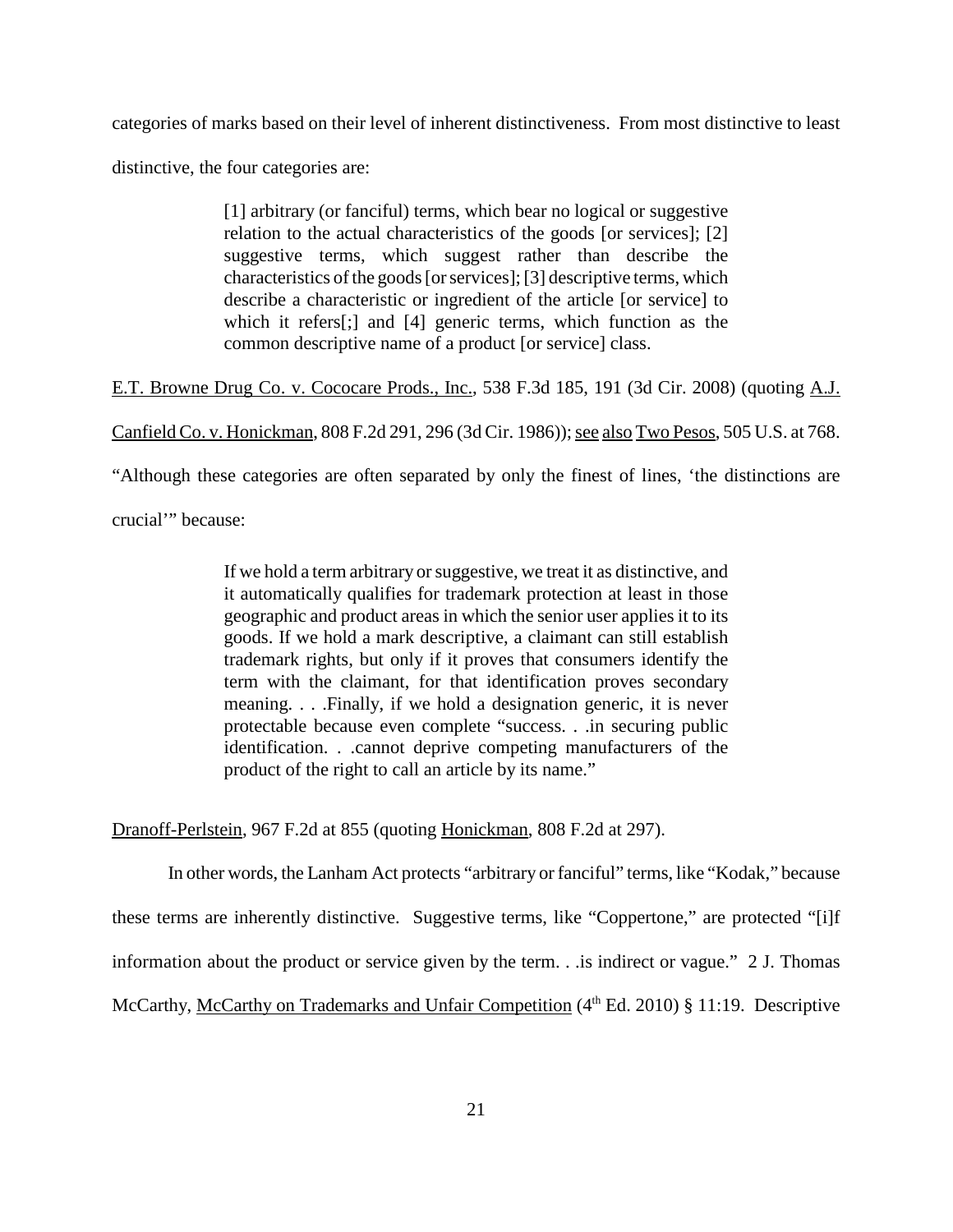terms, like "Security Center," however, are only protected if they have acquired secondary meaning.<sup>8</sup> A term is descriptive "if it forthwith conveys an immediate idea of the ingredients, qualities or characteristics of the goods," Honickman, 808 F.2d at 297, thereby "directly giv[ing] some reasonably accurate or tolerably distinct knowledge of the characteristics of a product [or service]." 2 McCarthy § 11:19. A generic term, like "Diet Chocolate Fudge Soda," receives no trademark protection. Honickman, 808 F.2d at 308.

Indeed, "[t]he descriptive-suggestive borderline is hardly a clear one." McCarthy § 11:66. As the Seventh Circuit has explained, the distinction between suggestive and descriptive marks "is, undoubtedly, often made on an intuitive basis rather than as the result of a logical analysis susceptible of articulation." Union Carbide Corp. v. Ever-Ready Inc., 531 F.2d 366, 379 (7th Cir. 1976), *superceded on other grounds by statute as stated in* Scandia Down Corp. v. Euroquilt, Inc., 772 F.2d 1423 (7<sup>th</sup> Cir. 1985).

The most popular test for determining whether a mark is descriptive or suggestive is the "imagination test." McCarthy § 11:67. The Third Circuit has described the "imagination test" as follows: "A term is suggestive if it requires imagination, thought or perception to reach a conclusion

<sup>&</sup>lt;sup>8</sup>One commentator defines "secondary meaning" as: "When a particular business has used words publici juris for so long or so exclusively or when it has promoted its product to such an extent that the words do not register their literal meaning on the public mind but are instantly associated with one enterprise, such words have attained a secondary meaning. That is to say, a secondary meaning exists when in addition to their literal, dictionary meaning, words connote to the public a product *from a unique source*." McCarthy § 11:25 (internal citations omitted); see also Commerce Nat'l Ins. Servs., Inc. v. Commerce Ins. Agency, Inc., 214 F.3d 432, 438 (3d Cir. 2000) ("Secondary meaning exists when the mark 'is interpreted by the consuming public to be not only an identification of the product or services, but also a representation of the origin of those products or services.'") (quoting Scott Paper Co. v. Scott's Liquid Gold, Inc., 589 F.2d 1225, 1228 (3d Cir. 1978)). As noted above, suggestive marks, like arbitrary or fanciful marks, are "protected without any necessity for proving secondary meaning." McCarthy § 11:62.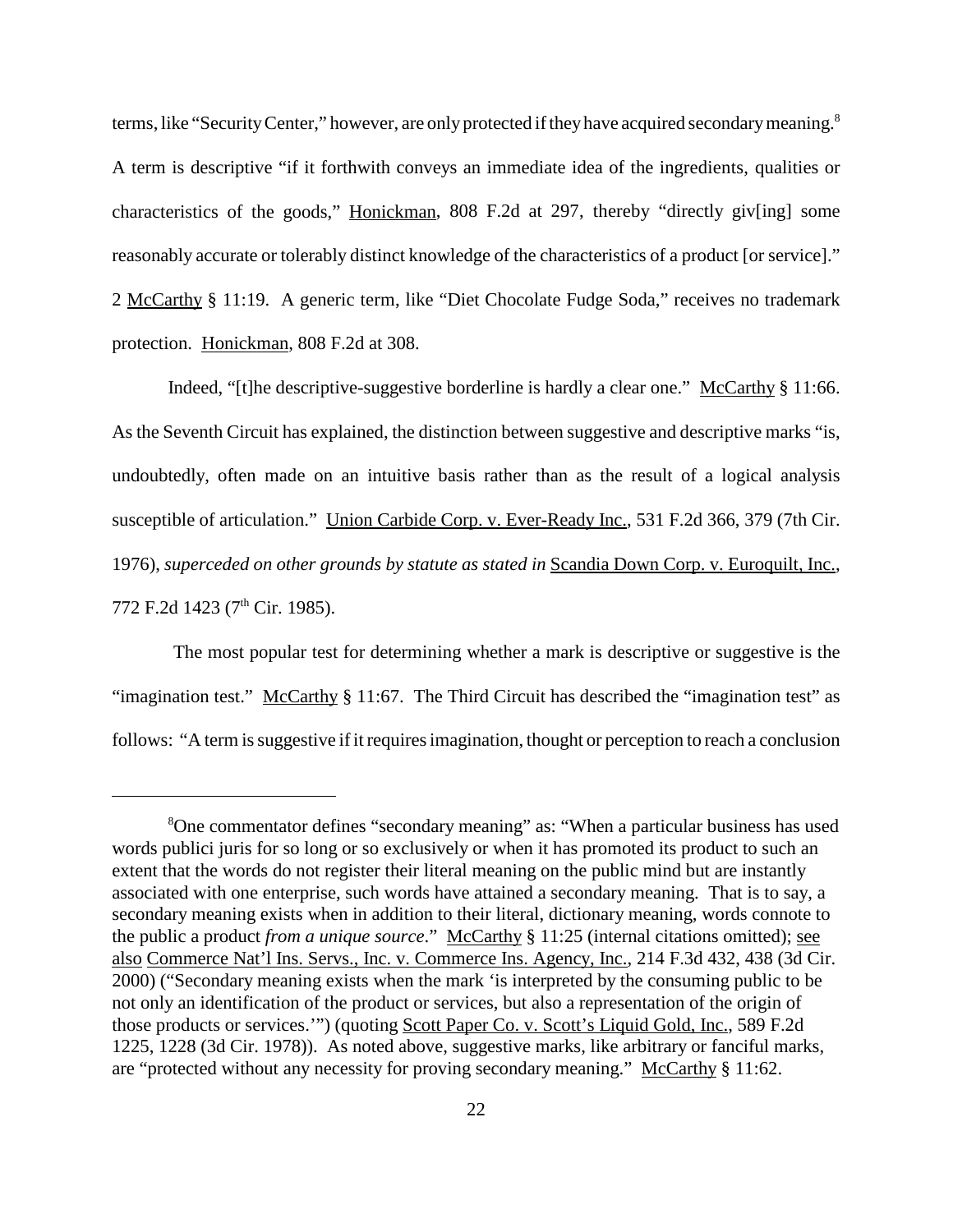as to the nature of goods. A term is descriptive if it forthwith conveys an immediate idea of the ingredients, qualities or characteristics of the goods." Honickman, 808 F.2d at 297 (internal quotation omitted). In other words, suggestive marks are those which "suggest rather than describe the characteristics of the goods" or services. Id. at 296. Courts also consider "whether sellers of similar products [or services] are likely to use, or actually do use, the term in connection with their goods." Sec. Ctr., Ltd. v. First Nat'l Sec. Ctrs., 750 F.2d 1295, 1299 (5th Cir. 1985); see Dranoff-Perlstein, 967 F.2d at 858 ("Frequent use of a term by sellers of similar products or services tends to indicate that the term is descriptive or generic rather than suggestive.").

In applying the "imagination test" described above, it appears that Alliance's mark CUSTOMER FIRST is at least "suggestive" and therefore inherently distinctive. The mark does not provide any direct information regarding Alliance's banking services, and the mark does not "forthwith convey" what service is at issue and to whom the service is directed. A consumer would not immediately connect CUSTOMER FIRST with community banking services. See McCarthy § 11:67 ("If the mental leap between the word and the product's attributesis not almost instantaneous, this strongly indicates suggestiveness, not direct descriptiveness.") Because the mark CUSTOMER FIRST requires imagination and thought to reach a conclusion as to the nature of the service provided, CUSTOMER FIRST is a suggestive mark.

Moreover, in general, registration of a mark on the Principal Register of the USPTO "constitutes prima facie evidence of the validity of the registered mark and. . .of the registrant's ownership of the mark, and of the registrant's exclusive right to use the mark in commerce on or in connection with the goods or services specified in the certificate [of registration]." Commerce Bancorp, Inc. v. BankAtlantic, 285 F.Supp.2d 475, 483-84 (D.N.J. 2003). If the mark has not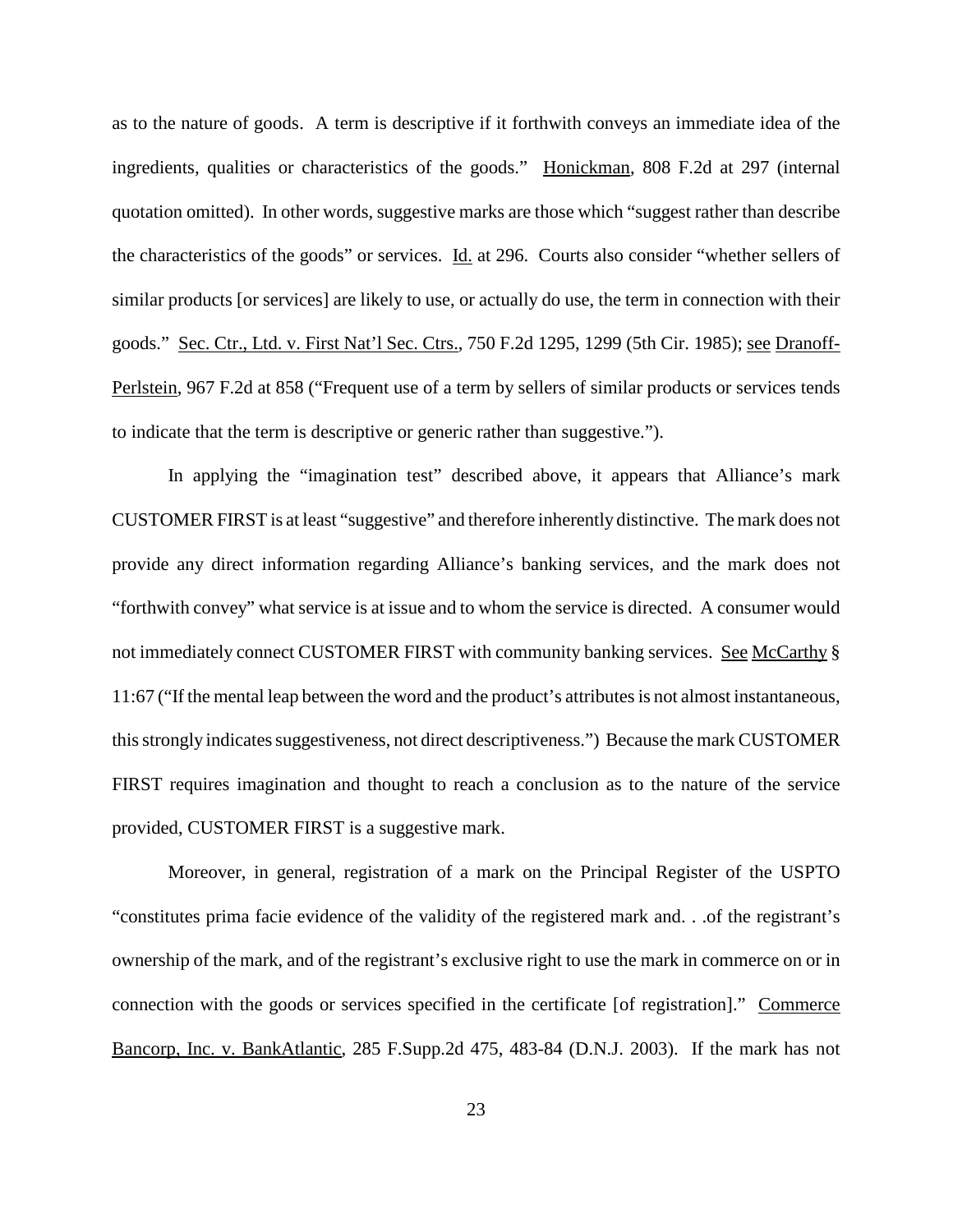achieved incontestability<sup>9</sup>, prima facie validity of the mark exists only if the registered mark is inherently distinctive or if proof of secondary meaning is established. Fisons, 30 F.3d at 472 (citing Ford Motor Co. v. Summit Motor Prods., Inc., 930 F.2d 277, 291 (3d Cir. 1991)); see also Sav. Bank Life Ins. Co. of Mass. v. SBLI USA Mutual Life Ins. Co., Inc., No. 00-3255, 2000 WL 1758818, \*15 (E.D. Pa. Nov. 29, 2000) ("SBLI") ("Because Plaintiff is the owner of a contestable federal registration of 'SBLI,' there is only a *rebuttable* presumption that it has exclusive rights to use the trademark throughout the United States. . .") (emphasis in original).

Importantly, several courts have found that if a plaintiff owns a registered mark, then it is entitled to a strong prima facie presumption that its registered mark is distinctive or it is descriptive and "secondary meaning is presumed." A & H Sportswear Co., Inc. v. Victoria's Secret Stores, Inc., 167 F.Supp.2d 770, 776 (E.D. Pa. 2001)  $(A & HII)$ . In trademark cases, marks that are distinctive and marks that are descriptive with secondary meaning amount to the same thing. Id.; see also Borinquen Biscuit Corp. v. M.V. Trading Corp., 443 F.3d 112, 117 (1st Cir. 2006) (when USPTO registers a mark without requiring secondary meaning, the mark is presumed to be inherently distinctive); Lane Capital Mgmt., Inc. v. Lane Capital Mgmt., Inc., 192 F.3d 337, 345 (2d Cir. 1999) ("Registration by the PTO without proof of secondary meaning creates the presumption that the mark is more than merely descriptive, and, thus, that the mark is inherently distinctive."); Pizzeria Uno Corp. v. Temple, 747 F.2d 1522, 1534 (4th Cir. 1984) (explaining the significance of registration

<sup>&</sup>lt;sup>9</sup>"A mark becomes incontestable after the owner files affidavits stating that the mark has been registered, and that it has been in continuous use for five consecutive years subsequent to registration. In addition, the owner must show that there is no proceeding contesting the owner's rights to registration, and that there has been no adverse decision regarding the registrant's ownership or right to registration." Commerce Bankcorp., 285 F.Supp.2d at 484 n. 5 (citing Fisons, 30 F.3d at 472 n. 7). Alliance does not contend here that the mark is incontestable.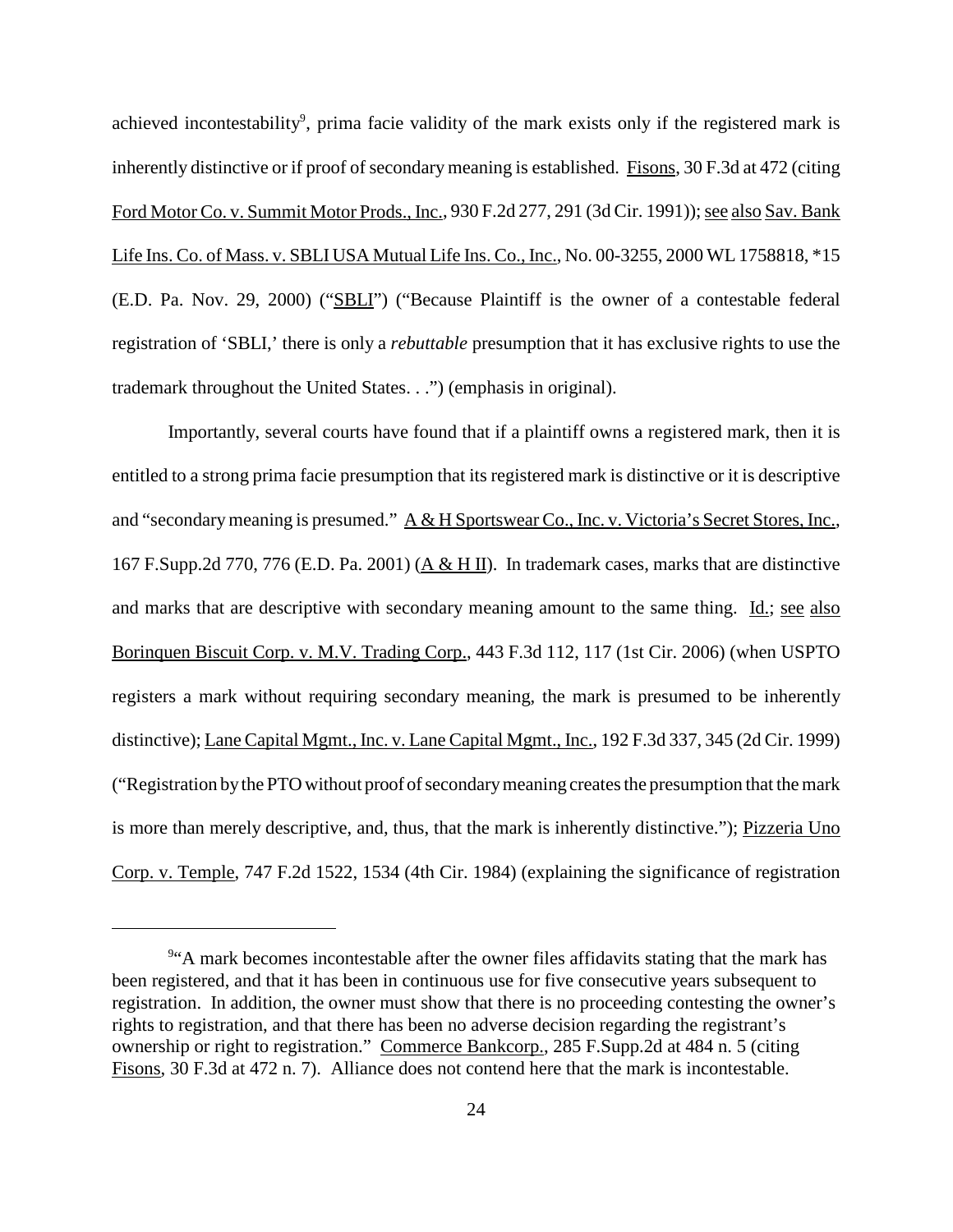without proof of secondary meaning); Playboy Enters., Inc. v. Chuckleberry Publ'g, Inc., 687 F.2d 563, 567 (2d Cir. 1982) (finding that registration indicates that "the mark is not merely descriptive and gives to it a strong presumption of validity").

Here, even though Alliance's mark is contestable, the registered mark CUSTOMER FIRST is entitled to a prima facie presumption that the mark is valid and protectable. As described above, Alliance has continuously used CUSTOMER FIRST since 2006 to identify its banking services and to identify one of its products, "Customer First Checking." On October 16, 2007, the mark was registered in the USPTO on the Principal Register as Certificate of Registration No. 3,313,156. (Verified Compl. at ¶¶ 11-13.) Moreover, Alliance is entitled to a prima facie presumption that its registered mark is distinctive or descriptive with secondary meaning. Alliance never received a rejection from the USPTO for lack of distinctiveness of CUSTOMER FIRST, and Alliance was never required to prove secondary meaning to obtain Registration No. 3,313,156.

To rebut the presumption of validity, New Century set forth a number of arguments as to why Alliance's mark should be cancelled: (1) Alliance fraudulently obtained the mark; (2) extensive third-party usage of the words "customer" and "first" in the business and financial industries shows that CUSTOMER FIRST is merely a descriptive term that lacks secondary meaning; (3) the registered mark has not been used in commerce in connection with goods or services (doctrine of non-use); (4) the mark applied for does not match the mark as it is actually used in commerce (doctrine of mutilation); and (5) the mark has been discontinued with no intent to resume (doctrine of abandonment). None of these arguments persuade the Court that the registration of the mark CUSTOMER FIRST by Alliance should be declared invalid.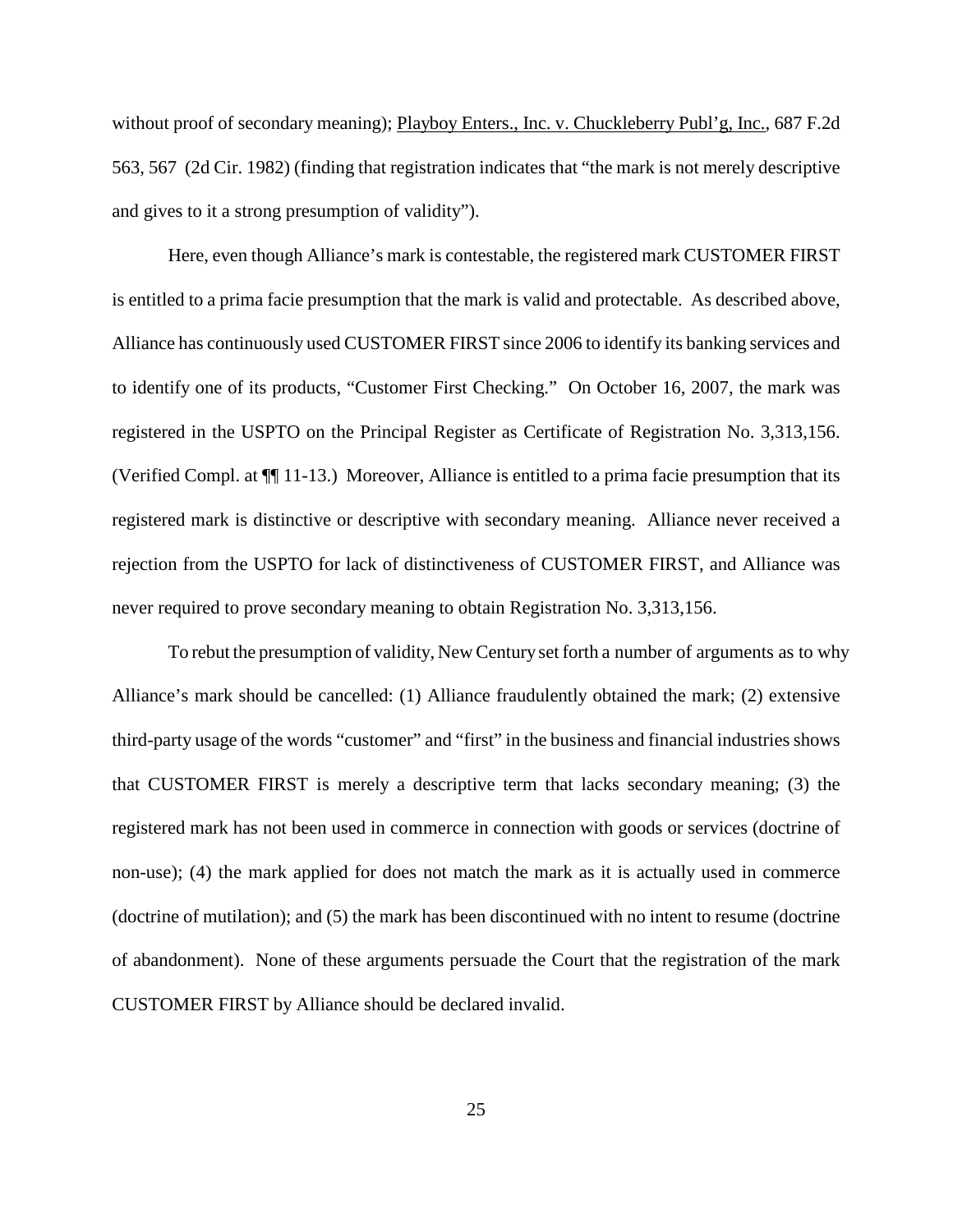#### a. Alliance Did Not Fraudulently Obtain the Mark

First, New Century argues that the registration of CUSTOMER FIRST with the USPTO should be cancelled because Alliance fraudulently obtained the mark. In its Response in Opposition to the Motion for Preliminary Injunction (Doc. No. 16, at 8) New Century contended that in the application for the mark CUSTOMER FIRST, Alliance's counsel represented that the mark was being used in connection with numerous services for which it was not actually being used, and the USPTO relied on such misrepresentations in issuing the registration. (Pl. Ex. 10; Cirucci, Tr. 06/17/10 at 138:12-139:25.) At the hearings held on June 17 and 18, 2010, and at the oral argument held on June 29, 2010, New Century refined its contention by arguing that Alliance was not providing, nor has it ever provided, "investment banking" or "mortgage" services in connection with the mark CUSTOMER FIRST. (Id. at 58:5-59:17.) Consequently, New Century asserts that since the USPTO relied on Alliance's false statements regarding use, Registration No. 3,313,156 must be cancelled. The Court is not persuaded by New Century's argument.

In conjunction with its trademark application, Alliance submitted the following Statement of Use explaining that Alliance was using CUSTOMER FIRST for "Services customary in the banking industry, namely, banking, banking consultation, investment banking services, mortgage and personal banking services, namely, origination, acquisition servicing, securitization, and brokerage of commercial and personal mortgage loans and online banking services." (Pl. Ex. 10.)

As explained in the findings of fact, *supra*, Alliance is using the mark CUSTOMER FIRST in conjunction with many of the services offered by the bank. As Mr. Cirucci explained, the CUSTOMER FIRST mark is most prominently featured on one checking account offered to Alliance's customers; however, that checking account "serves as the hub for all of [their] other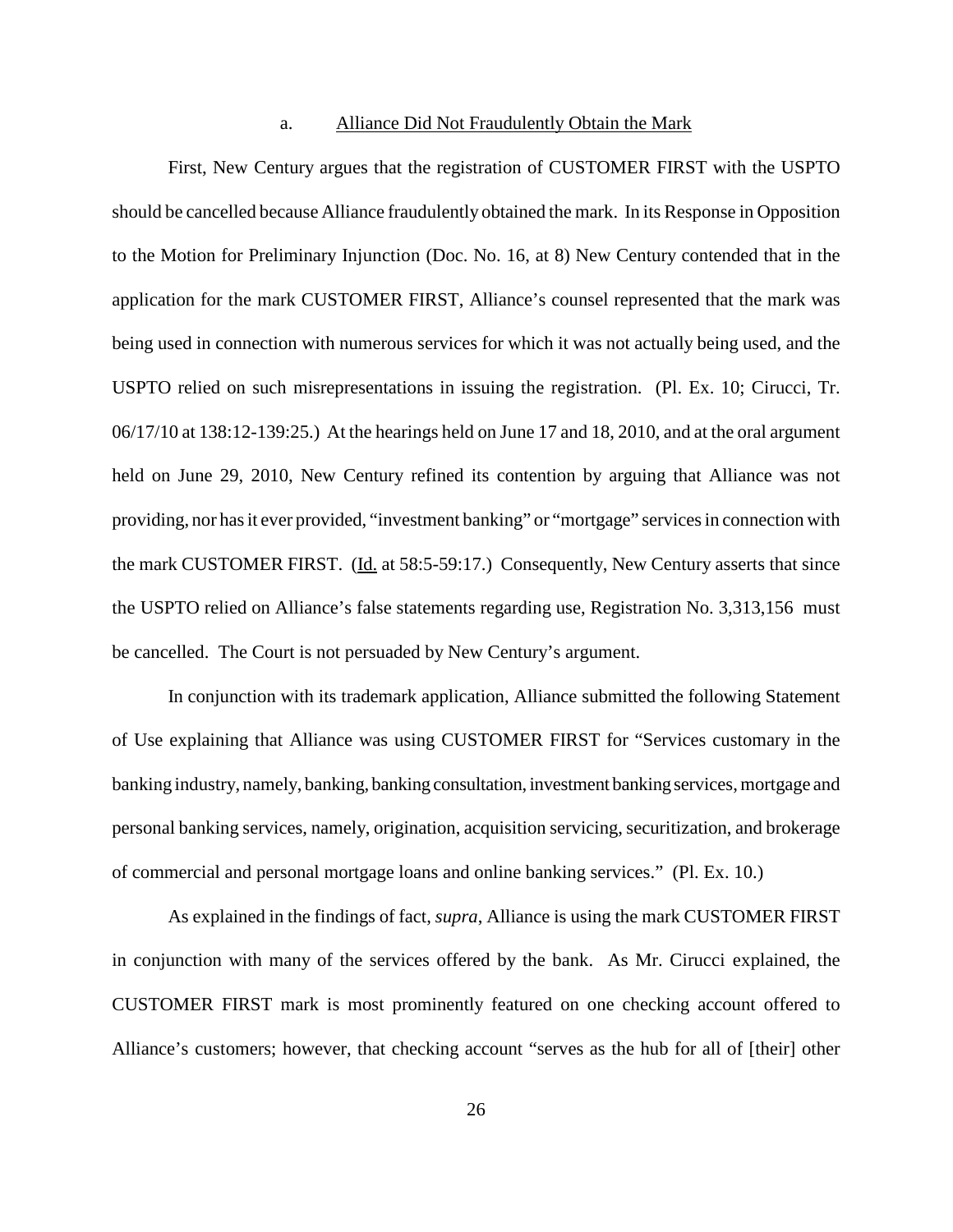related products. And it sort of acts as a bridge and brings them together." (Cirucci, Tr. 06/17/10 at 9:2-7.) For example, products such as safety deposit boxes, home equity loans, and mortgage loans are tied to a consumer's Customer First Checking Account. If a customer rents a safety deposit box, the yearly fee would be paid from the Customer First Checking Account. The manner and means of use of the mark in conjunction with its products is fully set forth above in section  $II(C)(i)$ .

New Century's interpretation of the words contained in the Statement of Use is simply too confining. A registrant is afforded a certain amount of discretion in use of its mark. A registrant is permitted to use the mark as it sees fit within the overall descriptions so long as its use furthers an appropriate business purpose. The Statement of Use in the application merely puts the USPTO on notice of the generic categories in which the mark is used.

Additionally, Alliance advertised the slogan "Customer First Banking Just Hit Home" on various bus shelters throughout the Delaware Valley in 2006. Alliance employees even wore lapel pins that stated CUSTOMER FIRST. These are customary, permissible uses of a mark. They are not specifically listed in the Statement of Use, but they refer to all banking services offered by Alliance. Accordingly, the Court is not convinced that Alliance did not use the mark CUSTOMER FIRST for various banking services performed by the bank when the Statement of Use was filed.

Furthermore, New Century's argument that Alliance committed fraud, made intentional false statements, and engaged in inequitable conduct in obtaining the mark also fails. Recently, the Federal Circuit discussed the doctrine of inequitable conduct in trademark cases:

> "Fraud in procuring a trademark registration or renewal occurs when an applicant knowingly makes false, material representations of fact in connection with his application." Torres v. Cantine Torresella S.r.l., 808 F.2d 46, 48 (Fed. Cir. 1986). A party seeking cancellation of a trademark registration for fraudulent procurement bears a heavy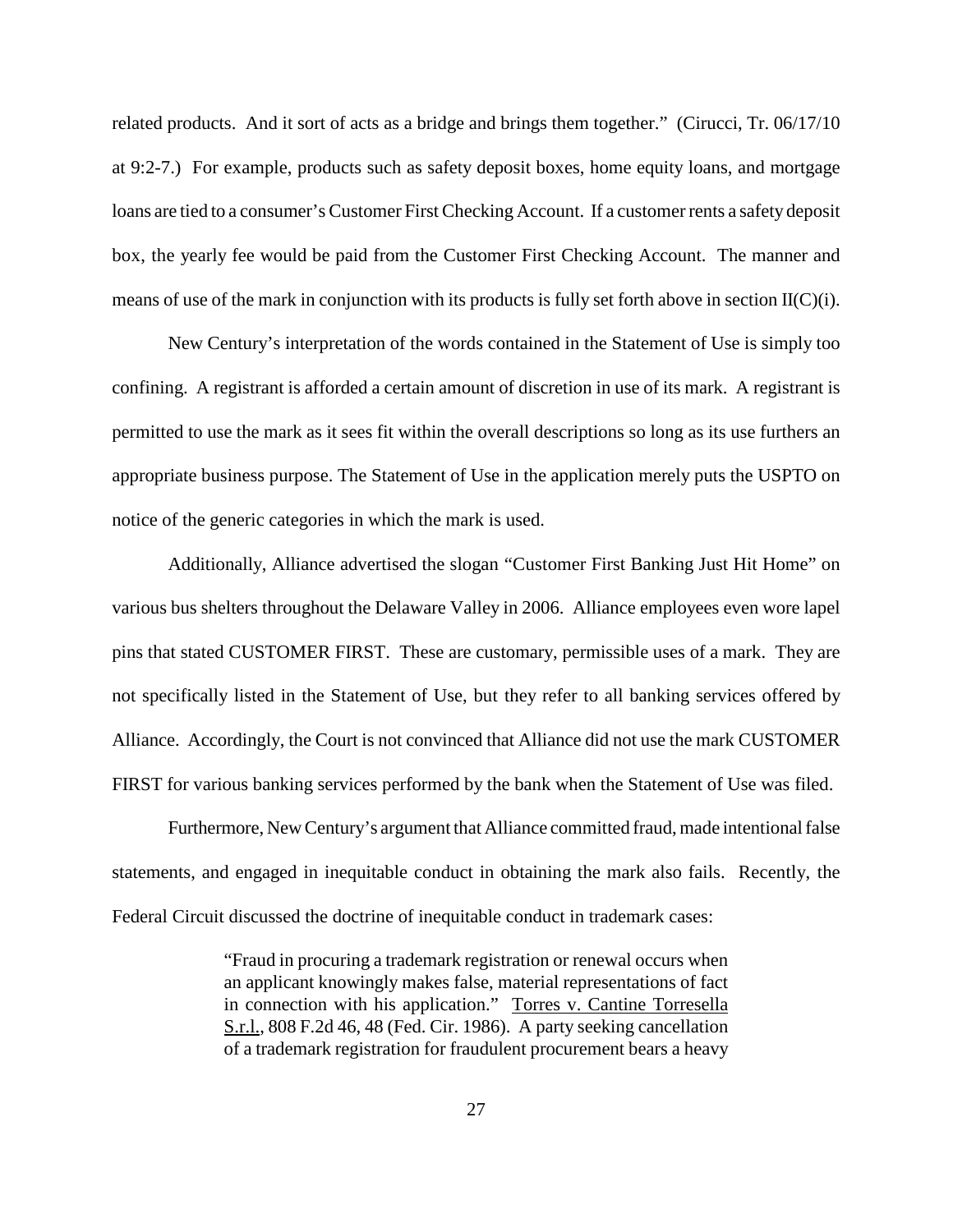burden of proof. W.D. Byron & Sons, Inc. v. Stein Bros. Mfg. Co., 54 C.C.P.A. 1442, 377 F.2d 1001, 1004 (1967). Indeed, "the very nature of the charge of fraud requires that it be proven 'to the hilt' with clear and convincing evidence. There is no room for speculation, inference or surmise and, obviously, any doubt must be resolved against the charging party." Smith Int'l, Inc. v. Olin Corp., 209 USPQ 1033, 1044 (T.T.A.B. 1981).

In re: Bose Corp., 580 F.3d 1240, 1243 (Fed. Cir. 2009).

In that case, the court explained that "[m]ere negligence is not sufficient to infer fraud or dishonesty." Id. at 1245 (quoting Symbol Techs., Inc. v. Opticon, Inc., 935 F.2d 1569, 1582 (Fed. Cir. 1991)). The court concluded, "[t]hus, we hold that a trademark is obtained fraudulently under the Lanham Act only if the applicant or registrant knowingly makes a false, material misrepresentation with the intent to deceive the PTO." Id.

In this case, it is clear that New Century has failed to meet its "heavy burden of proof" required to prove fraud. A central element of fraud is an intent to defraud. Marshak v. Treadwell, 58 F.Supp.2d 551, 566 (D.N.J. 1999) ("[F]raud requires proof of a willful intent to deceive."). New Century has failed to demonstrate any intent on Alliance's part to deceive or to knowingly make a false material statement to the USPTO. In this regard, the Court finds that Mr. Cirucci provided truthful testimony about the use of the mark at the time registration was sought and had no intent to deceive the USPTO. Through the use of the Customer First Checking Account and its other uses of the mark CUSTOMER FIRST, Alliance hasshown that it is using the mark CUSTOMER FIRST as part of its overall banking services. Consequently, New Century's argument that Alliance's mark must be cancelled because it was fraudulently obtained must fail.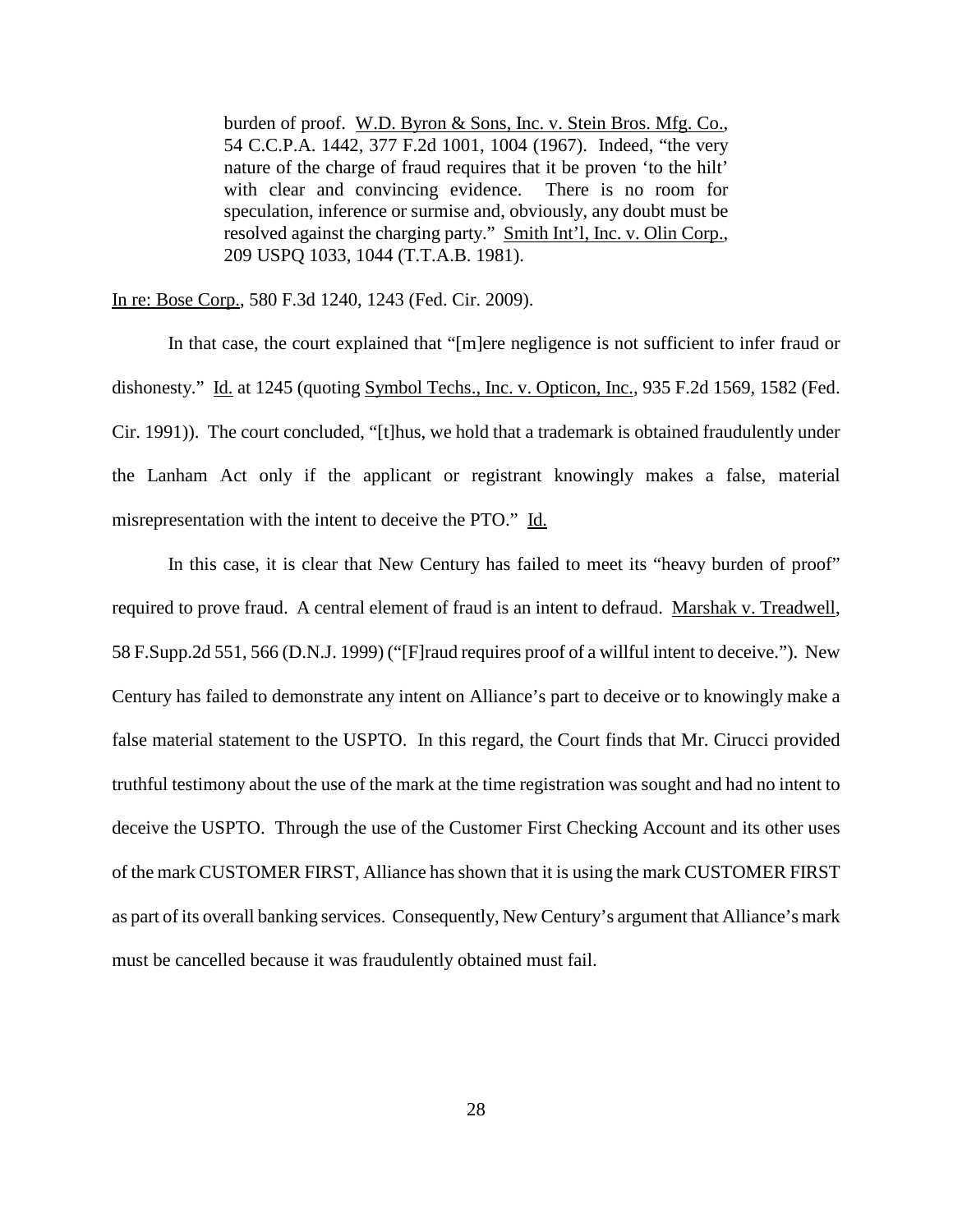#### b. Third Party Usage

Next, New Century argues that the mark CUSTOMER FIRST is weak and descriptive and that Alliance has failed to offer proof of secondary meaning. New Century contends that the terms "customer" and "first" are ubiquitous in banking and financial industries. New Century also maintains that the mark cannot be considered inherently distinctive because of extensive third party use of the term.

Third party registrations are relevant to prove that the marks both parties are using have a commonly understood and well-recognized meaning, leading to the conclusion that the mark is relatively weak. McCarthy § 85. The Third Circuit has noted that "[f] requent use of a term by sellers of similar products or services tends to indicate that the term is descriptive or generic rather than suggestive." Dranoff-Perlstein, 967 F.2d at 858; see also Citizens Fin. Group, Inc. v. Citizens Nat. Bank of Evans City, 383 F.3d 110, 123 (3d Cir. 2004) (finding that "as a general rule, widespread use of even a distinctive mark may weaken the mark"); First Sav. Bank, 101 F.3d at 654 (recognizing "the well-established principle that extensive third-party use of the disputed term indicates that the term itself deserves only weak protection").

New Centuryhassubmitted the following evidence in support ofits contention of widespread use of CUSTOMER FIRST: (1) printouts of a list from the USPTO's Trademark Electronic Search System of live applications and registrations in International Class 36 containing the term CUSTOMER or the term FIRST; (2) printouts from twelve (12) third party websites purporting to show trademark use of the term CUSTOMER FIRST; and (3) the Dilution Search conducted on May 19, 2010, which shows listings of federal and state registrations of CUSTOMER FIRST marks. (Def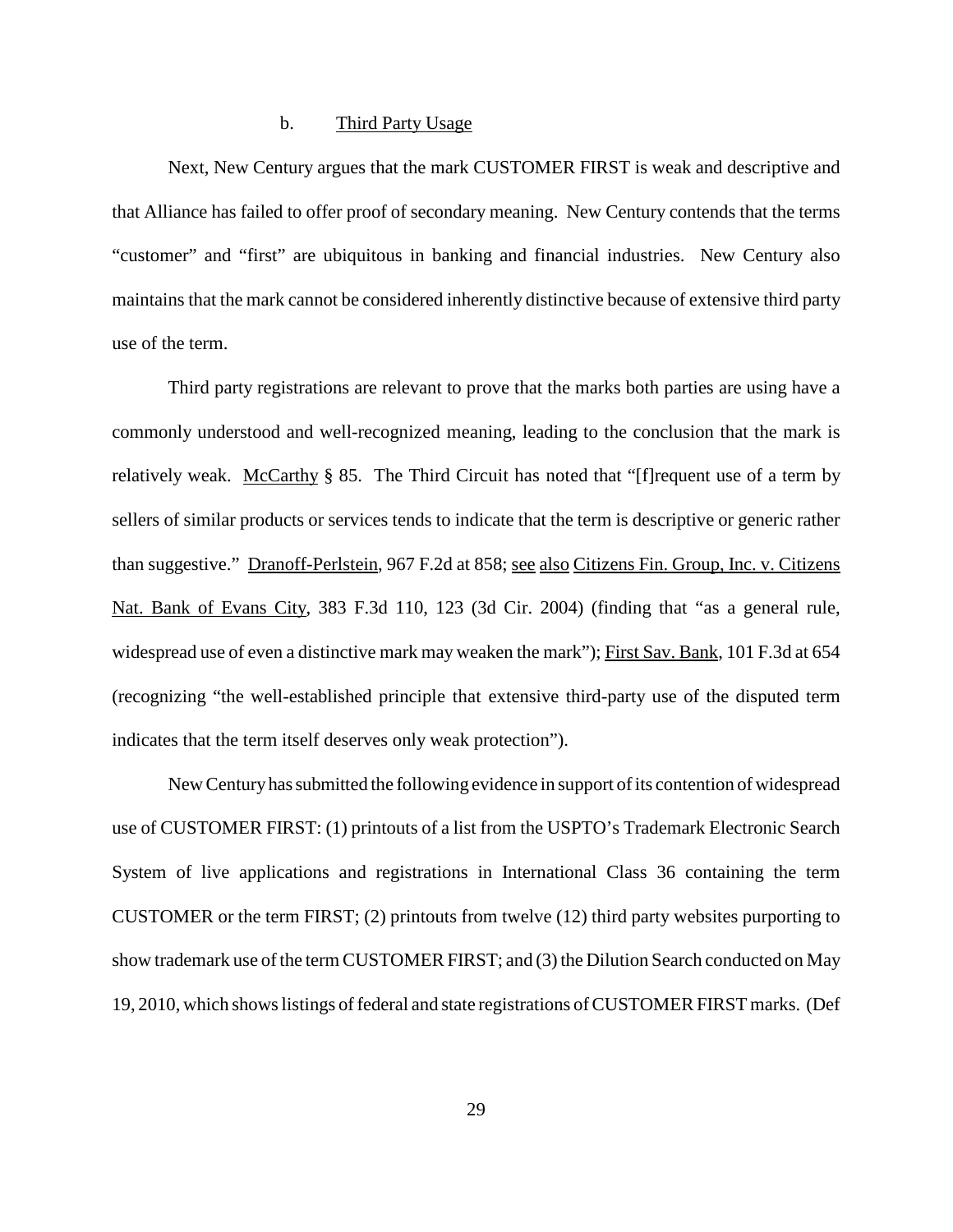Exs. 5, 6, 15.)<sup>10</sup> Based on these items, New Century argues that the mark CUSTOMER FIRST is invalid and subject to cancellation because the mark is merely descriptive and Alliance has failed to show secondary meaning.

The Court finds New Century's argument unpersuasive. While evidence of third party use of similar marks on similar goods may be relevant to show that a mark is relatively weak, courts and commentators have recognized that the significance and evidentiaryimpact ofthird partymarksturns entirely upon their usage (not likely usage) and the impact that such use has had on the minds of consumers. See Scarves by Vera, Inc. v. Todo Imports Ltd. (Inc.), 544 F.2d 1167, 1173 (2d Cir.

Alliance's main argument to preclude admission of the May 19 Report is that it is hearsay. However, Alliance's argument is unavailing in light of Kos Pharm., Inc. v. Andrx Corp., 369 F.3d 700 (3d Cir. 2004). In Kos, the Third Circuit explained that "[i]t is well established that 'a preliminary injunction is customarily granted on the basis of procedures that are less formal and evidence that is less complete than in a trial on the merits.'" 369 F.3d at 718 (quoting Univ. of Texas v. Camenisch, 451 U.S. 390, 395 (1981)). The court further explained that "many of our sister Circuits have recognized that '[a]ffidavits and other hearsay materials are often received in preliminary injunction proceedings.'" Kos, 369 F.3d at 718; see also Heritage Community Bank, 2008 WL 5170190, at \*9 n. 7 (citing cases). Therefore, the Court will consider the Dilution Search Report for the purposes of deciding the Motion for Preliminary Injunction.

Alliance's remaining argument regarding the probative value of the Dilution Search Report merely goes to the weight of the evidence, not to its admissibility. Consequently, the Court will not preclude this evidence and will give the evidence such weight as deemed appropriate in considering the parties' claims.

<sup>&</sup>lt;sup>10</sup>On June 15, 2010, Alliance filed a Motion in Limine to Preclude New Century from offering or presenting testimony or evidence relating to the May 19, 2010, Dilution Search Report (Doc. No. 23). The Dilution Search Report was commissioned by New Century's counsel to demonstrate third party use of the mark CUSTOMER FIRST in connection with the present Motion for Preliminary Injunction. On June 16, 2010, New Century filed a Response in Opposition to the Motion in Limine (Doc. No. 25). The Court heard argument on the Motion at several points during the June 17 and June 18, 2010, hearing, as well as at the June 29, 2010, oral argument. The Court held the Motion under advisement until the issuance of this Opinion. For the following reasons, Plaintiff Alliance's Motion in Limine (Doc. No. 23) will be denied.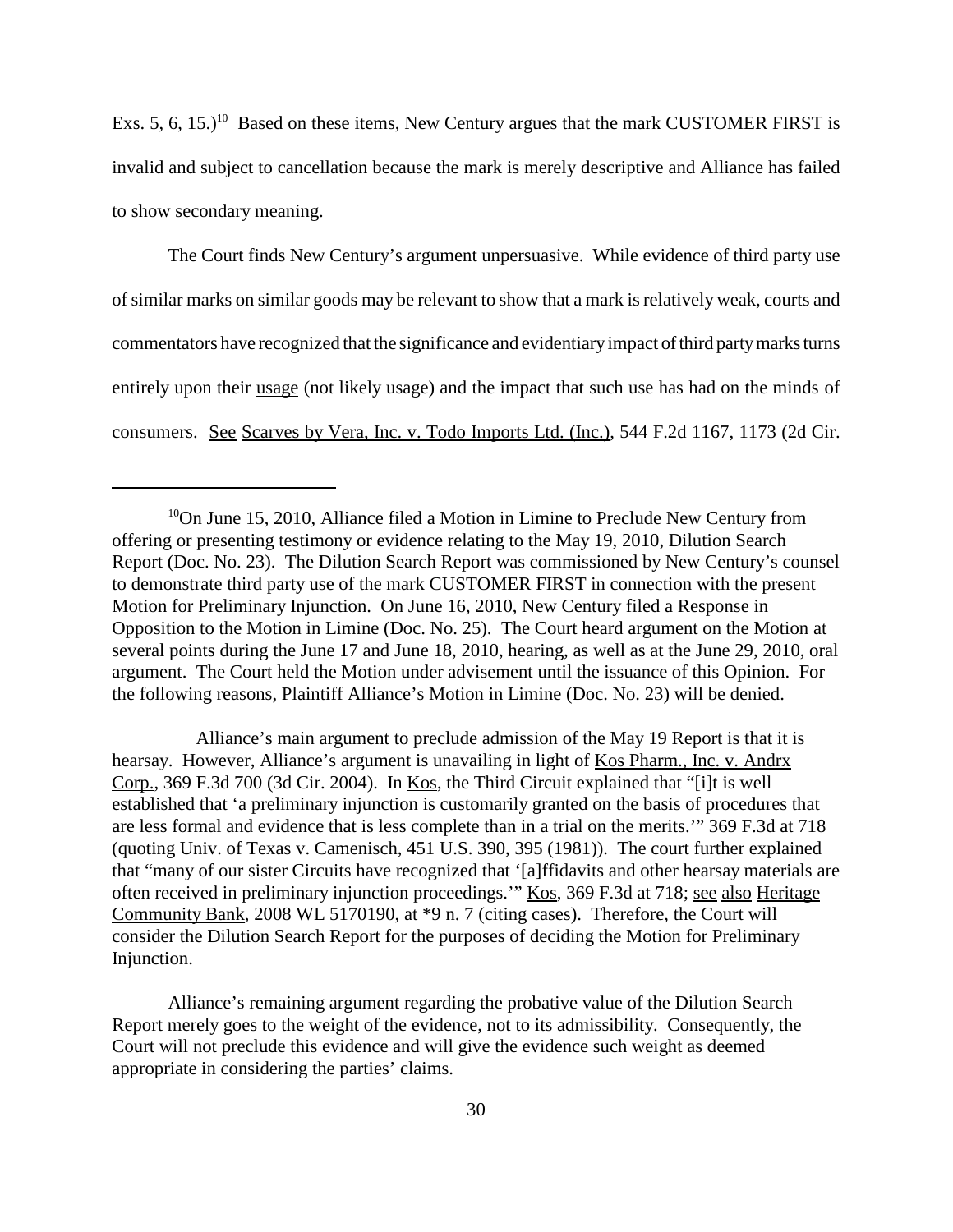1976) ("The significance of third-party trademarks depends wholly upon their usage. Defendant introduced no evidence that these trademarks were actually used by third parties, that they were well promoted or that they were recognized by consumers. . .[T]he existence of [third party] registrations is not evidence of what happens in the market place or that customers are familiar with their use."); Olde Tyme Foods, Inc. v. Roundy's, Inc., 961 F.2d 200, 203-04 (Fed. Cir. 1992) (third party registrations "may not be given *any* weight" as to the strength of a mark) (emphasis in original); McCarthy § 11:88 (noting that "merely introducing a list of third party uses alone is not particularly persuasive. To present a more compelling case, defendantshould go further to show how extensive these uses are and how long they have continued.").

Here, New Century has failed to show that third party use of the mark CUSTOMER FIRST in the banking industry is so widespread that Alliance's mark should be deemed weak and descriptive. New Century has submitted evidence that there are at least four (4) other financial services firms using the term "customer first" in their corporate name registered in Pennsylvania. None, however, provide banking services. Moreover, no evidence is offered as to how these third party registrations are used and how they are perceived by consumers. New Century did introduce evidence of Mr. Taylor's internet search where he found a bank named "Customer First Bank" in Plano, Texas. This bank owns the domain name www.customerfirstbank.com, but it is merely a bank that has not yet started to operate. (Taylor, Tr. 06/17/10 at 241:3-10.) Mr. Taylor testified that "with the exception of the Plano, Texas, bank that wasn't really a bank yet, I couldn't find another bank that had that name." (Id. at 303:16-18.) Consequently, merely listing the number of third party registrations without showing the extent of individual use or consumer perception is not particularly persuasive. For this reason, New Century's argument that Alliance's mark cannot be considered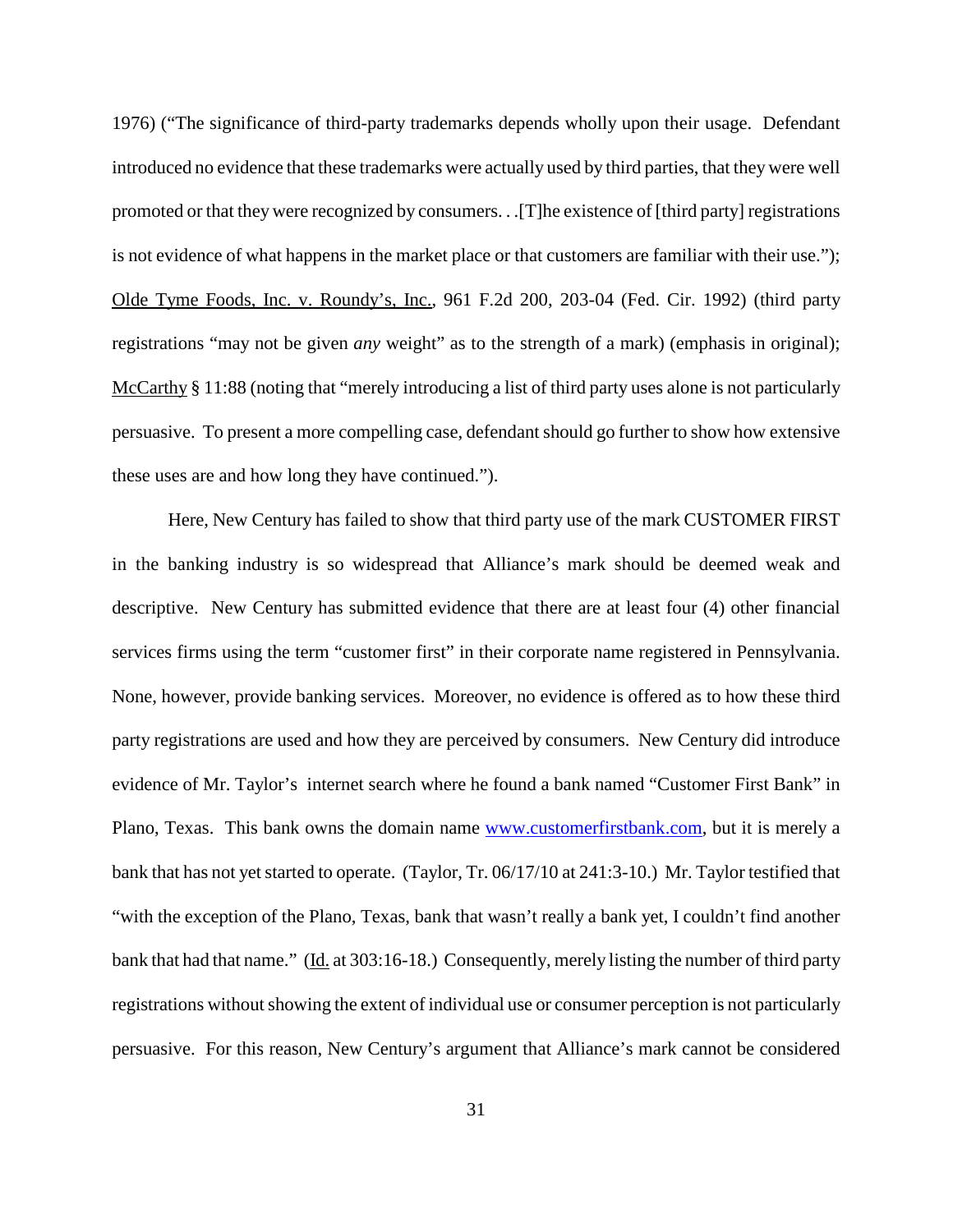inherently distinctive because of extensive third party use of the terms fails.

# c. The Doctrines of Non-Use, Mutilation, and Abandonment are Inapplicable

New Century argues that Alliance's mark CUSTOMER FIRST is invalid and subject to cancellation because the mark has never been used in commerce in connection with "investment banking" or "mortgage services." See 15 U.S.C. § 1127 (defining "commerce"); McCarthy § 17:9 ("It is actual usage of a symbol as a 'trademark' in the sale of goods which creates and builds up rights in a mark.").

It is undisputed that Alliance offers a product named "Customer First Checking Account" and does not offer products named, for example, "Customer First Investment Banking" or "Customer First Mortgage Services." However, as explained above in regard to the claim of fraud, the Court is persuaded that Alliance is using the mark CUSTOMER FIRST for many of the services offered by the bank. As Mr. Cirucci explained, the CUSTOMER FIRST mark is most prominently featured on one checking account offered to Alliance's customers; however, that checking account "serves as the hub for all of [their] other related products. And it sort of acts as a bridge and brings them together." (Cirucci, Tr. 06/17/10 at 9:2-7.) Products such as safety deposit boxes, home equity loans, and mortgage loans are tied to a consumer's Customer First Checking Account, see section  $II(C)(i)$ . Consequently, New Century's argument that Alliance's mark must be cancelled for non-use must fail.

Next, New Century argues that Alliance's mark is subject to cancellation because the mark comprises a mutilation of the mark as used in commerce. New Century argues that the only mark used in commerce is "Customer First Checking," even though Alliance applied for and registered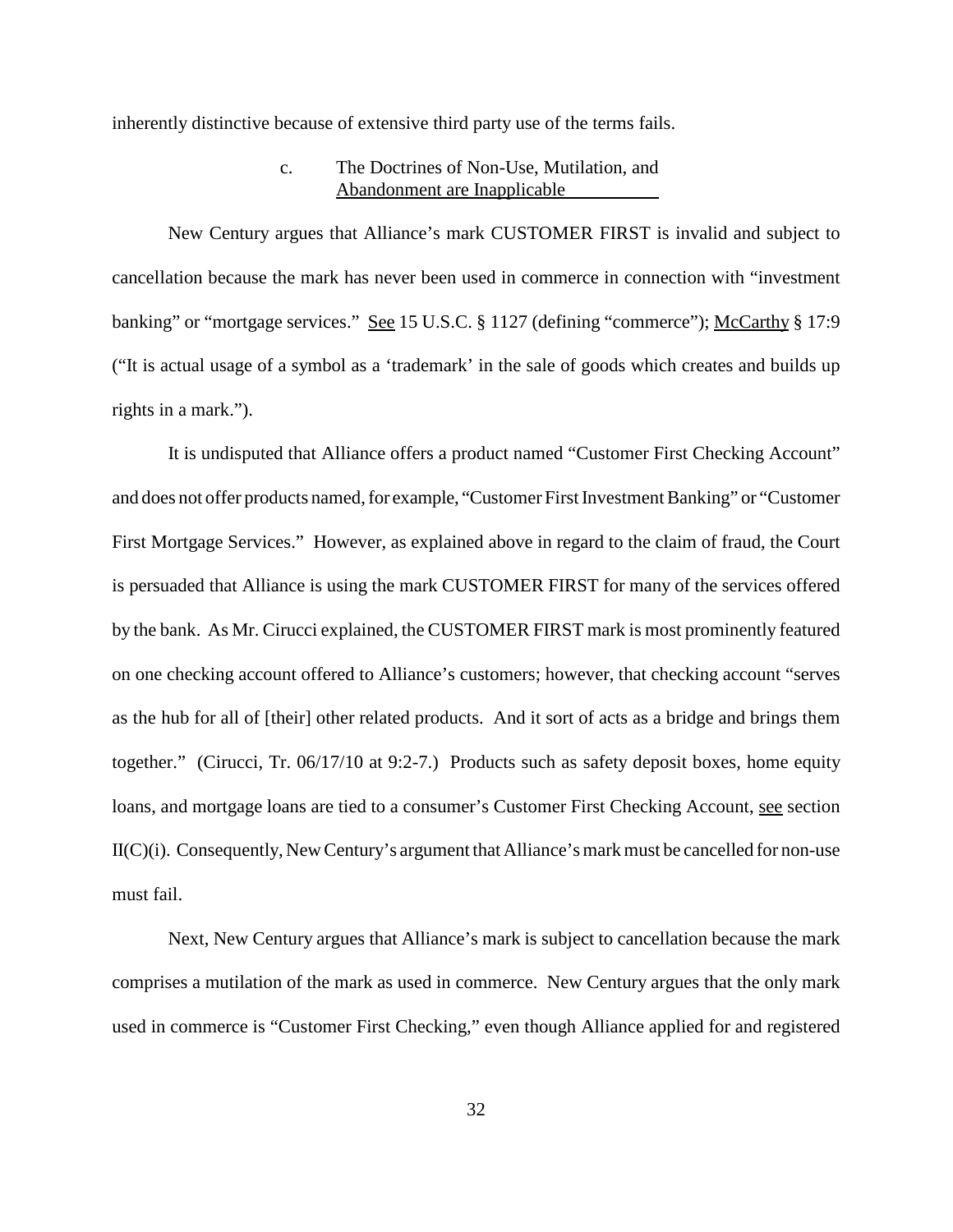the mark CUSTOMER FIRST for several other uses. For the reasons noted already, the Court is persuaded that Alliance is using the mark CUSTOMER FIRST for many services offered by the bank. Accordingly, New Century's mutilation argument is not persuasive.

Finally, New Century argues that Alliance's mark must be cancelled because the mark CUSTOMER FIRST has been abandoned by Alliance. In particular, New Century contends that the only way that Alliance has used the mark independent of the Customer First Checking Account is in connection with a lapel pin that its employees stopped wearing thirty (30) months ago. New Century further argues that Alliance has shown no intent to resume use of the mark apart from the name of the checking account since that time. Clearly, in light of the Court's findings discussed above, New Century's argument fails. Alliance has presented substantial evidence pertaining to its use of the mark CUSTOMER FIRST and its intent to continue to use the mark for many services associated with the bank. 11

After a review of these filings, the Court concludes that Alliance's Response to New Century's Conclusions of Law (Doc. No. 34) did not contain new legal argument or any discussion of substance that had not been covered extensively in the parties' pleadings, the preliminary injunction hearing held on June 17 and 18, 2010, the oral argument held on June 29, 2010, and Alliance's proposed Findings of Fact and Conclusions of Law. Consequently, Alliance's submission did not prejudice New Century, and it will not be stricken from the record. Accordingly, New Century's Motion to Strike (Doc. No. 35) will be denied.

<sup>&</sup>lt;sup>11</sup>On July 2, 2010, Alliance filed a Response to New Century's Proposed Conclusions of Law (Doc. No. 34). Although the Court had instructed the parties not to file responses to the proposed Findings of Fact and Conclusions of Law, Alliance argues that it was compelled to file a response after New Century allegedly failed to follow the Court's directive that New Century's proposed Conclusions of Law should be tailored specifically to New Century's proposed Findings of Fact and should not contain rebuttal to the Findings of Fact and Conclusions of Law filed by Alliance. On July 7, 2010, New Century filed a Motion to Strike Alliance's Response to the Proposed Conclusions of Law because Alliance did not seek leave of Court to present additional legal argument (Doc. No. 35). On July 12, 2010, Alliance filed a Response in Opposition to the Motion to Strike (Doc. No. 37). Finally, on July 14, 2010, New Century filed a Reply in support of the Motion to Strike (Doc. No. 38).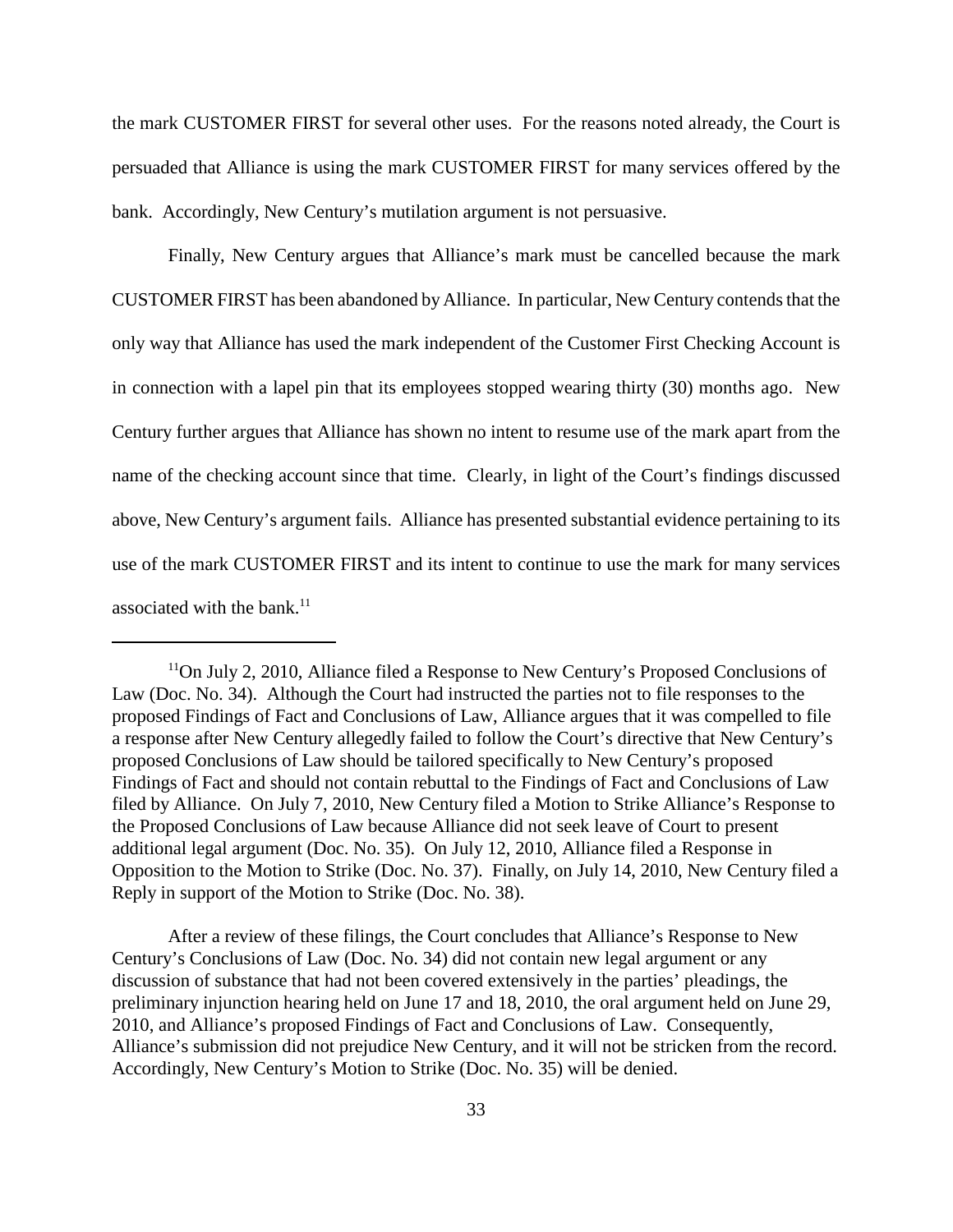In sum, New Century's position ignores the tenet that while "[a] mark might be weak in the national market, [it] might still be strong in the senior user's geographical and product area and thus deserving of protection." CNB Fin. Corp. v. CNB Community Bank (IO), No. 03-6945, 2004 WL 2434878, \*10 (E.D. Pa. Sept. 30, 2004)(quoting Ameritech,Inc. v. Am.Info. Techs.Corp., 811 F.2d 960, 967 (6th Cir. 1987)). For all these reasons, Alliance has proven that it owns a valid and legally protectable mark. The Court will now turn to the final prong of the "likelihood of success on the merits" test applicable to a Lanham Act trademark action.

# ii. New Century's Use of the Name Customers  $1<sup>st</sup>$  Bank Creates a Likelihood of Confusion

"A likelihood of confusion exists when 'consumers viewing themarkwould probablyassume that the product or service it represents is associated with the source of a different product or service identified by a similar mark.'" A & H, 237 F.3d at 211 (quoting Dranoff-Perlstein, 967 F.2d at 862).<sup>12</sup> "Proof of actual confusion is not necessary; likelihood is all that need be shown." Ford Motor Co., 930 F.2d at 292 (quoting Opticians Ass'n of Am. v. Indep. Opticians of Am., 920 F.2d 187, 195 (3d Cir. 1990)). "Absent a likelihood of confusion, therefore, no cause exists to enjoin the non-registrant's use of the mark." Members First Fed. Credit Union v. Members 1<sup>st</sup> Fed. Credit Union, 54 F.Supp.2d 393, 400 (M.D. Pa. 1999).

In determining whether likelihood of confusion exists, the Third Circuit requires district courts to consider the following factors, which are referred to as the Lapp factors:

<sup>&</sup>lt;sup>12</sup>The Supreme Court long ago discussed the amorphous test for confusion in McLean v. Fleming, 96 U.S. 245, 251 (1878): "What degree of resemblance is necessary to constitute an infringement is incapable of exact definition, as applicable to all cases. All that courts of justice can do, in that regard, is to say that no trader can adopt a trade-mark, so resembling that of another trader, as that ordinary purchasers, buying with ordinary caution, are likely to be misled."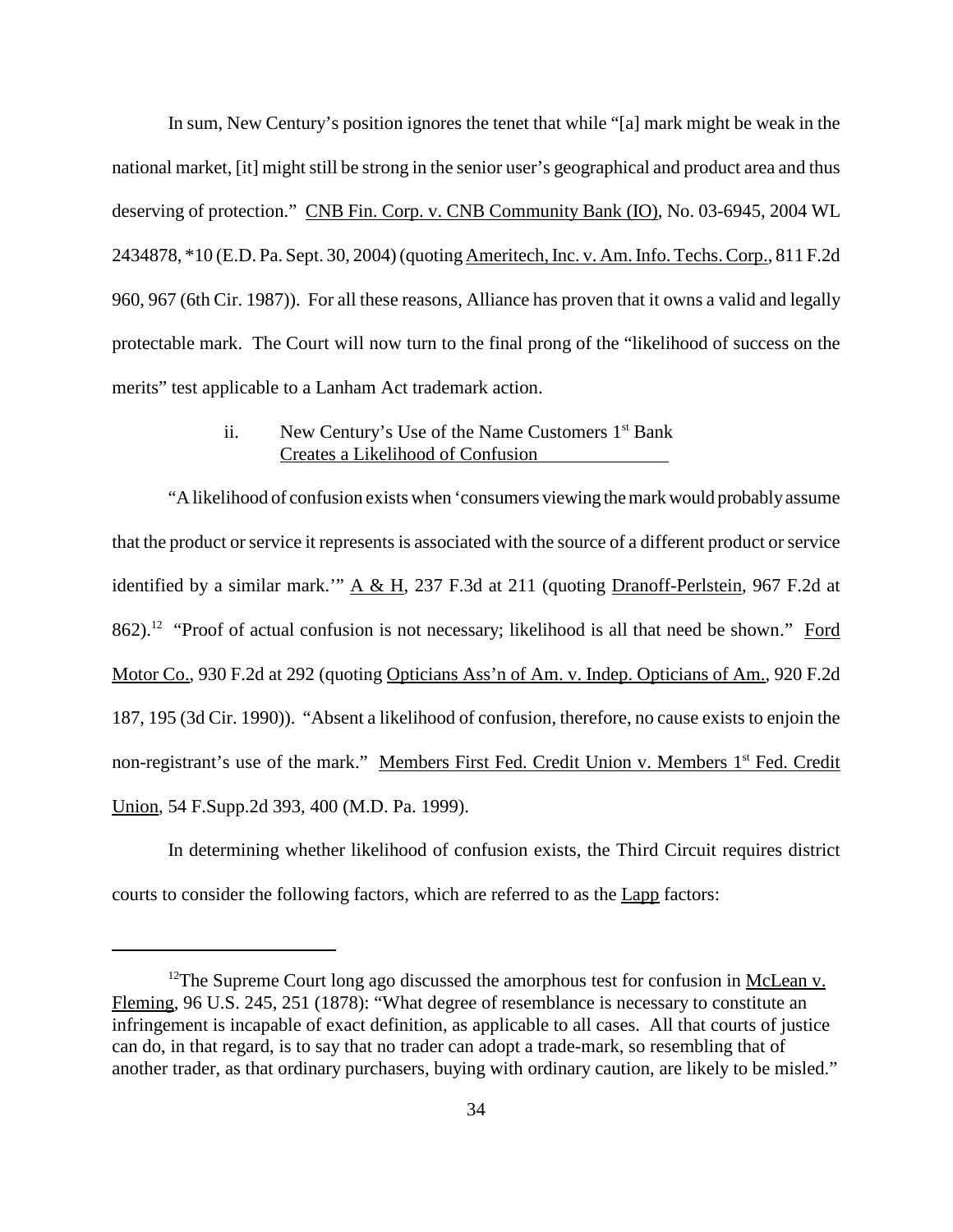(1) the degree ofsimilarity between the owner's mark and the alleged infringing mark;

(2) the strength of the owner's mark;

(3) the price of the goods and other factors indicative of the care and attention expected of consumers when making a purchase;

(4) the length of time the defendant has used the mark without evidence of actual confusion arising;

(5) the intent of the defendant in adopting the mark;

(6) the evidence of actual confusion;

(7) whether the goods, competing or not competing, are marketed through the same channels of trade and advertised through the same media;

(8) the extent to which the targets of the parties' sales efforts are the same;

(9) the relationship of the goods in the minds of consumers, whether because of the near-identity of the products, the similarity of function, or other factors; [and]

(10) other facts suggesting that the consuming public might expect the prior owner to manufacture both products, or expect the prior owner to manufacture a product in the defendant's market, or expect that the prior owner is likely to expand into the defendant's market.

A & H, 237 F.3d at 215 (citing Interspace Corp. v. Lapp, Inc., 721 F.2d 460, 463 (3d Cir. 1983));

Sabinsa Corp. v. Creative Compounds, LLC, No. 08-3255, --- F.3d ---, 2010 WL 2705162, \*4 (3d

Cir. July 9, 2010). These Lapp factors can be applied to both competing and noncompeting goods.<sup>13</sup>

<sup>&</sup>lt;sup>13</sup>The court in  $Lapp$  explained that "[w]here the trademark owner and the alleged infringer deal in competing goods or services, the court need rarely look beyond the mark itself." 721 F.2d at 462 (internal citations omitted). However, the Third Circuit explained in A & H that "consideration of the Lapp factors. . .can be quite useful for determining likelihood of confusion even when the goods compete directly." 237 F.3d at 212. Thus, even though the parties deal in competing services, the Court will address the Lapp factors to determine likelihood of confusion.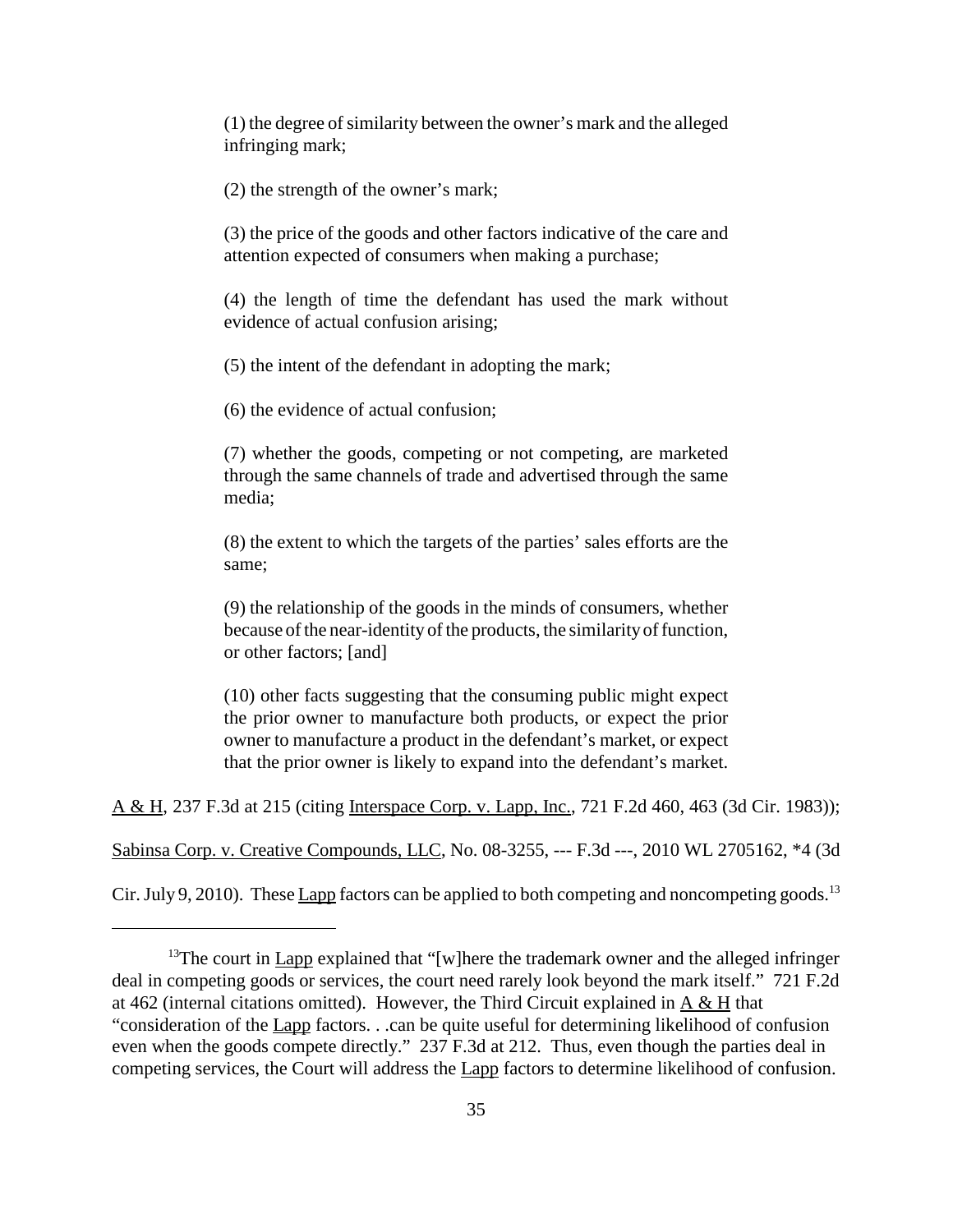Id. at 213. In  $\underline{A} \& \underline{H}$ , the Third Circuit noted that "the Lapp test is a qualitative inquiry. Not all factors will be relevant in all cases; further, the different factors may properly be accorded different weights depending on the particular factual setting. A district court should utilize the factors that seem appropriate to a given situation." Id. at 215; see also First Keystone Fed. Sav. Bank v. First Keystone Mortg., Inc., 923 F.Supp. 693, 704 (E.D. Pa. 1996) ("A party need not show every factor to succeed on an infringement claim, nor does every factor weigh the same amount."); Checkpoint Sys., Inc. v. Check Point Software Techs., Inc., 269 F.3d 270, 280 (3d Cir. 2001) ("None of these factors is determinative in the likelihood of confusion analysis and each factor must be weighed and balanced one against the other."). The Court now will turn to these Lapp factors.

### a. Factor 1: Similarity of the Marks

"The single most important factor in determining likelihood of confusion is mark similarity." A & H, 237 F.3d at 216. "The marks need not be identical, only confusingly similar." Fisons, 30 F.3d at 477 (quoting Merchant & Evans, Inc. v. Roosevelt Bldg. Prods. Co., 963 F.2d 628, 636 (3d Cir. 1992)). "Where the goods. . .are directly competitive, the degree of similarity required to prove a likelihood of confusion is less than in the case of dissimilar products." Kos, 369 F.3d at 713 (quotation omitted).

The test for determining the similarity of the marks is "whether the labels create the same overall impression when viewed separately."  $A & H$ , 237 F.3d at 216 (internal citations omitted); see Ford Motor Co., 930 F.2d at 293 ("[I]f the overall impression created by the marks is essentially the same, 'it is very probable that the marks are confusingly similar.'") (internal quotations omitted); Kos, 369 F.3d at 713 ("The proper test is 'not side-by-side comparison' but 'whether the labels create the same overall impression when viewed separately.'") (quoting Fisons, 30 F.3d at 477);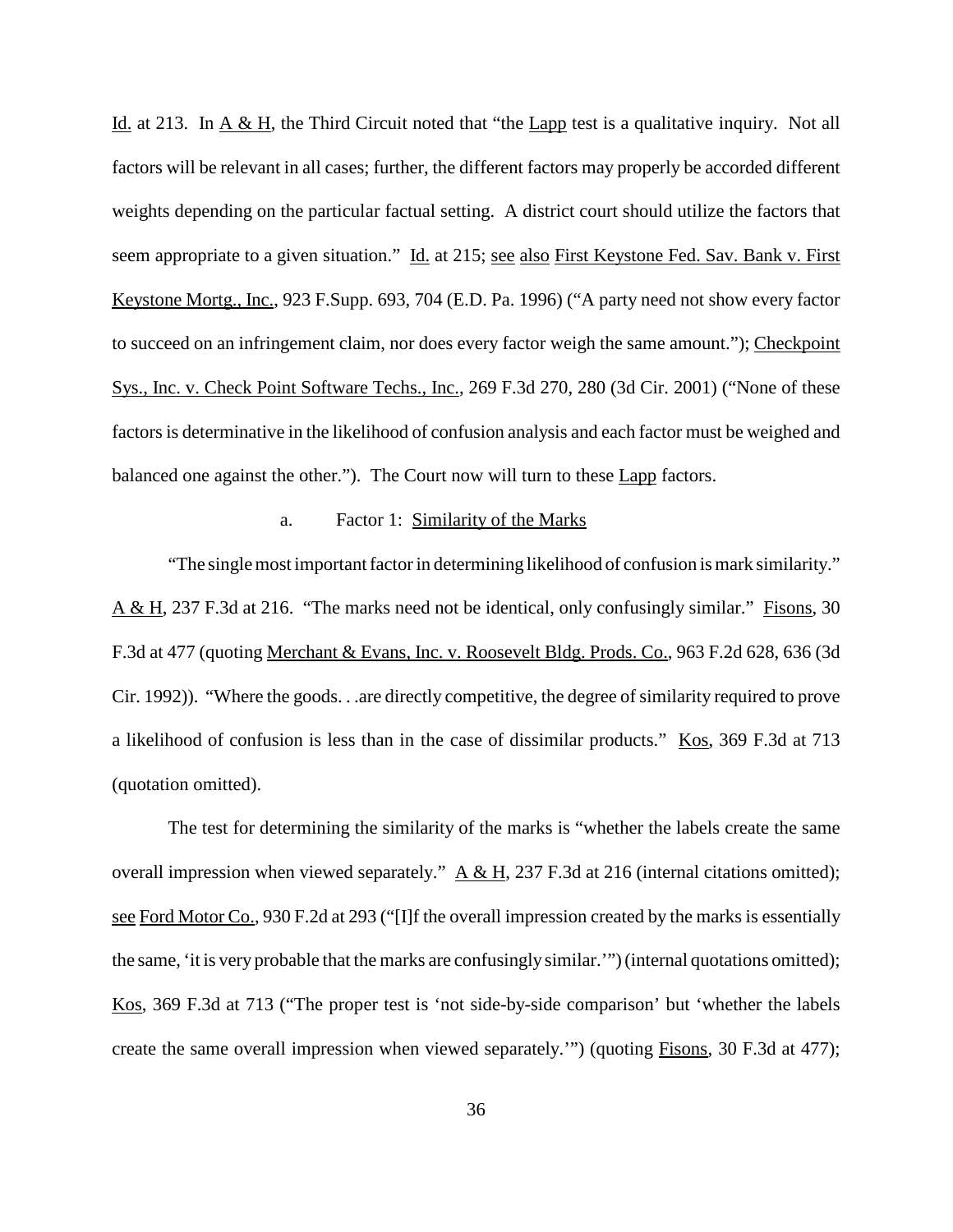Sabinsa, 2010 WL 2705162, at \*4 ("Marks are confusingly similar 'if ordinary consumers would likely conclude that [the two products] share a common source, affiliation, connection or sponsorship.'") (quoting Fisons, 30 F.3d at 477). Courts must "compare the appearance, sound and meaning of the marks" in assessing similarity. Checkpoint, 269 F.3d at 281 (quotation omitted).

When comparing two marks each must be viewed in its entirety, although "one feature of a mark may be more significant than other features, and. . .it is proper to give greater force and effect to that dominant feature." Giant Food, Inc. v. Nation's Foodservice, Inc., 710 F.2d 1565, 1570 (Fed. Cir. 1983). "When the dominant portions of the two marks are the same, confusion is likely." Country Floors, Inc. v. A Partnership Composed of Gepner and Ford, 930 F.2d 1056, 1065 (3d Cir. 1991); see also Sabinsa, 2010 WL 2705162, at \*\*4-5 (finding an overall impression of similarity between the marks "ForsLean" and "Forsthin").

Here, New Century has adopted and used the mark CUSTOMERS  $1<sup>ST</sup>$  BANK that is substantially identical in sound and commercial meaning to Alliance's mark CUSTOMER FIRST. Most obvious is the striking similarity of the sound of the marks. The "dominant feature" of both marks is a variation of "customer first." Moreover, the addition of "S" to CUSTOMER and the generic term BANK do not avoid a finding of confusing similarity. See Fisons, 30 F.3d at 477 ("[A] subsequent user may not avoid likely confusion by appropriating another's entire mark and adding descriptive or non-descriptive matter to it."); Heritage Community Bank, 2008 WL 5170190, at \*4 (granting preliminary injunction and finding Heritage Bank, N.A. to be confusingly similar to Heritage Community Bank); CNB Fin. Corp., 2004 WL 2434878, at \*9 (granting preliminary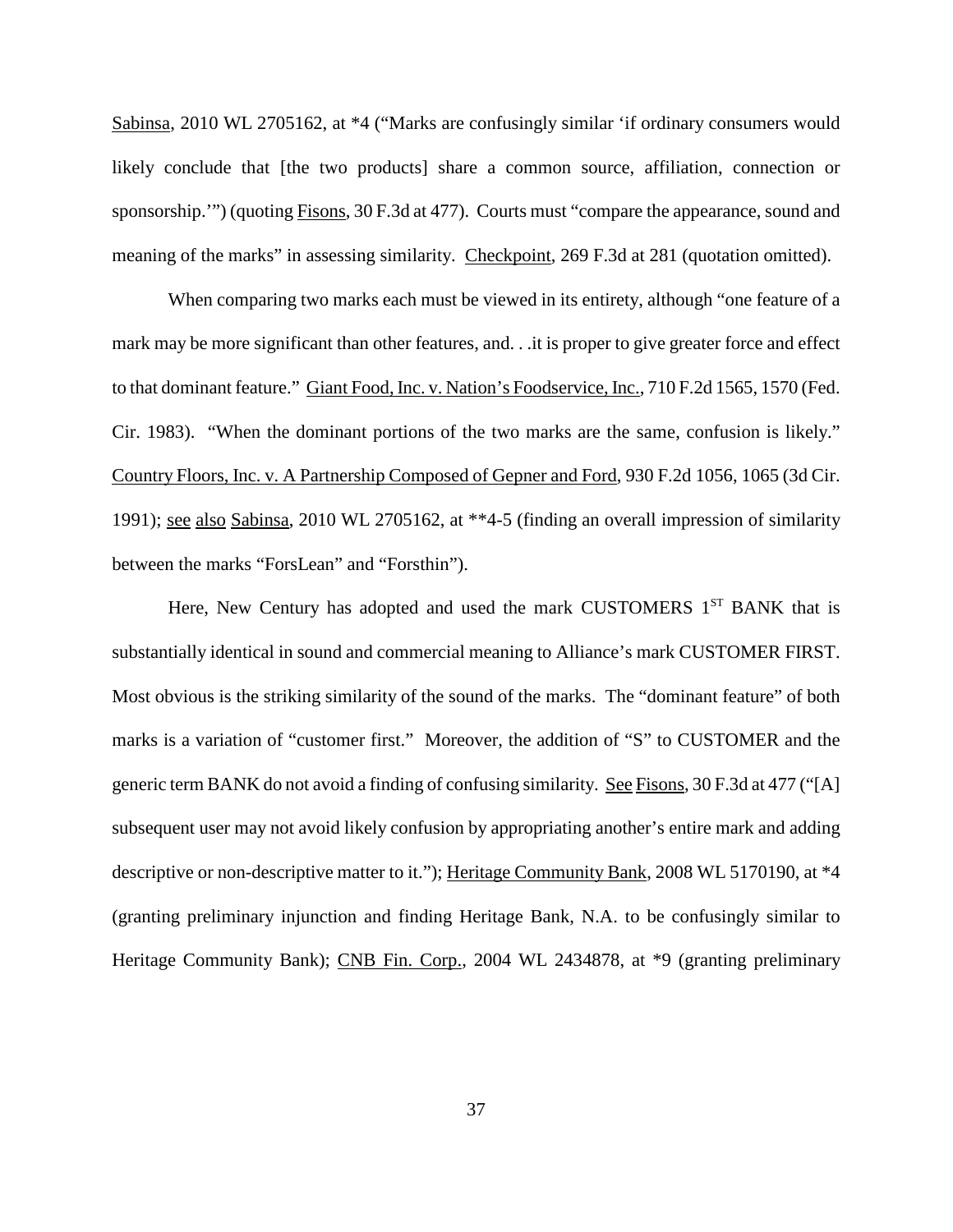injunction because "CNB Community Bank" is confusingly similar to "CNB").<sup>14</sup>

Importantly, even though the words "First" and "1<sup>st</sup>" look different, the two words are pronounced exactly the same way. See In re: 1<sup>st</sup> USA Realty Prof'ls, Inc., 84 USPQ2d 1581, 1586  $(T.T.A.B. 2007)$  (holding that the mark  $1<sup>st</sup> USA$  and its design for real estate brokerage and listing services are likely to cause confusion with First USA); Acxiom Corp. v. Axiom, Inc., 27 F.Supp.2d 478, 495-96 (D. Del. 1998) ("[T]rademarks, like small children, are not only seen but heard.") (internal quotation omitted). Moreover, the CUSTOMERS 1<sup>ST</sup> BANK logo does not appear in that form in one of New Century's internet domain names (e.g., www.customersfirst.com) and in connection with employee email addresses (e.g., joesmith@customersfirst.com). This is evidence not only of an intent to use a strikingly similar mark to CUSTOMER FIRST, but also evidence of the aural resemblance of "First" and "1<sup>st</sup>." The distinguishing features of an "S" at the end of "customer" and the addition of the word "Bank" do not dispel the overallsimilarity of the marks and likelihood of confusion.

As to appearance, New Century employs a red and black color scheme, and the bank's logo features a red ball encompassing the word "1<sup>st</sup>." In contrast, Alliance employs a blue and yellow color scheme (when advertising in color), and the logo is written in ordinary font. In addition, New Century argues that Alliance's frequent use of its housemark ALLIANCE BANK along with the mark CUSTOMER FIRST in its advertising avoids any possibility of confusion between Alliance's mark and New Century's mark CUSTOMERS  $1^{ST}$  BANK. The Third Circuit in  $\underline{A \& \underline{H}}$  stated that

<sup>&</sup>lt;sup>14</sup>The Court is also persuaded that consumers often drop the word "bank" when referring to a financial institution, e.g., referring to PNC Bank as simply "PNC" or Wachovia Bank as simply "Wachovia." See, e.g., Heritage Community Bank, 2008 WL 5170190, at \*4 (noting that it is common in business practice for commercial bank names to be shortened to its dominant portion, such as "Chase" for J.P. Morgan Chase & Co. or "WaMu" for Washington Mutual).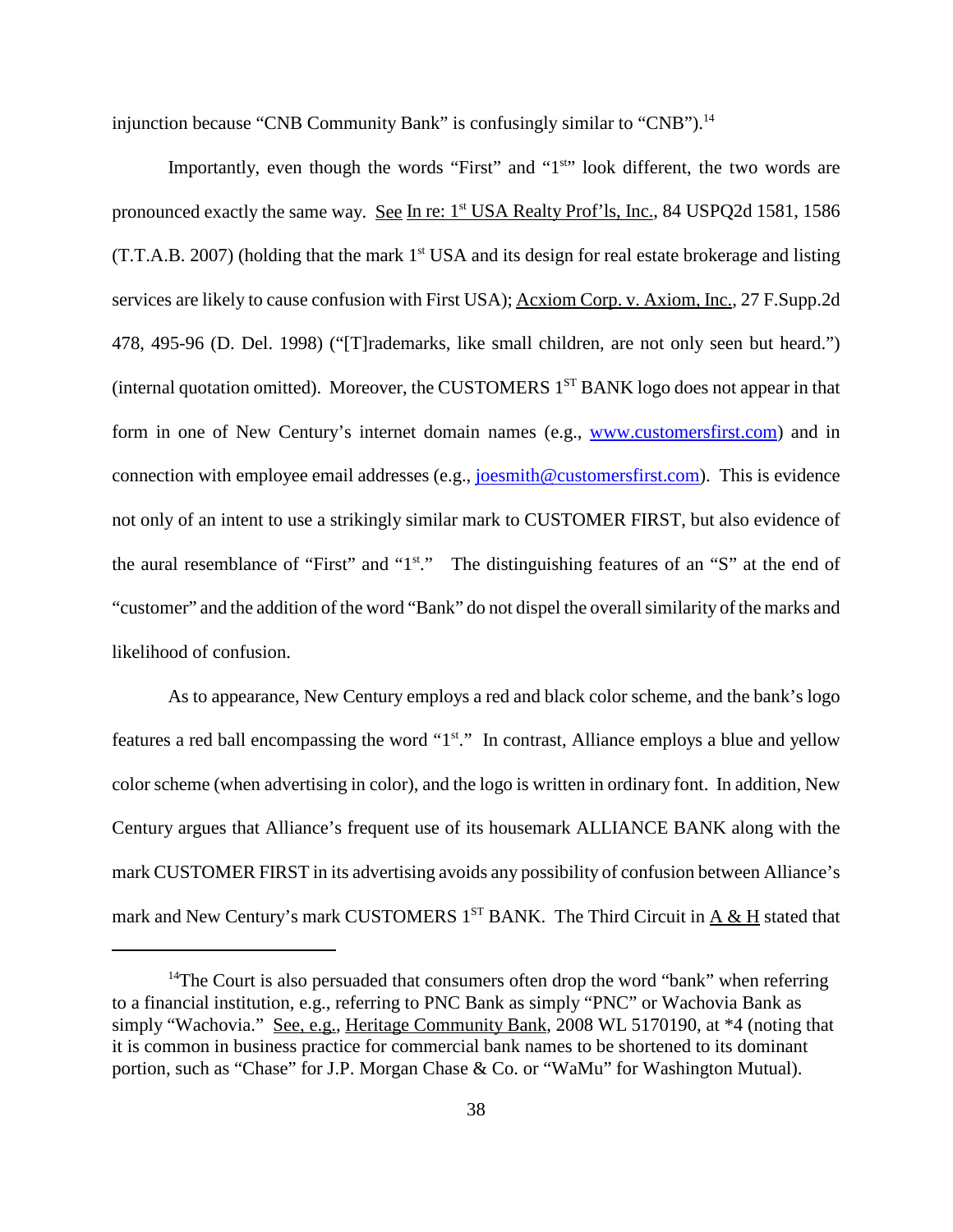"affixing a well-known housemark. . .can help diminish the likelihood of confusion." 237 F.3d at 218.

The disparities argued by New Century are trumped, however, by the similarity in sound between the two marks. See Palantir Techs. Inc. v. Palantir.net, Inc., 85 USPQ2d 1764, 1768 (N.D. Cal. 2008) ("The marks are identical. They sound the same and have the same meaning. While the fonts used by the companies are different, this distinction is meaningless, especially since these companies are essentially marketing services, not mass production goods."); Blumenfeld Dev. Corp. v. Carnival Cruise Lines, Inc., 669 F.Supp. 1297, 1320 (E.D. Pa. 1987) ("When the dominant portions of two marks sound the same when spoken by consumers, there is likely to be confusion. Any differences in the design of the marks does not dispel this confusion."); CNB Fin. Corp., 2004 WL 2434878, at \*9 ("The fact that the parties' marks are different colors and CNB (IO)'s logo contains a leaf-overlay does not diminish the similarity of the competing marks and the potential for confusion.").

Finally, Alliance and New Century offer competing services as community banks in the same region. For this reason, the degree of similarity required to prove likelihood of confusion is less than in a case of dissimilar products. Analytic Recruiting, Inc. v. Analytic Res., LLC, 156 F.Supp.2d 499, 515 (E.D. Pa. 2001) (where both parties offered competing services, and relied heavily on electronic media and word of mouth advertising, court found it "even more likely that confusion will arise"). In sum, when viewed and heard separately, the overall impression of the two marksis essentially the same, which is a primary factor to consider when determining whether there is a likelihood of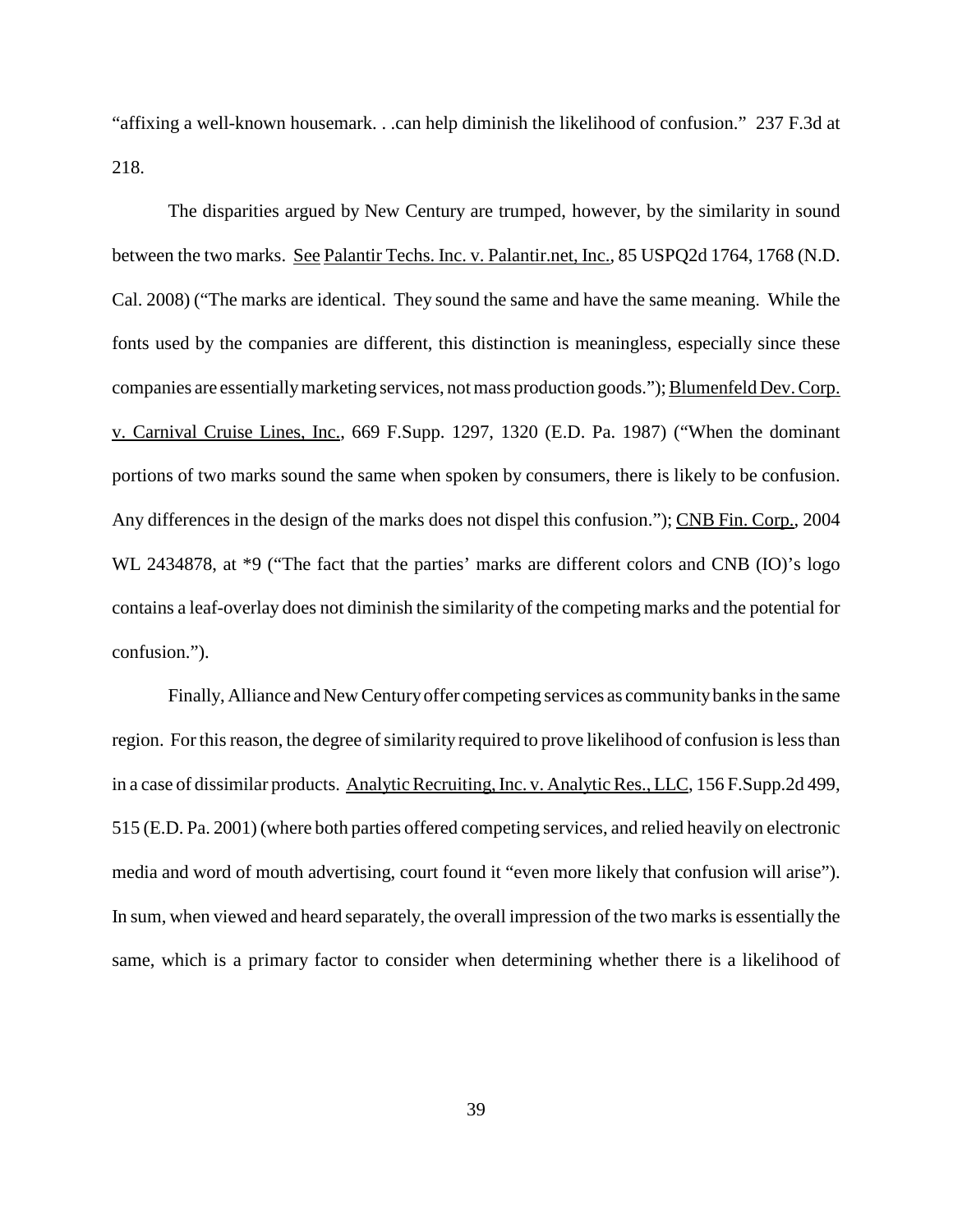confusion. Accordingly, the first Lapp factor weighs overwhelmingly in favor of Alliance.<sup>15</sup>

#### b. Factor 2: Strength of the Mark

"To determine the strength of the mark, courts look to (1) the inherent features of the mark contributing to its distinctiveness or conceptual strength and (2) the factual evidence of the mark's commercial strength or of marketplace recognition of the mark." Sabinsa,  $2010$  WL  $2705162$ , at  $*5$ ; see also Fisons, 30 F.3d at 479 ("Distinctiveness on the scale of trademarks is one measure of a mark's strength. . .Commercial strength, or marketplace recognition of the mark, is another.").

The USPTO applies Section 2(d) of the Lanham Act to determine whether a mark which is the subject of an application for registration is likely to cause confusion with a previously used or registered mark. As discussed at oral argument, in making this determination, the USPTO uses a thirteen-factor test set forth in In re: E.I. DuPont de Nemours & Co., 476 F.2d 1357, 1361 (C.C.P.A. 1973). It appears that the thirteen-factor DuPont test is similar to the ten-factor Lapp test applied by the courts in the Third Circuit.

It also appears that the USPTO's determination was not a "low-level preliminary decision" because the analysis of the trademark examining attorney was thorough and resulted in a response by New Century. (Pl. Exs. 8, 30, 31.) It is unclear, however, to what extent the trademark examining attorney had access to the plethora of evidence presented in this case. Consequently, the Court finds the examining attorney's determination relevant, but entitled to little weight. However, the Court will give weight to the existence of the USPTO's determination and New Century's awareness of the determination when considering the fifth Lapp factor, the intent of Defendant, discussed *infra*.

<sup>&</sup>lt;sup>15</sup>As noted above, on April 20, 2010, the USPTO refused each of New Century's five applications to register variants of the mark CUSTOMERS  $1<sup>ST</sup>$  BANK on the basis that the marks depicted in the applications so resemble Alliance's mark CUSTOMER FIRST (Registration No. 3,313,156) as to be likely to cause confusion or mistake or to deceive under Section 2(d) of the Lanham Act, 15 U.S.C. § 1052(d). The Third Circuit has expressed on numerous occasions that the determination of the USPTO regarding trademark registrability is relevant but need not be given much weight when considering likelihood of confusion. See A & H, 237 F.3d at 220-21 ("[A]lthough an initial [US]PTO determination by an examining attorney may be considered, it need not be given weight when the PTO attorney did not review all the evidence available to the District Court."); Kos, 369 F.3d at 715 (finding that the court would give "no weight" to a "low-level preliminary decision").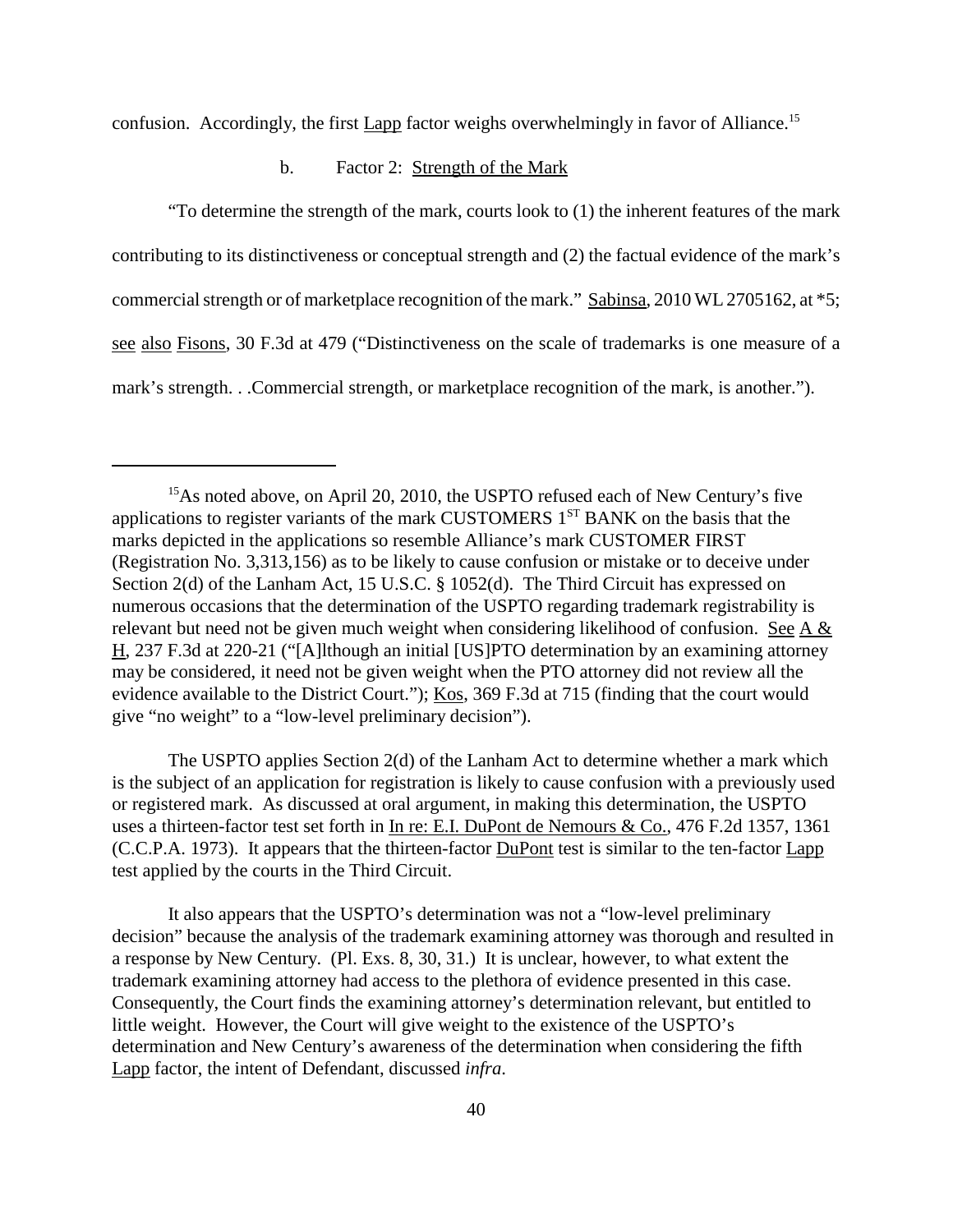In regard to the first feature or distinctiveness of CUSTOMER FIRST, the Court has already found that Alliance's mark is suggestive and is entitled to trademark protection, see section  $IV(A)$ (i). The Court will now consider the second feature or commercial strength and marketplace recognition of CUSTOMER FIRST to determine the strength of the mark and how this Lapp factor weighs in the likelihood of confusion analysis.

In this case, Alliance, the purported "senior" user of the mark, is also the smaller user because New Century is a larger bank. Both banks operate as community banks. However, it appears that New Century operates with more capital, more accounts, and serves a greater number of consumers. Consequently, this case implicates the doctrine of "reverse confusion," which is pertinent to trademark litigation. In Fisons,*supra*, the Third Circuit adopted the doctrine of "reverse confusion" and explained:

> Ordinarily, one expects that the new or junior user of the mark will use to its advantage the reputation and good will of the senior user by adopting a similar or identical mark. Reverse confusion occurs when a larger, more powerful company usesthe trademark of a smaller, less powerful senior owner and thereby causes likely confusion as to the source of the senior user's goods or services. . . .

> In reverse confusion, the junior user saturates the market with a similar trademark and overwhelms the senior user. The public comes to assume the senior user's products are really the junior user's or that the former has become somehow connected to the latter. The result is that the senior user loses the value of the trademark - its product identity, corporate identity, control over its goodwill and reputation and ability to move into new markets. . . .

> Without the recognition of reverse confusion, smaller senior users would have little protection against larger, more powerful companies who want to use identical or confusingly similar trademarks.

Fisons, 30 F.3d at 474-75 (citing cases). When applying the strength of mark factor in a reverse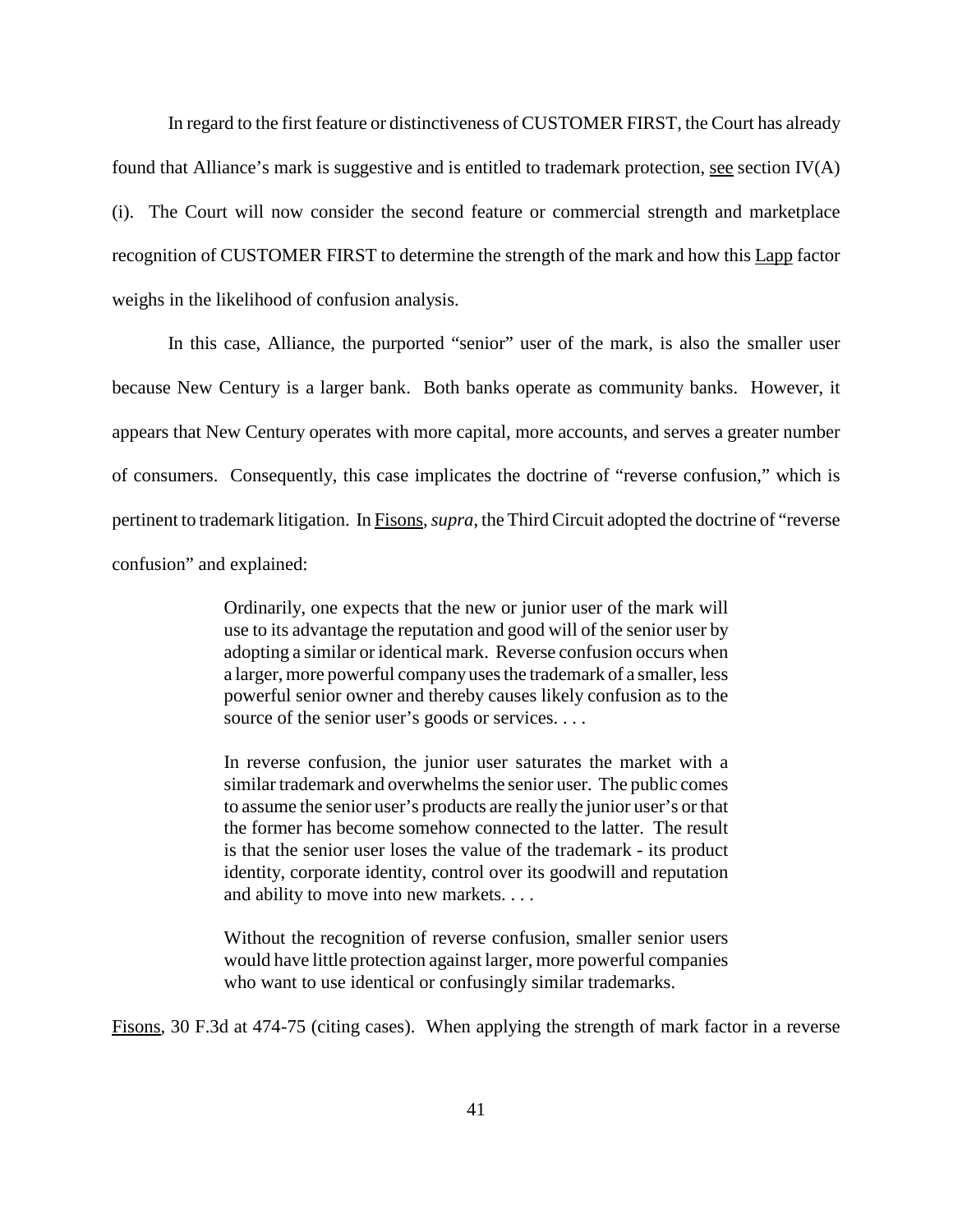confusion case, "the lack of commercial strength of the smaller senior user's mark is to be given less weight in the analysis because it is the strength of the larger, junior user's mark which results in reverse confusion." Commerce Nat'l Ins. Servs., 214 F.3d at 444.

In this case, even though New Century is the larger and junior user of the disputed mark, Alliance has furnished sufficient evidence of the marketplace strength and recognition of its own mark. Indeed, Alliance has used CUSTOMER FIRST to identify one of its checking products that is used in association with other banking services and the mark serves as a hub for Alliance's other related banking products and services. Alliance also advertises this service on its handouts to the public and in other ways noted above.

Since 2006, Alliance's advertising of CUSTOMER FIRST has been significant. Over the past four (4) years, Alliance has placed advertisements promoting CUSTOMER FIRST banking services on large posters in various bus shelters throughout the Delaware Valley and through direct mailings. Alliance regularly advertises its mark in local newspapers, including the Philadelphia Inquirer and Daily Local. Alliance also maintains a website, on which it distributes news and information about banking services and products and the mark CUSTOMER FIRST is prominently displayed. Finally, over the years Alliance has used the mark in connection with banking services and the checking account, in and around its branches and operations, and in various brochures, signage, television screen shots and promotional items, such as the lapel pins worn by Alliance employees who interacted with the public.

In total, Alliance has spent more than \$500,000 in advertising and marketing CUSTOMER FIRST. See  $A \& H$ , 237 F.3d at 224 (advertising expenditures are "clearly relevant" to a commercial strength inquiry). Notably, the geographic area in which Alliance operates is relatively small,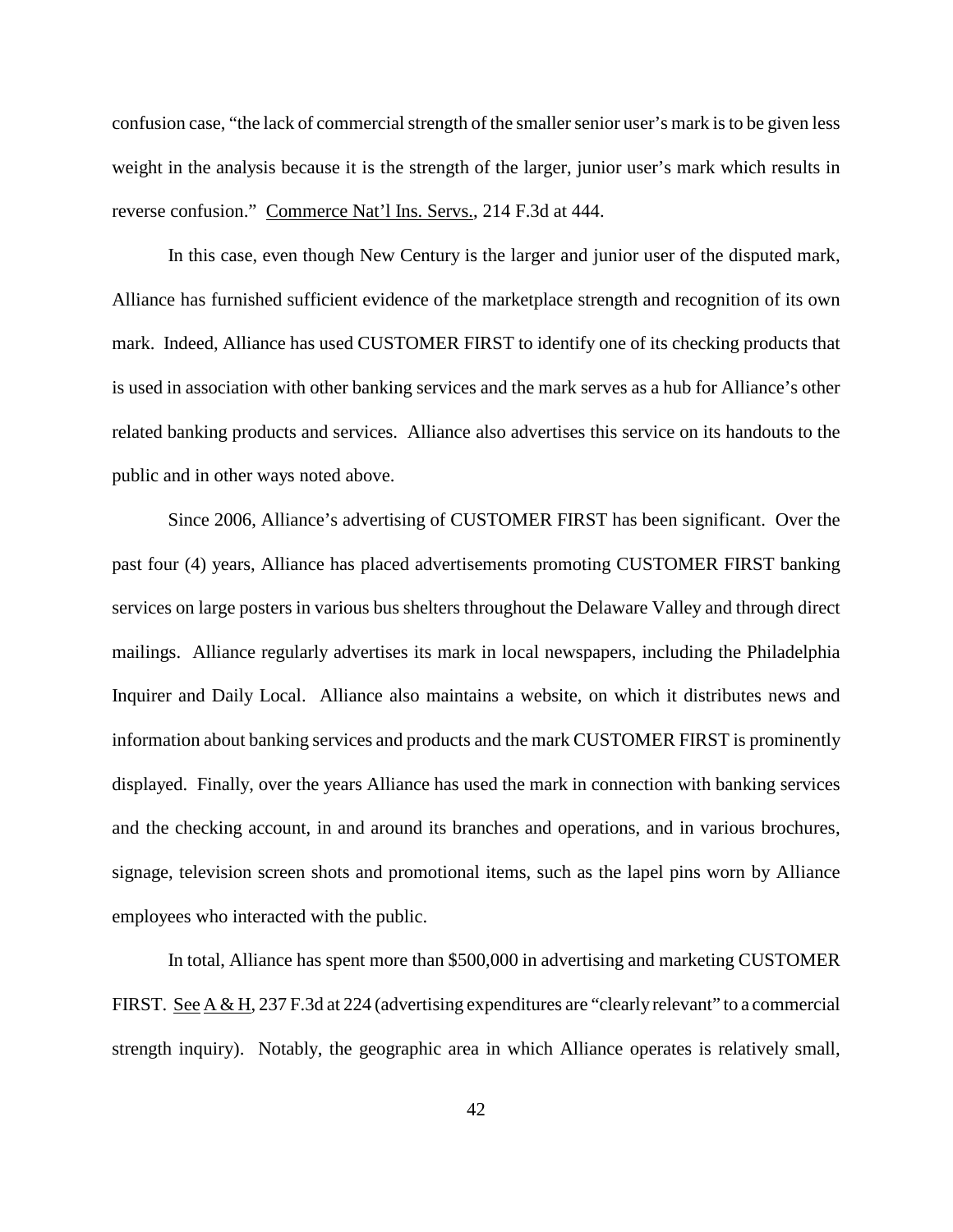encompassing areas in and around Chester and Delaware Counties, which overlaps with the area in which New Century does business. That Alliance has spent a considerable amount of money in a concentrated geographic area is probative evidence of the commercial strength and marketplace recognition of its mark. For all these reasons, the Court finds that CUSTOMER FIRST is a strong mark and this factor weighs in favor of Alliance.

### c. Factor 3: Care and Attention Expected of Consumers

In McNeil, the Third Circuit discussed the third Lapp factor, consideration of the sophistication of consumers. Quoting Versa Prods., Co., Inc. v. Bifold Co. (Mfg.) Ltd., 50 F.3d 189, 204-05 (3d Cir. 1995), the Third Circuit explained:

> The following non-exhaustive considerations should guide a court's determination of the standard of ordinary care for a particular product. Inexpensive goods require consumers to exercise less care in their selection than expensive ones. The more important the use of a product, the more care that must be exercised in its selection. In addition, the degree of caution used depends on the relevant buying class. That is, some buyer classes, for example, professional buyers will be held to a higher standard of care than others. Where the buyer *class consists of both professional buyers and consumers, the standard of care to be exercised by the reasonably prudent purchaser will be equal to that of the least sophisticated consumer in the class.*

McNeil, 511 F.3d at 363-64 (emphasis added); see also Sabinsa, 2010 WL 2705162, at  $*6$  ("[W]here

the group of buyers is a combination of professionals and ordinary consumers, the class as a whole

is not held to the higher standard of care.").<sup>16</sup>

<sup>&</sup>lt;sup>16</sup>In Citizens Banking Corp., the district court found persuasive the testimony of an expert witness regarding the sophistication of commercial banking customers. In that case, the court found that most banking consumers do not change banks frequently and when they do select a new bank, consumers "take great care in evaluating a bank and its services." Citizens Banking Corp. v. Citizens Fin. Group, Inc., No. 07-11514, 2008 WL 1995104, \*11 (E.D. Mich. May 6, 2008). Similarly, in SBLI, the district court found that, "Particularly in the financial services area, where consumers take greater care than in many others, such differences are sufficient to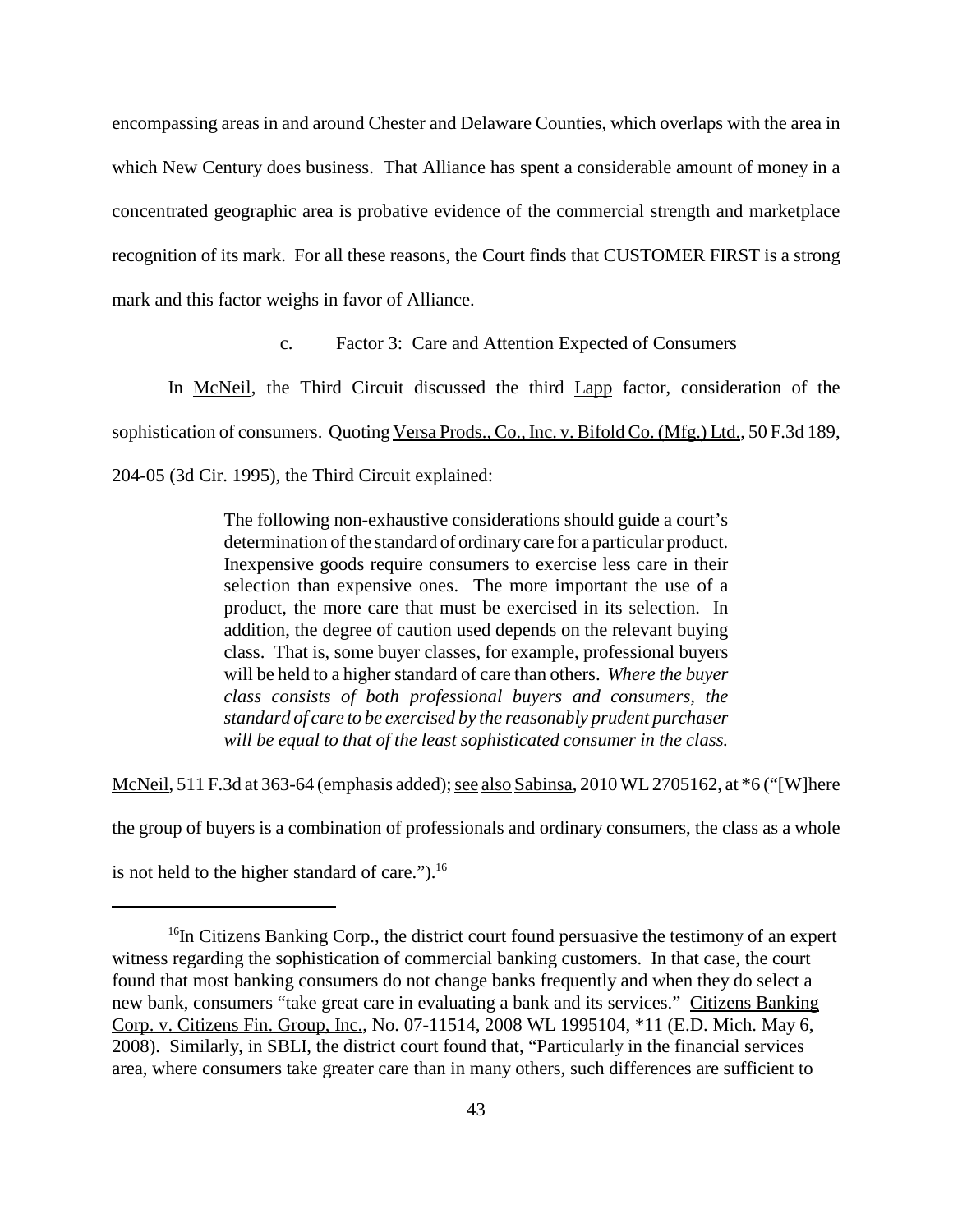Here, New Century contends that a consumer of banking services exercises a great deal of care when making a financial and investment decision and such consumers are "sophisticated." For this reason, New Century argues that confusion is unlikely in this case. This conclusion, however, is not supported by the evidence because the Court finds persuasive the testimony of Mr. Cirucci regarding the diversity of customers of community banks like Alliance and New Century. (Cirucci, Tr. 06/17/10 at 141:22-143:20.) Mr. Cirucci testified that customers are a mixed buyer class, consisting of individuals and businesses residing in Delaware and Chester Counties, as well as individuals residing in Bucks County, Pennsylvania. (Id. at 28:14-16; 43:19-22.) Businesses, both small and large, non-profit entities, municipalities, governmental units, families, seniors and retirees are customers of Alliance. (Id. at 43:17-44:3.)

Under the McNeil test, "[c]onsumers of both banks, therefore, would be expected to exercise the care of a routine banking customer in making decisions about banking services, which is more limited than what might be expected of sophisticated banking customers or financial service professionals." Heritage Community Bank, 2008 WL 5170190, at \*7. Since customers for community banking services are the target of both parties in overlapping geographic areas, there is potential for confusion in the future. This factor weighs in favor of Alliance, albeit not as much as Factors (1) and (2), *supra*.

reduce any confusion." 2000 WL 1758818, at \*18. This Court, however, is persuaded by Mr. Cirucci's testimony that community bank customers consist of professional buyers and ordinary consumers. (Cirucci, Tr. 06/17/10 at 141:22-143:20.) Consequently, this Court will apply the standard of care equal to that of the least sophisticated consumer in the class, as directed by the Third Circuit in McNeil, Versa Prods., and Sabinsa.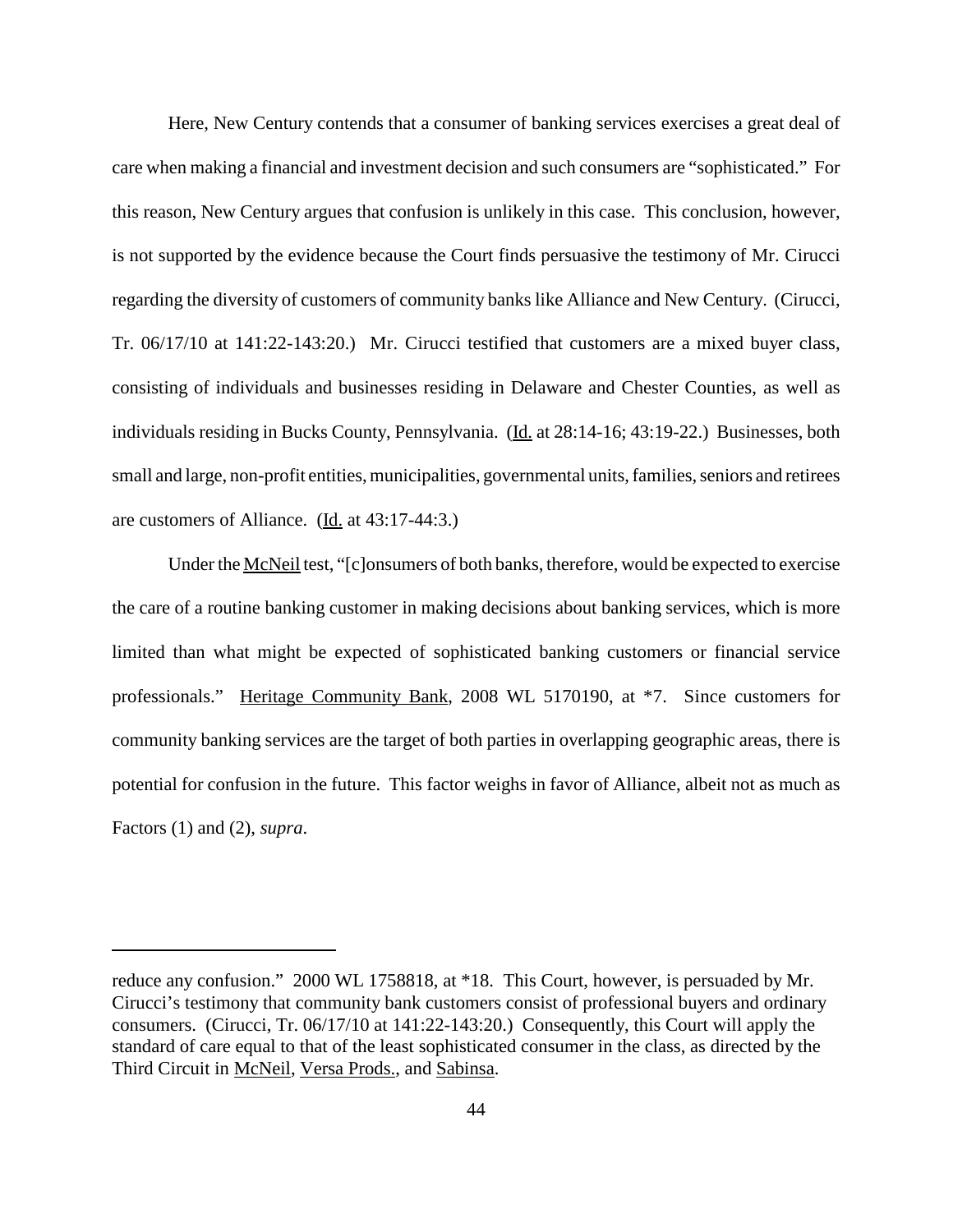#### d. Factor 4: Length of Time Defendant Has Used the Mark

Alliance began using the mark CUSTOMER FIRST in March 2006 and on October 16, 2007, the mark was approved and registered with the USPTO on the Principal Register. In contrast, New Century announced that it had changed its name to Customers 1<sup>st</sup> Bank on April 26, 2010. (Pl. Ex. 14.) In the few months that New Century has used the name Customers  $1<sup>st</sup>$  Bank, there has been no evidence of consumer confusion as to the source of the banking products. (Cirucci, Tr. 06/17/10 at 52:23-53:1; 146:13-148:4.) However, New Century has not yet replaced all of its old signs with Customers 1<sup>st</sup> Bank signs, and it does not plan to replace the old signs until the shareholders approve the name change. (Ehst,  $Tr. 06/17/10$  at  $167:8-21$ .) Accordingly, the Court finds that there has been an insufficient amount of time during which both marks were used to be able to apply this factor and infer that customers will or will not be confused by the marks. See Kos, 369 F.3d at 717 ("Per the fourth Lapp factor, two parties' concurrent use of 'similar marks for a sufficient period of time without evidence of consumer confusion about the source of the products' allows 'an inference that future customers will not be confused either."") (quoting Fisons, 30 F.3d at 476). Consequently, this factor is given minimal weight and does not weigh in favor of or against a finding of likelihood of confusion.

# e. Factor 5: <u>Intent of Defendant</u><sup>17</sup>

<sup>&</sup>lt;sup>17</sup>On June 10, 2010, Alliance filed a Motion to Preclude New Century from offering testimony or evidence relating to New Century's adopting or using the mark CUSTOMERS 1<sup>ST</sup> BANK (or CUSTOMERS FIRST BANK) in good faith (Doc. No. 20). On June 16, 2010, New Century filed a Response in Opposition to this Motion to Preclude (Doc. No. 24). The Court heard argument on the Motion at several points at the June 17 and 18, 2010, hearing, as well as at the June 29, 2010, oral argument. The Court took the Motion under advisement until the issuance of this Opinion. For the following reasons, Alliance's Motion to Preclude (Doc. No. 20) will be denied.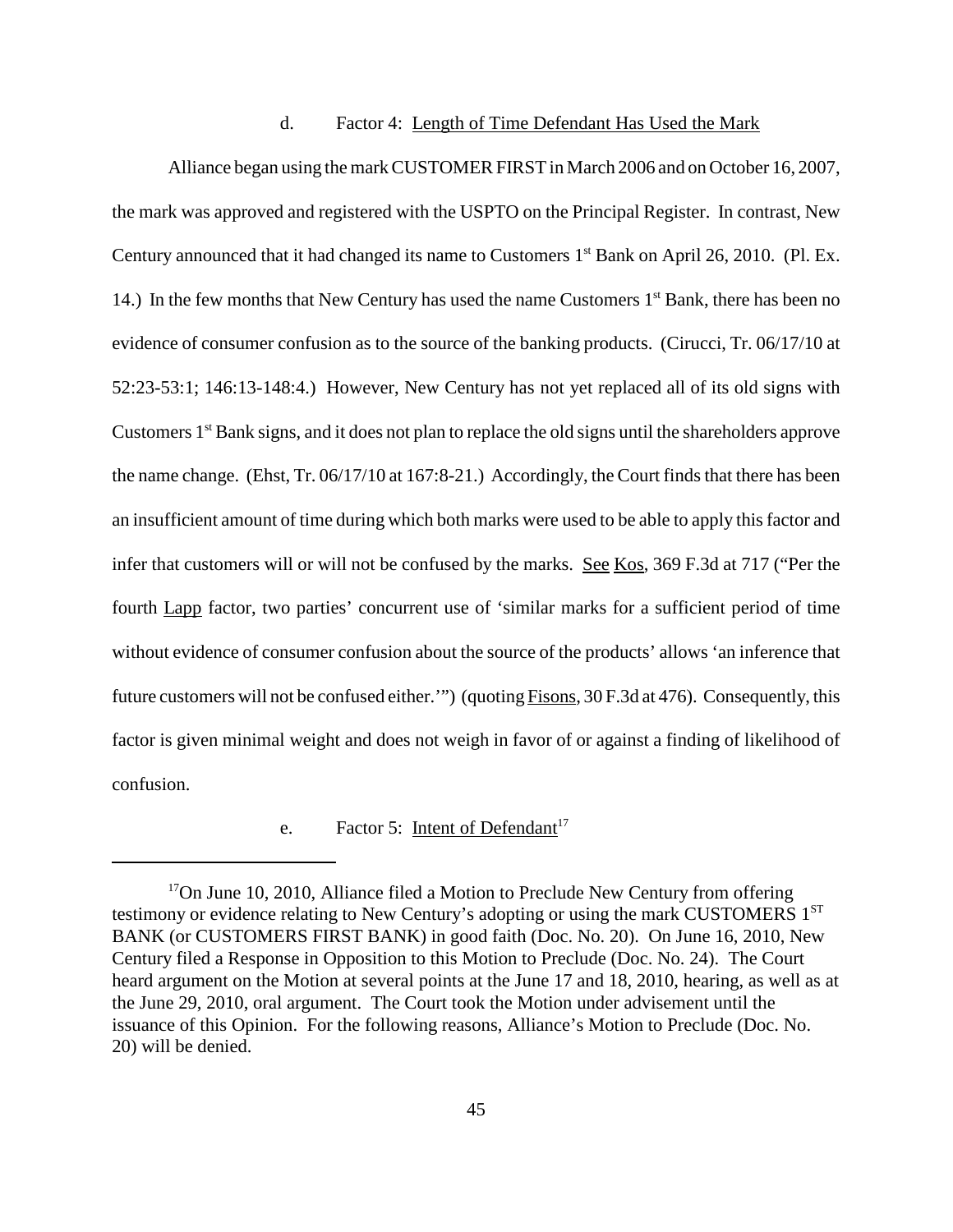"[E]vidence of 'intentional, willful and admitted adoption of a mark closely similar to the existing mark[]' weighs strongly in favor of finding [a] likelihood of confusion." Checkpoint, 269 F.3d at 286 (quotation omitted). However, intent of defendant is not a prerequisite to a finding of likelihood of confusion. Sabinsa, 2010 WL 2705162, at  $*8$ . As the Court of Appeals for the Second Circuit has observed, "intent is largely irrelevant in determining if consumers likely will be confused as to source. The history of advertising suggests that consumer reactions usually are unrelated to manufacturer intentions." Lois Sportswear, U.S.A., Inc. v. Levi Strauss & Co., 799 F.2d 867, 875 (2d Cir. 1986).

In Fisons, the Third Circuit remanded the case to the district court to determine whether defendant "conducted an adequate name search for other companies marketing similar goods under trademarks including the name 'Fairway,' and whether it followed through with its investigation

As noted above, New Century maintains that it sought the opinion of counsel in March 2010 as evidence of good faith on New Century's part. This evidence is relevant to the fifth Lapp factor concerning intent of Defendant. New Century, however, has invoked the attorneyclient and work product privileges and has not produced the formal opinion of counsel. Alliance argues that New Century should be precluded from offering evidence of this good faith because counsel's opinion is unknown and it is unknown if New Century followed counsel's advice.

Although New Century has not produced the opinion of counsel here, no bad faith inference will be drawn from such a strategy. See Lucent Info. Mgmt., Inc. v. Lucent Techs., Inc., 186 F.3d 311, 318 (3d Cir. 1999) (finding that no adverse inference could be drawn from defendant's refusal to produce the opinion of counsel in a trademark dilution case). The cases Alliance offers in support of its position concern factual disputes arising either at trial or on the eve of trial, and involve matters such as willful infringement and damages. See, e.g., Dorr-Oliver Inc. v. Fluid-Quip, Inc., 834 F.Supp. 1008 (N.D. Ill. 1993) (Motion for Summary Judgment stage); Trouble v. Wet Seal, Inc., 179 F.Supp.2d 291 (S.D.N.Y. 2001) (Motion in Limine prior to commencement of trial). These cases are not persuasive authority here. Because this case is merely at the preliminary injunction stage, the Court will consider New Century's testimony pertaining to the good faith adoption of CUSTOMERS 1<sup>ST</sup> BANK and will weigh this evidence in light of the fact that the substance of the opinion of counsel is unknown to the Court. Consequently, Plaintiff's Motion to Preclude (Doc. No. 24) will be denied.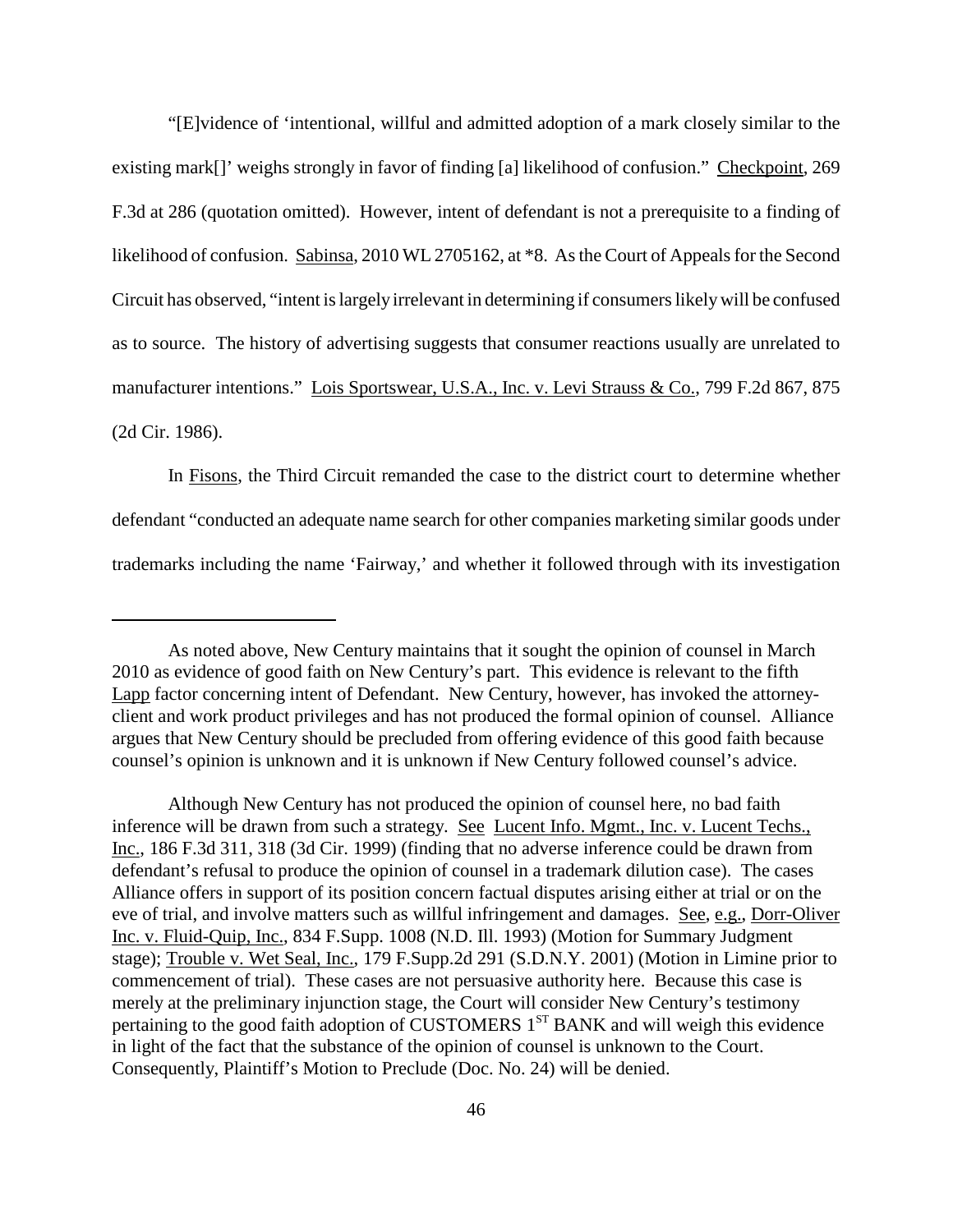when it found there were such companies." Fisons, 30 F.3d at 480. In so doing, the court noted that in certain cases, a defendant "may have acted innocently, [but] was careless in not conducting a thorough name search for American uses of the name."  $\underline{Id}$ . (quoting Lapp, 721 F.2d at 463). See also Commerce Nat'l Ins. Servs., 214 F.3d at 444 (explaining that in a reverse confusion case, the intent inquiry must "focus on whether the defendant was aware of the senior user's use of the mark in question, or whether the defendant conducted an adequate name search for other companies marketing similar goods or services under that mark"); Kos, 369 F.3d at 721 ("The adequacy and care with which a defendant investigates and evaluates its proposed mark, and its knowledge of similar marks or allegations of potential confusion, are highly relevant."); Morgenstern Chem. Co., Inc. v. G.D. Searle & Co., 253 F.2d 390, 394 (3d Cir. 1958) (finding that defendant "trod a very narrow course when it adopted the name Mictine with full knowledge of the prior use of the name Micturin by the plaintiff"). A defendant that "persisted in its plan" to adopt a mark "after being warned of too close resemblance between" a proposed mark and plaintiff's mark is not "blameless." Kos, 369 F.3d at 721 (quoting Telechron, Inc. v. Telicon Corp., 198 F.2d 903, 908 (3d Cir. 1952)).

In this case, Messrs. Ehst and Taylor testified that they first thought to change the name of New Century Bank in June or July 2009. In January 2010, Mr. Ehst conceived the idea of naming the bank "Customers 1<sup>st</sup> Bank." Shortly thereafter, in March 2010, New Century first became aware of Alliance's trademark registration for the mark CUSTOMER FIRST because it was listed on the Clearance Search commissioned by New Century's counsel. (Ehst, Tr. 06/17/10 at 172:13-173:1; 194:18-21.) It is clear, however, that New Century did not alter any of its plans to change the bank name after reviewing the Clearance Search and receiving an opinion of counsel (which Mr. Ehst did not read). (Id. at 200:1-25; Taylor, Tr. 06/17/10 at 242:16-18.) Rather, after receiving the Clearance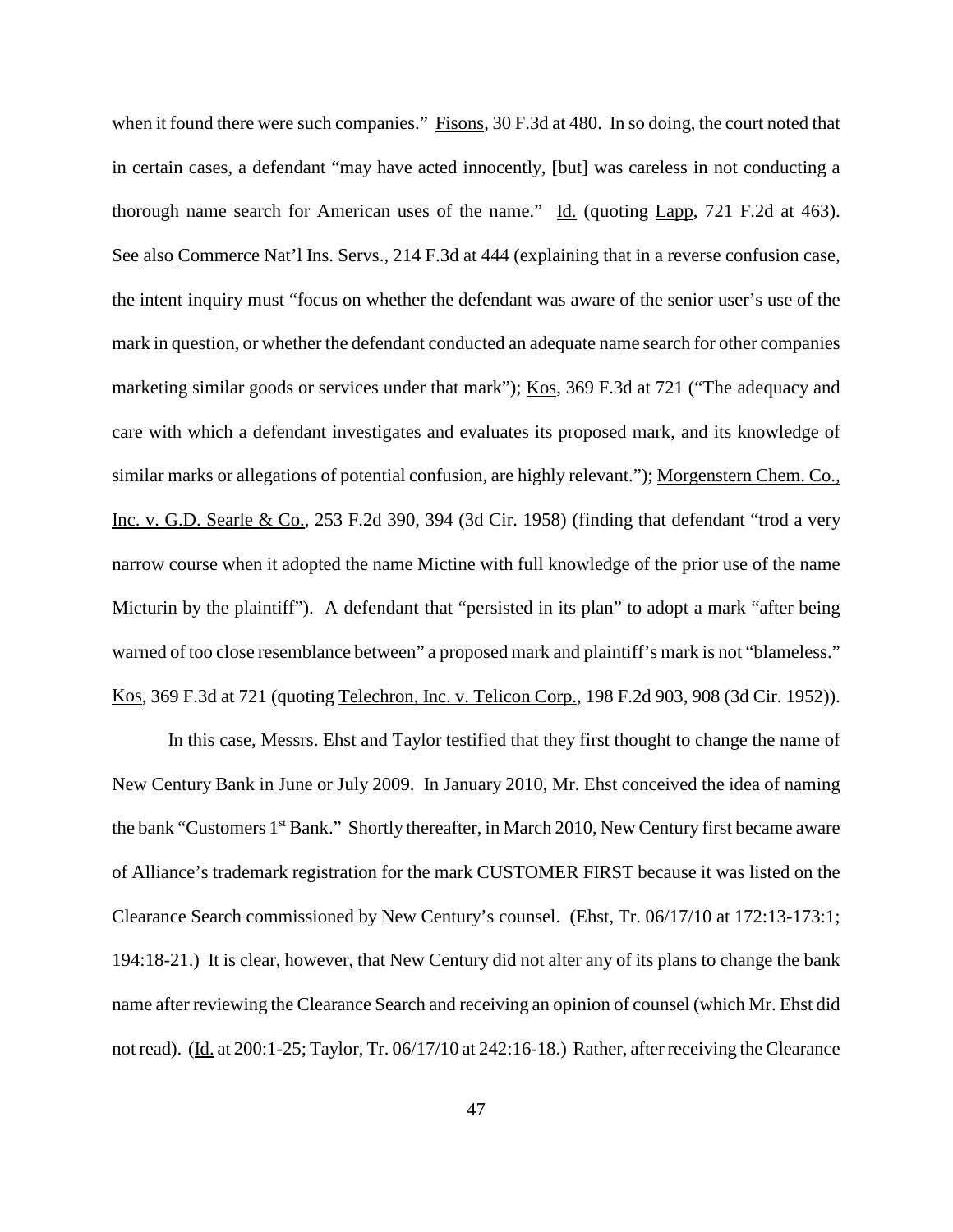Search, Messrs. Ehst and Taylor discussed the possibility that Alliance might challenge New Century on its adoption and use of CUSTOMERS 1<sup>ST</sup> BANK, but Mr. Taylor did not believe that Alliance would sue. (Ehst, Tr. 06/17/10 at 174:23-177:3; Taylor, Tr. 06/17/10 at 294:16-295:1.)

New Century executives were aware that on April 20, 2010, the USPTO refused each of the five applications to register variants of the mark CUSTOMERS  $1<sup>ST</sup>$  BANK on the basis that the marks depicted in the applications so resemble Alliance's mark CUSTOMER FIRST asto be likely to cause confusion or mistake or to deceive in violation of Section 2(d) of the Lanham Act, 15 U.S.C. § 1052(d). (Ehst, Tr. 06/1710 at 214:25-215:6; Pl. Exs. 7, 8, 9, 30, 31.) <sup>18</sup> Moreover, on April 30, 2010, Mr. D'Emilio, counsel for Alliance, sent a cease and desist letter to Mr. Taylor. (Pl. Ex. 3.) Despite receipt of this letter, New Century did not agree to stop using CUSTOMERS 1<sup>ST</sup> BANK as the name of its bank, and it is still using this name today. (Cirucci, Tr. 06/17/10 at 29:25-30:5.)

The catalyst driving New Century to suddenly change its name to Customers  $1<sup>st</sup>$  Bank was the failure of New CenturyBank of Chicago, Illinois, on April 23, 2010. Upon hearing the newsthat a "New Century Bank" had been seized and placed into receivership, Mr. Sidhu directed Messrs. Taylor and Ehst to immediately change the name of the bank from New Century to CUSTOMERS  $1<sup>ST</sup>$  BANK. (Ehst, Tr. 06/17/10 at 190:25-191:6.) This impetuous decision is at odds with New Century's original plan to transition to the name CUSTOMERS 1<sup>ST</sup> BANK over the summer of 2010. Originally, New Century did not intend to change signs in existing branches to CUSTOMERS 1<sup>ST</sup> BANK until August 2010, after a shareholder vote on the name change. It seems that

 $18$ On May 19, 2010, after a response was filed by New Century to the declinations, the USPTO once again refused to approve for registration the marks sought in New Century's Application Serial No. 77/952,243, Application Serial No. 77/952,250, and Application Serial No. 77/952,252. The refusal was based on the same reasons for the original decision.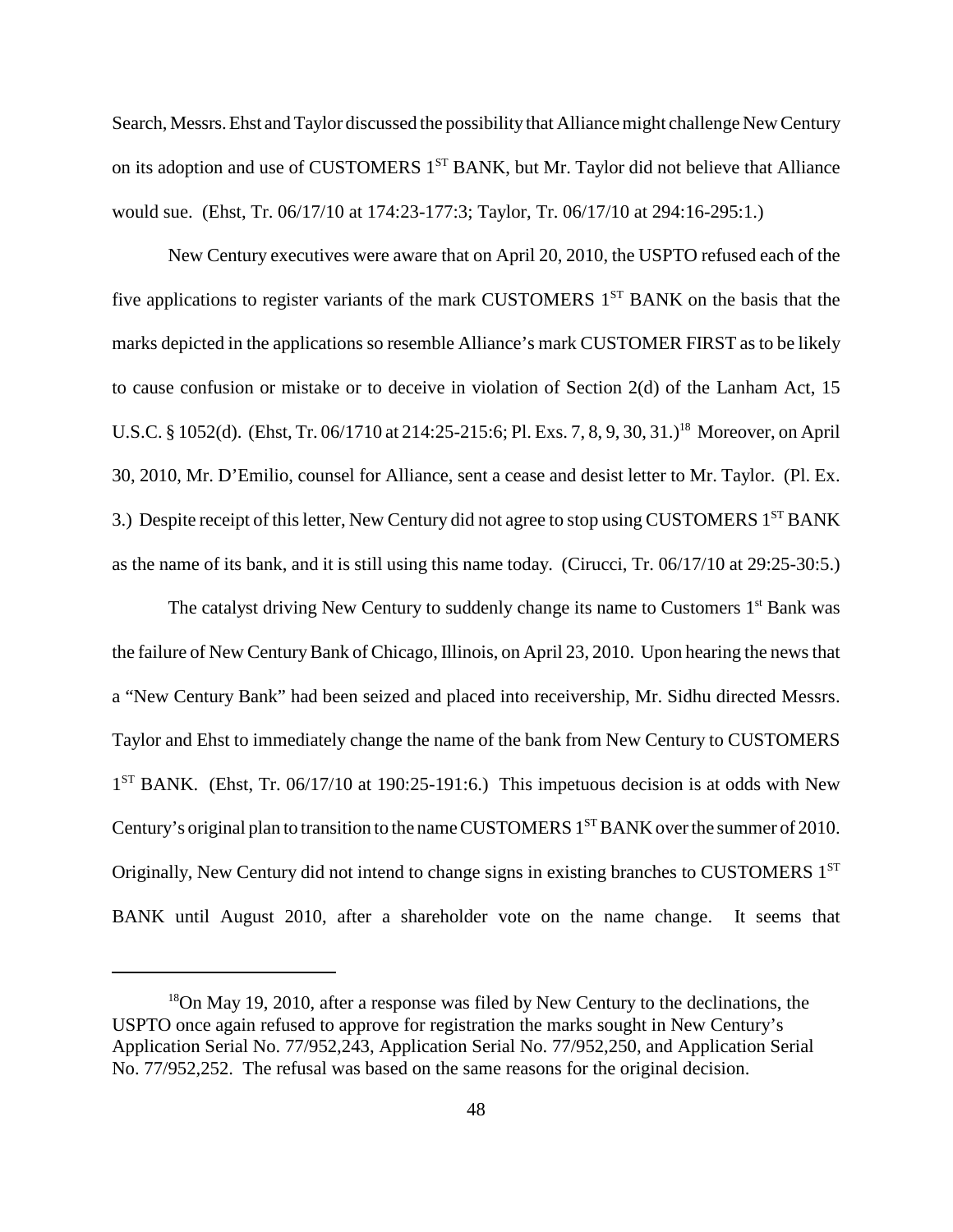CUSTOMERS 1ST BANK still will not officially become the legal name of New Century until late July or August 2010. (Id. at 167:3-24.) Contrary to this plan, New Century impulsively issued a press release on April 26, 2010, publicizing its new name.

Regardless of New Century's motivation to abruptly change course and whether it acted in good faith, New Century acted hastily in an effort to separate itself from the negative publicity surrounding the failure of New Century Bank of Chicago. Even before conducting a trademark clearance search or receiving any opinion from counsel as to the propriety of using CUSTOMERS 1<sup>ST</sup> BANK, New Century imprudently decided to adopt the mark and invest considerable sums of money on changing its name. Alliance should not be punished for New Century's precipitous behavior. After New Century executives learned about the registration of the mark CUSTOMER FIRST, they still continued to use their mark with knowledge of the probability of this lawsuit. Under these circumstances, the factor "Intent of Defendant" weighs in favor of Alliance.

#### f. Factor 6: Evidence of Actual Confusion

Evidence of actual confusion "is difficult to find. . .because many instances are unreported." Checkpoint, 269 F.3d at 291. While proof of actual confusion is "often deemed the best evidence of possible future confusion," it is not considered essential. Attrezzi, LLC v. Maytag Corp., 436 F.3d 32, 40 (1st Cir. 2006). For the purposes of a preliminary injunction motion, the holder of a trademark need only show likelihood of confusion, not actual confusion. Versa Prods., 50 F.3d at 205; Borinquen, 443 F.3d at 120-21.

As discussed above in relation to Factor 4 (the length of time Defendant has used the mark), there has been no evidence of actual confusion since April 26, 2010, the date on which New Century announced that it had changed its name to Customers  $1<sup>st</sup>$  Bank. However, New Century's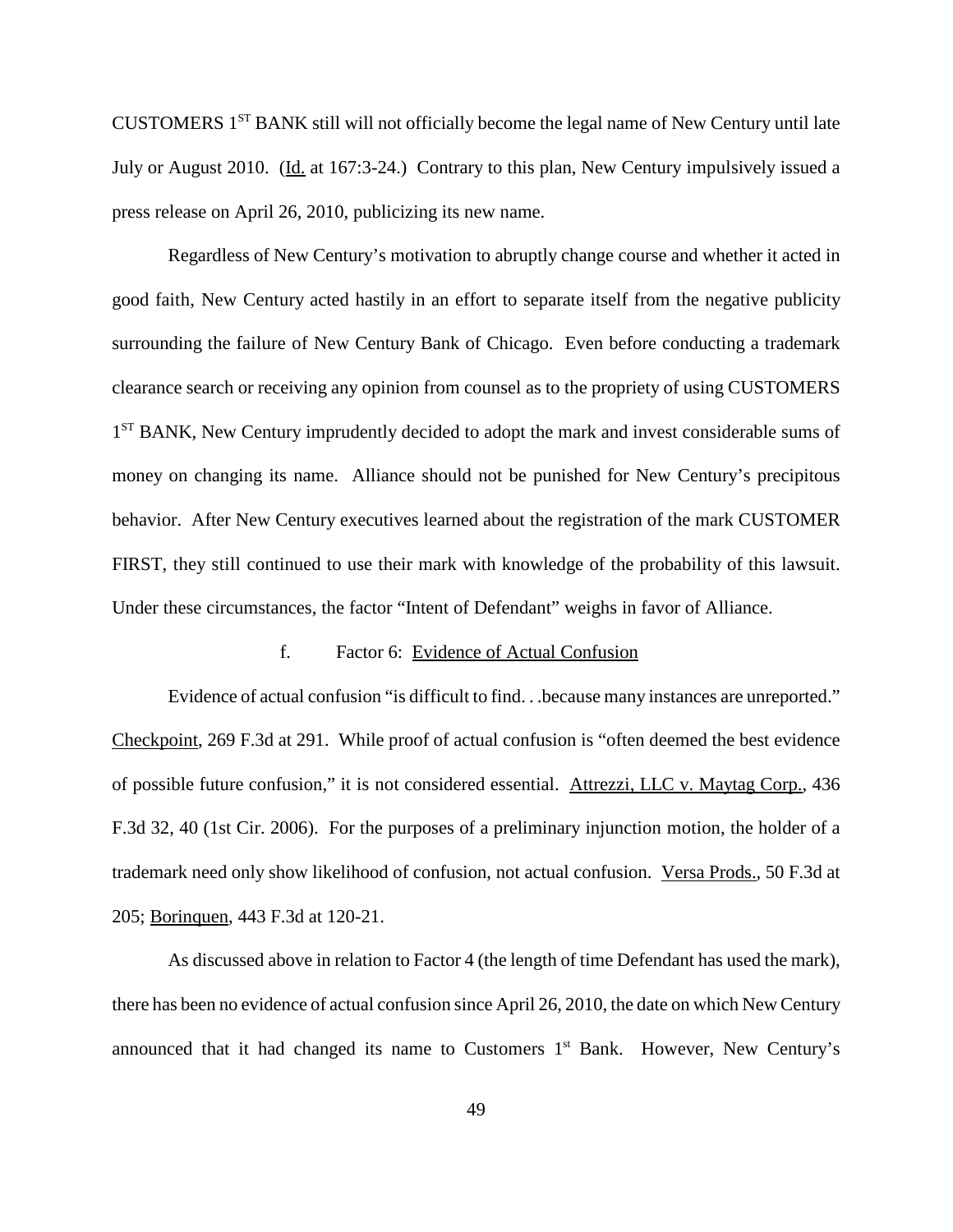transformation to Customers  $1<sup>st</sup>$  Bank is not complete, and permanent signs displaying the name Customers 1<sup>st</sup> Bank at its branches have not yet replaced signs with the name New Century Bank. Because Alliance Bank need only show likelihood of confusion and not evidence of actual confusion to prevail on a motion for preliminary injunction, and because not enough time has elapsed during which both marks were used, this Court will not afford any weight to Lapp Factor 6.

# g. Factor 7: Whether Goods Are Marketed Through the Same Channels and Factor 8: Extent to Which Targets of the Parties' Sales Efforts are the Same

"[T]he greater the similarity in advertising and marketing campaigns, the greater the likelihood of confusion." Checkpoint, 269 F.3d at 288-89 (quoting Acxiom, 27 F.Supp.2d at 502). Similarly, when the parties target their sales efforts to the same group of consumers, there is a greater likelihood of confusion between the two marks. Id. This is a "fact intensive inquiry" that requires a court to examine the "media the parties use in marketing their products as well as the manner in which the parties use their sales forces to sell their products to consumers." Id. at 289.

As to Factor 7, Alliance and New Century both offer community banking services in overlapping geographical markets and over the internet. Both parties provide banking services through area branches and target consumers in Chester and Delaware Counties in Pennsylvania. Accordingly, Factor 7 clearly weighs in favor of Alliance and in favor of a finding of likelihood of confusion.

As to Factor 8, the types of advertising media used by each party also overlap. To date, a large part of the marketing by both parties has been over the Internet, through direct mailings to households in Chester and Delaware Counties and with promotional signage in and around bank branches. Despite the fact that Alliance advertises in direct mailings through ValPak, and New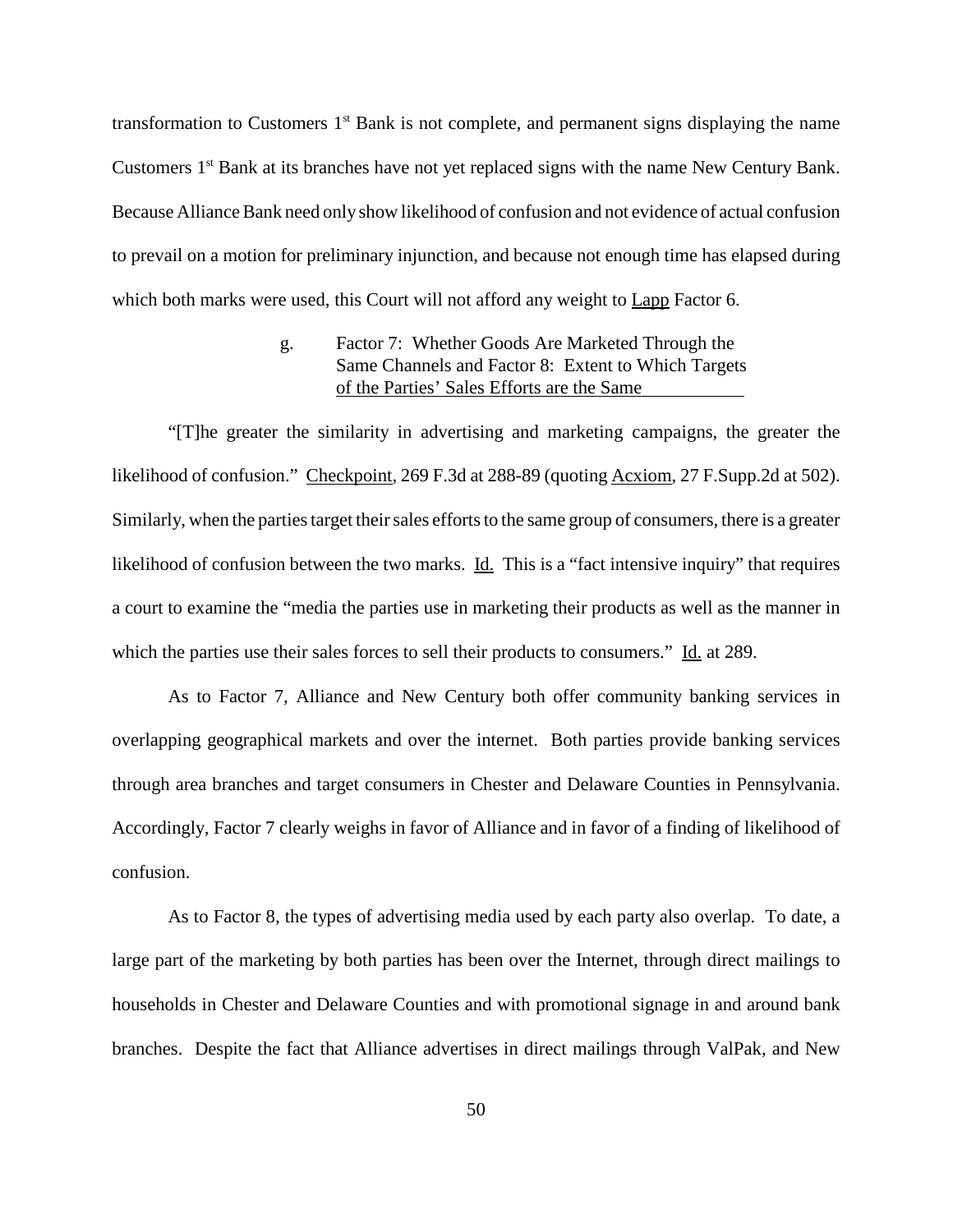Century advertises through Clipper, it is a fair inference that some households receive both promotional offerings. Moreover, Alliance advertises on bus shelters and in newspapers in Chester and Delaware Counties, where New Century also does business and advertises. Even New Century's in-store signs have the potential to confuse consumers, considering the proximity of two branch locations of New Century to branch locations of Alliance.<sup>19</sup> Consequently, given all these circumstances, Factor 8 also weighs in favor of a finding of likelihood of confusion.

# h. Factor 9: Relationship of the Goods in the Minds of Consumers

When considering Factor 9, "[t]he question is how similar, or closely related, the products are." Kos, 369 F.3d at 722-23. "The closer the relationship between the products. . .the greater the likelihood of confusion." Lapp, 721 F.2d at 462. "The near-identity of the products" or their "similarity of function" are key to assessing whether consumers may see the products as related. A & H, 237 F.3d at 215. In other words, "the question is whether the consumer might. . .reasonably conclude that one company would offer both of these related products." Fisons, 30 F.3d at 481; see also Checkpoint, 269 F.3d at 286 (a court may consider "whether buyers and users of each parties' goods are likely to encounter the goods of the other, creating an assumption of common source[,] affiliation or sponsorship").

As discussed at length above, the banking and financial products offered by Alliance and New Century are closely-related, in competition and nearly identical. Consequently, this factor weighs in favor of finding a likelihood of confusion.

<sup>&</sup>lt;sup>19</sup>The closest New Century branch to an Alliance branch is located in Newtown Square, where the two are directly across the street from one another. Also, a New Century branch in Wayne is three and one half (3.5) miles away from an Alliance branch in Paoli. (Cirucci, Tr. 06/17/10 at 31:4-12.)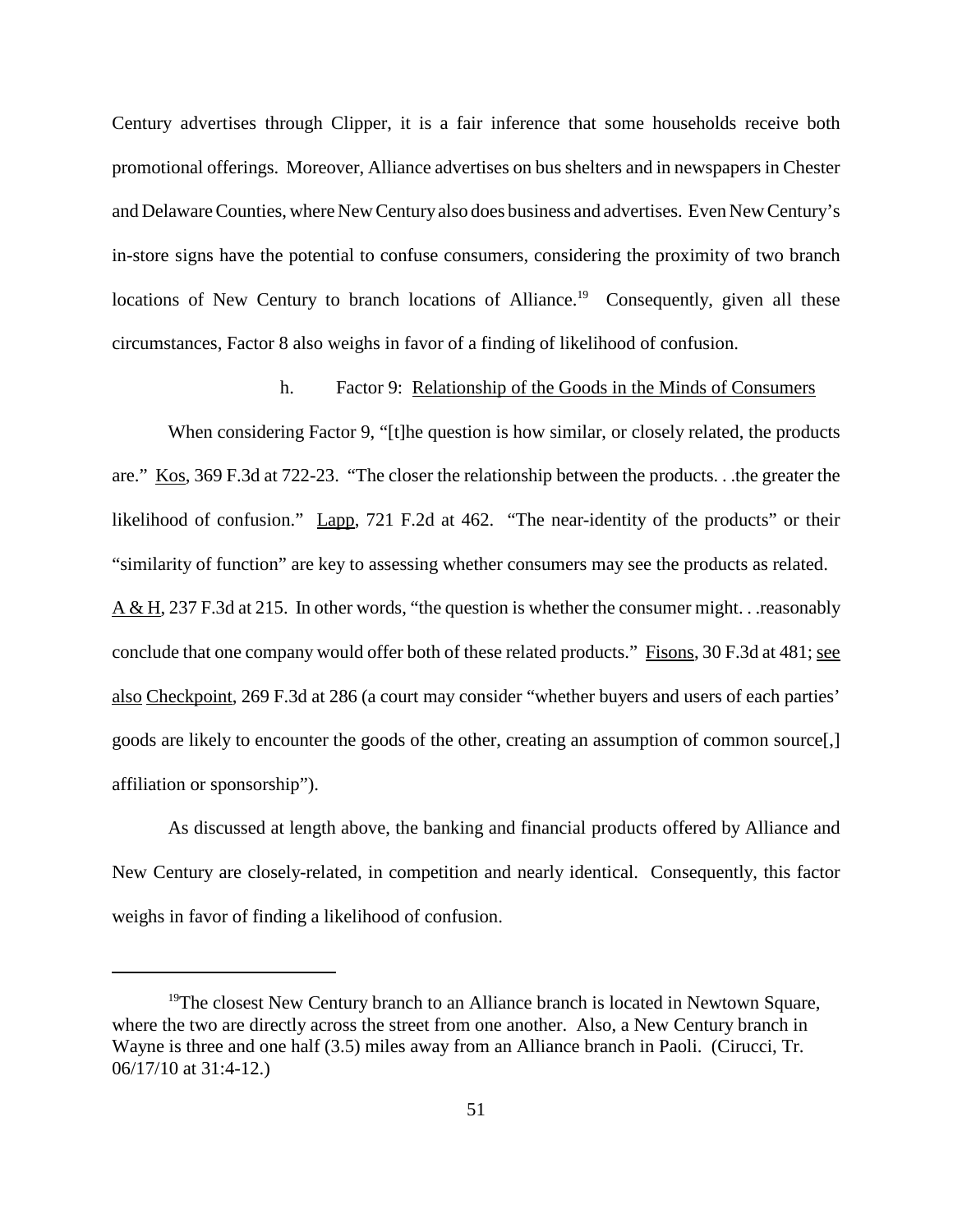# i. Factor 10: Other Facts Suggesting the Public Might Expect the Prior Owner to Manufacture Both Products

"In making this final determination under the Lapp test, courts should 'look at the nature of the products or the relevant market, the practices of other companiesin the relevant fields, [and] any other circumstancesthat bear on whether consumers might reasonably expect both products to have the same source." Sabinsa, 2010 WL 2705162, at  $*10$  (quoting Kos, 369 F.3d at 724). "Under this factor we look not only to evidence that a plaintiff has actually moved into the defendant's market, but also to 'other facts suggesting that the consuming public might expect the prior owner to manufacture a product in defendant's market, or that it is likely to expand into that market.'" Checkpoint, 269 F.3d at 290 (quoting Lapp, 721 F.2d at 463).

This factor encompasses the discussion of prior Lapp factors, *supra*. No other facts need to be added to support the conclusion that New Century's mark CUSTOMERS 1<sup>ST</sup> BANK creates the likelihood of confusion and the strong inference that the mark infringes on Alliance's mark CUSTOMER FIRST.

# j. Balancing of Factors

Once each of the relevant Lapp factors has been considered, a court must balance the factors and "determine whether in the totality of the circumstances marketplace confusion is likely." Checkpoint, 269 F.3d at 296. Under the totality of the circumstances in this case, the Court finds confusion is more than likely. The similarity of the marks (Factor 1), the most important factor in the likelihood of confusion analysis, and the similarity of the parties' services (Factor 9), weigh heavily in favor of a finding of likelihood confusion. Furthermore, the similarity of the channels of trade (Factor 7), the consumers targeted by the parties (Factor 8), the relative strength of Alliance's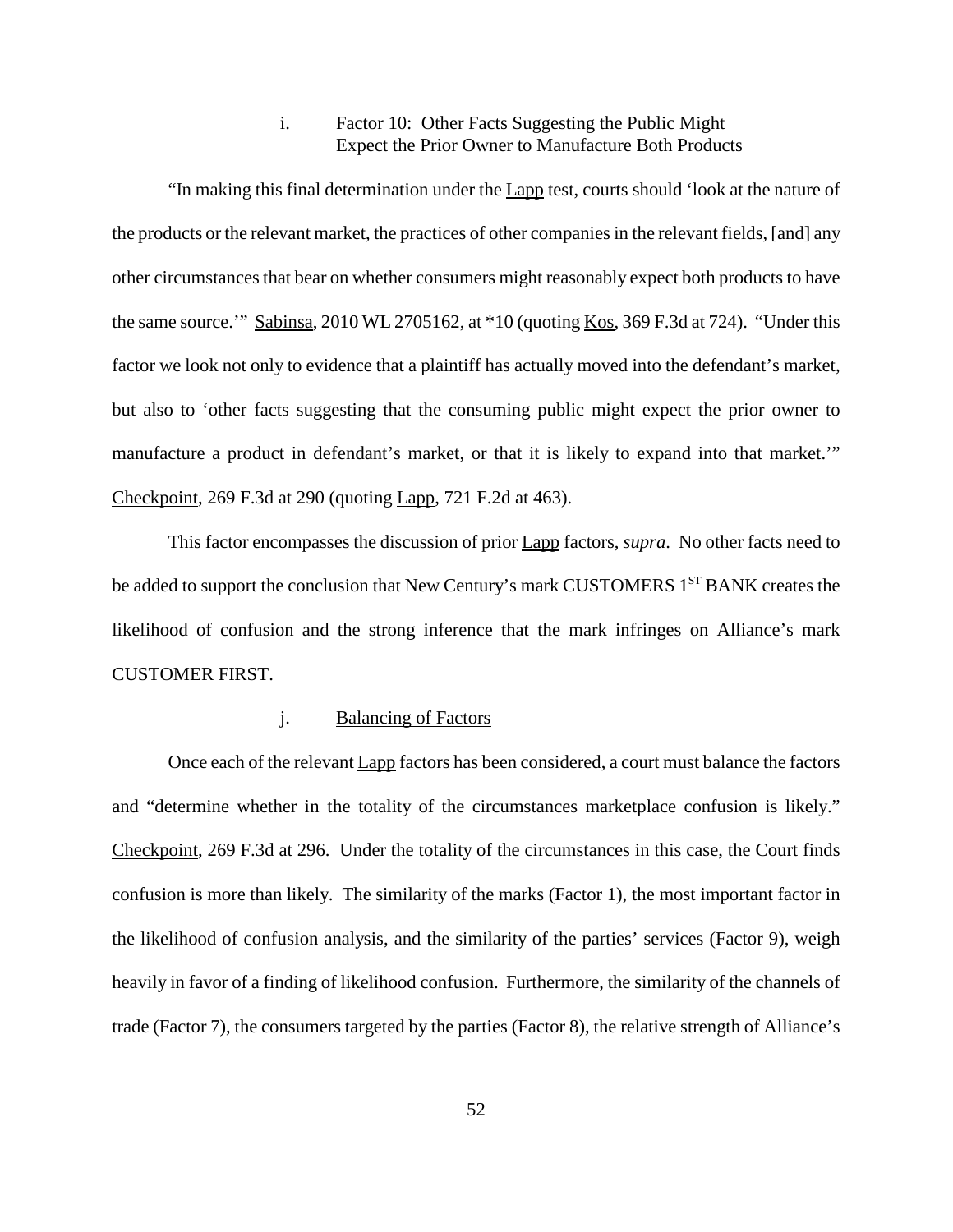mark (Factor 2), and New Century's intent in adopting its mark (Factor 5) also weigh in favor of a likelihood of confusion. The factors relating to consumer care (Factor 3), actual confusion (Factor 6), and length of time New Century used its mark without actual confusion (Factor 4) are relatively neutral and are not given considerable weight in the likelihood of confusion analysis. On balance, it is clear that New Century's use of CUSTOMERS 1<sup>ST</sup> BANK is likely to cause confusion, and Alliance is likely to succeed on the merits of this case.

## B. Irreparable Harm to Alliance

In order to prove irreparable harm, Plaintiff must "demonstrate potential harm which cannot be redressed by a legal or an equitable remedy following a trial." Acierno, 40 F.3d at 653 (quoting Instant Air Freight Co., 882 F.2d at 801). "Economic loss does not constitute irreparable harm." Acierno, 40 F.3d at 653. "[T]he injury created by a failure to issue the requested injunction must 'be of a peculiar nature, so that compensation in money cannot atone for it[,]" and the word irreparable connotes "'that which cannot be repaired, retrieved, put down again [or] atoned for.'" Id. (internal quotations omitted). The claimed injury cannot merely be possible, speculative or remote. Heritage Community Bank, 2008 WL 5170190, at \*2. "The requisite for injunctive relief has been characterized as a 'clear showing of immediate irreparable injury,' or a 'presently existing actual threat; an injunction may not be used simply to eliminate a possibility of a remote future injury.'" Acierno, 40 F.3d at 655 (quoting Cont'l Group, Inc. v. Amoco Chems. Corp., 614 F.2d 351, 358 (3d Cir. 1980)).

In a trademark infringement case, the Third Circuit explained:

"Grounds for irreparable injury include loss of control of reputation, loss of trade, and loss of good will." Lack of control over one's mark "creates the potential for damage to... reputation [, which] constitutes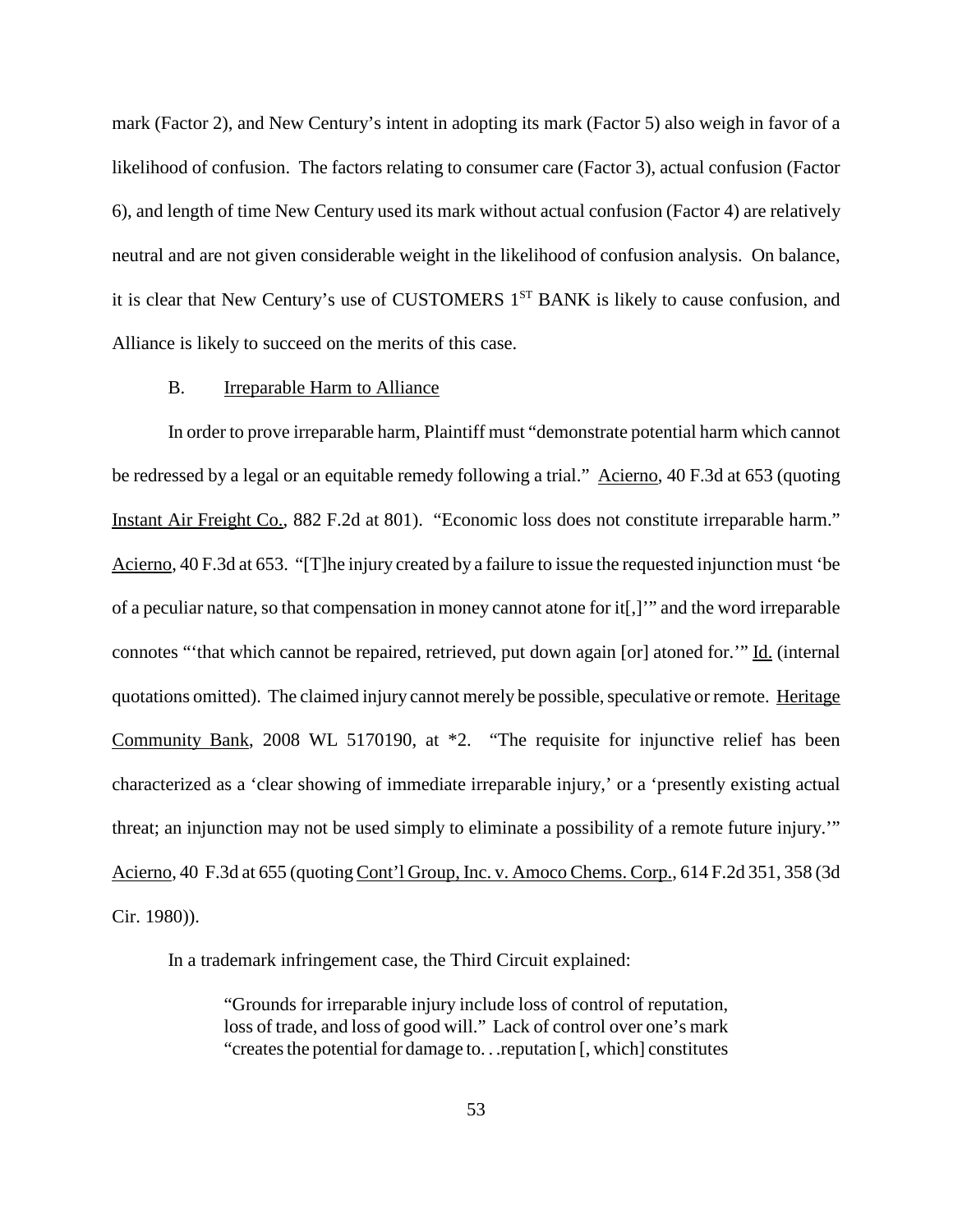irreparable injury for the purpose of granting a preliminary injunction in a trademark case." Thus, "trademark infringement amounts to irreparable injury as a matter of law." "[O]nce the likelihood of confusion caused bytrademark infringement has been established, the inescapable conclusion is that there was also irreparable injury."

Kos, 369 F.3d at 726 (internal citations omitted); see also McCarthy § 30:47 (explaining that potential damage to reputation constitutes irreparable injury for the purpose of granting a preliminary injunction in a trademark case); S & R Corp., 968 F.2d at 378 ("Finally, and most importantly for this case, trademark infringement amounts to irreparable injury as a matter of law.").

Since this Court has concluded that there is a likelihood of confusion between the marks, see section IV(A)(ii), there likewise would be irreparable injury to Plaintiff if a preliminary injunction is not granted at this time.

Furthermore, equitable considerations warrant the issuance of a preliminary injunction in this case. See Ebay, Inc. v. Mercexchange, LLC, 547 U.S. 388, 392-93 (2006). Over the past four (4) years, Alliance has built a reputation in the relevant market by providing community banking services under the mark CUSTOMER FIRST. Alliance has spent considerable time, money, and effort developing its services and relationships with customers under the "hub" of CUSTOMER FIRST. New Century's use of CUSTOMERS 1<sup>ST</sup> BANK as a name and mark in connection with nearly identical community banking services has and will irreparably harm Alliance by precluding it from exercising full control over its business reputation and good will. See Opticians, 920 F.2d at 195 ("[T]he most corrosive and irreparable harm attributable to trademark infringement is the inability of the victim to control the nature and quality of the defendants' goods.") (internal citations omitted). Accordingly, this factor weighs in favor of Alliance.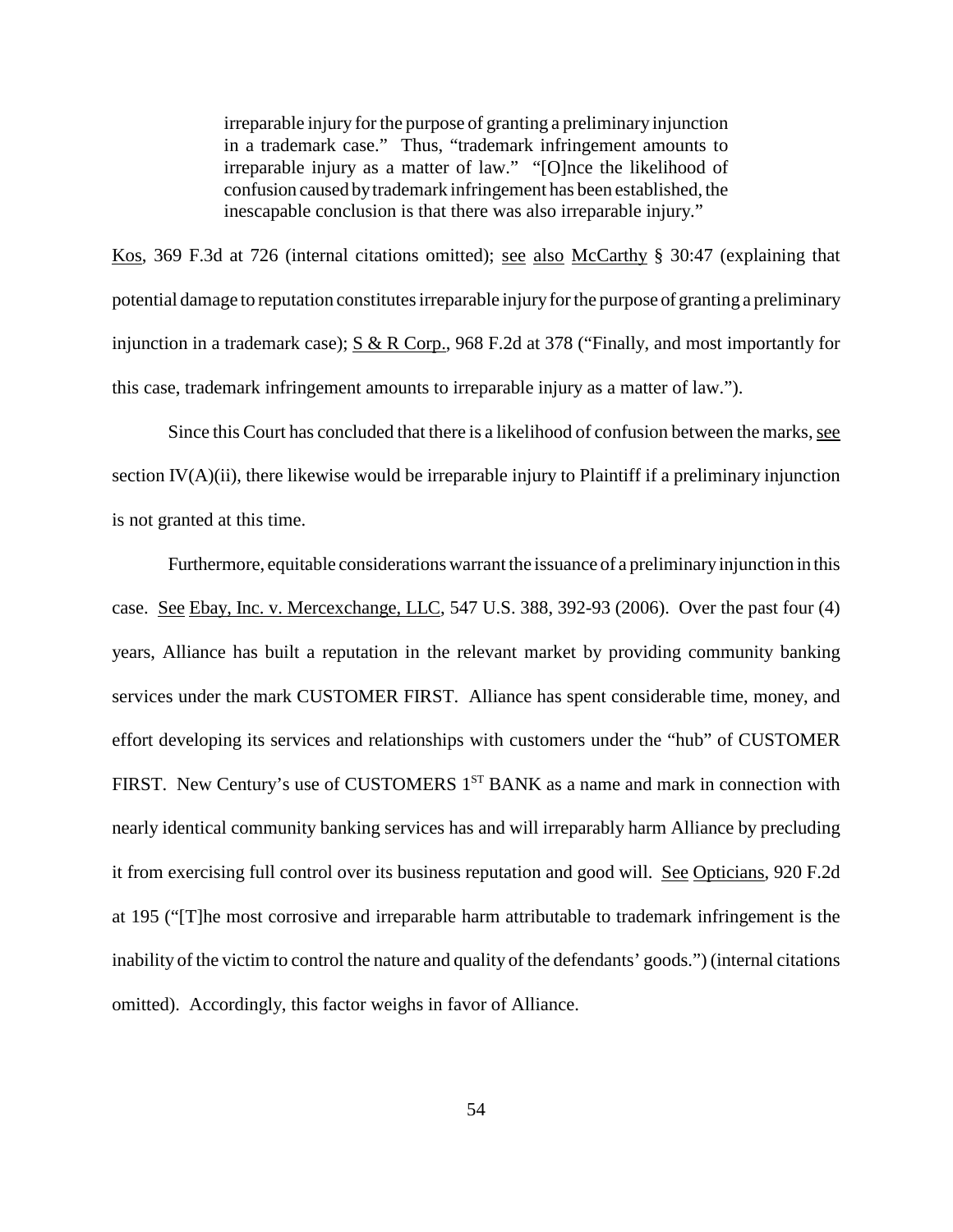## C. Irreparable Harm to New Century

In evaluating claims of irreparable harm to the defendant if the injunction is issued, the Third Circuit has looked to evidence of potential financial loss, whether the financial loss was self-imposed based on the choice of business name, and whether the defendant had any prior knowledge of the potential infringement. See Opticians 920 F.2d at 197 (finding that a party "can hardly claim to be harmed, since it brought any and all difficulties occasioned by the issuance of an injunction upon itself"); Novartis Consumer Health, Inc. v. Johnson & Johnson-Merck Consumer Pharm. Co., 290 F.3d 578, 596 (3d Cir. 2002). In describing irreparable harm, the Supreme Court has explained:

> The key word in this consideration is irreparable. Mere injuries, however substantial, in terms of money, time and energy necessarily expended in the absence of a stay, are not enough. The possibility that adequate compensatoryor other corrective relief will be available at a later date, in the ordinary course of litigation, weighs heavily against a claim of irreparable harm.

Sampson v. Murray, 415 U.S. 61, 90 (1974) (quoting Virginia Petroleum Jobbers Ass'n v. FPC, 259 F.2d 921, 925 (D.C. Cir. 1958)).

New Century estimates that the issuance of an injunction would cost the bank hundreds of thousands of dollars it expended on changing its name to Customers 1st Bank. (Taylor, Tr. 06/17/10 at 274:20-275:22.) However, "District Courts should consider financial damages when establishing and setting the bond for an injunction, not when deciding whether to grant it." Kos, 369 F.3d at 728. The costs for New Century to rename the bank, revise advertising materials, and create a new mark are compensable by money damages and do not constitute irreparable harm as a matter of law. New Century also argues that enjoining it from changing its name to Customers 1<sup>st</sup> Bank will affect its reputation and goodwill. As noted above, the Court has found that the transition from New Century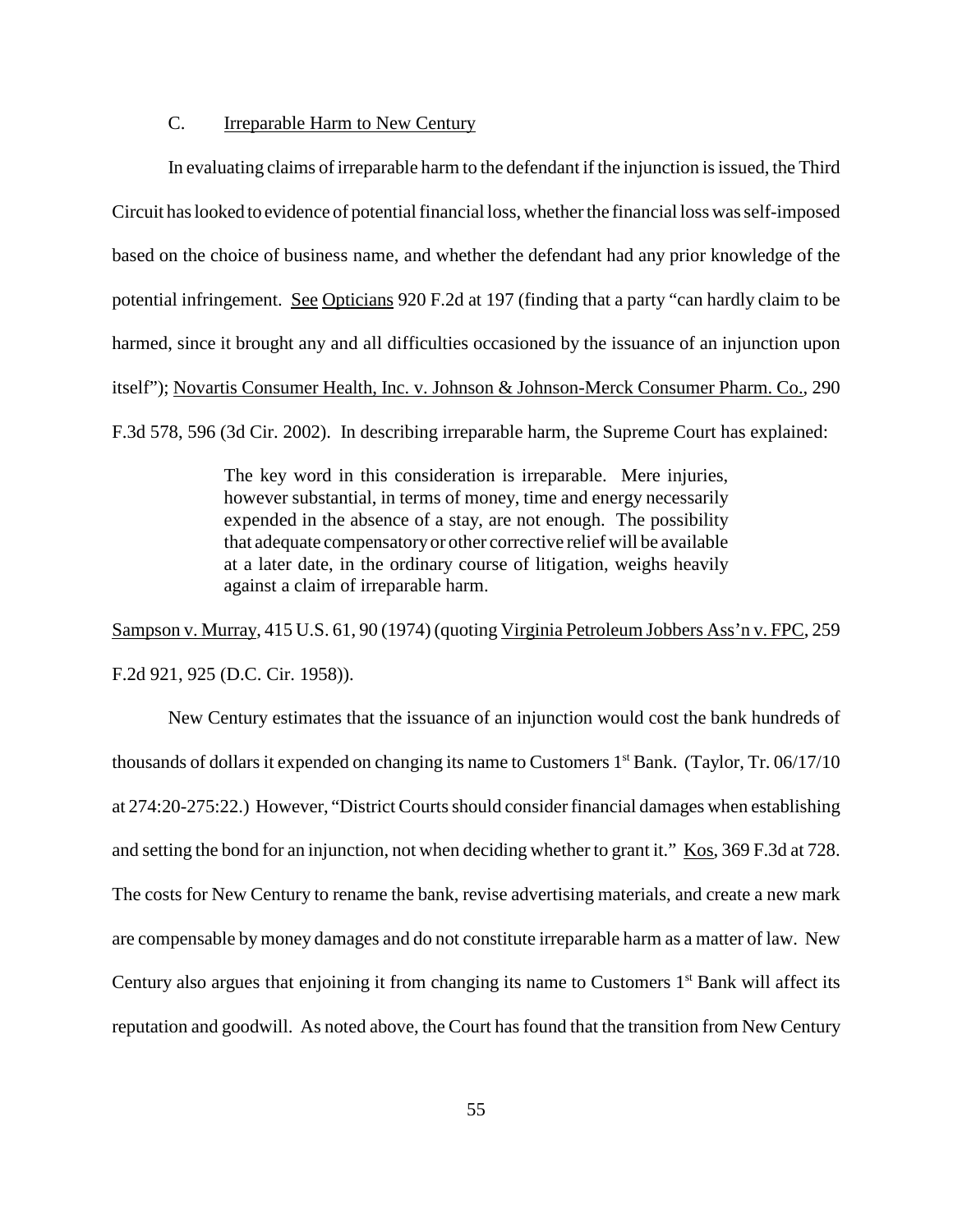to Customers 1<sup>st</sup> Bank is still in progress, the legal name of the bank will not change until about August 2010, and New Century adopted CUSTOMERS  $1<sup>ST</sup>$  BANK when its executives had knowledge of Alliance's registration and established use of the mark CUSTOMER FIRST. Consequently, the balance of harm in this case supports Alliance's entitlement to injunctive relief.

#### D. The Public Interest

"Public interest can be defined a number of ways, but in a trademark case, it is most often a synonym for the right of the public not to be deceived or confused." Opticians, 920 F.2d at 197. "Where a likelihood of confusion arises out of the concurrent use of a trademark, the infringer's use damages the public interest."  $S & R$  Corp., 968 F.2d at 379. Since this Court has concluded that there is a likelihood of confusion between the marks, see section  $IV(A)(ii)$ , there likewise would be harm to the public interest if a preliminary injunction is not granted at this time.

# **V. ALLIANCE IS REQUIRED TO POST A BOND**

Fed. R. Civ. P. 65(c) states in relevant part: "The court may issue a preliminary injunction or a temporary restraining order only if the movant gives security in an amount that the court considers proper to pay the costs and damages sustained by any party found to have been wrongfully enjoined or restrained." Accordingly, the Court will require that Plaintiff post a bond in the amount of \$150,000.

### **VI. CONCLUSION**

After evaluating the Lapp factors, this Court concludes that there is a likelihood of confusion between Alliance's mark CUSTOMER FIRST and New Century's mark CUSTOMERS 1<sup>ST</sup> BANK. As a result, this Court finds that Alliance is likely to succeed on the merits of this trademark infringement case under the Lanham Act, and Alliance will be irreparably harmed if a preliminary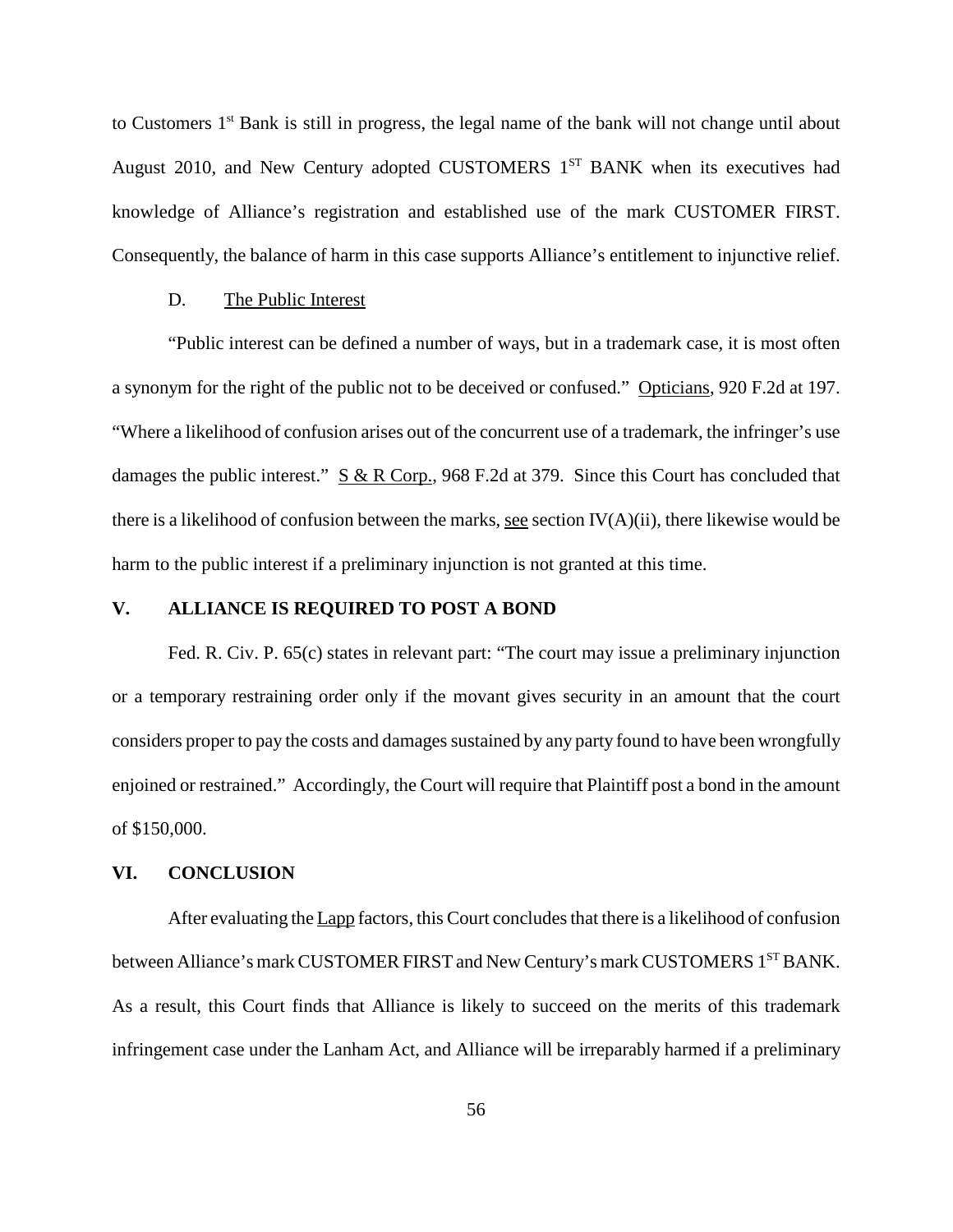injunction is not granted. Similarly, the likelihood of confusion would result in harm to the public if a preliminary injunction does not issue.

Alliance's request for a preliminary injunction prohibiting Defendant New Century Bank from using the name "Customers 1<sup>st</sup> Bank" or any similar name in commerce, and ordering Defendant New Century Bank to retract and impound all labels, signs, prints, packages, and advertisements bearing the name "Customers 1<sup>st</sup> Bank" or any variation will be granted. Accordingly, for the foregoing reasons, the Court will grant Plaintiff Alliance Bank's Motion for Preliminary Injunction. An appropriate Order follows.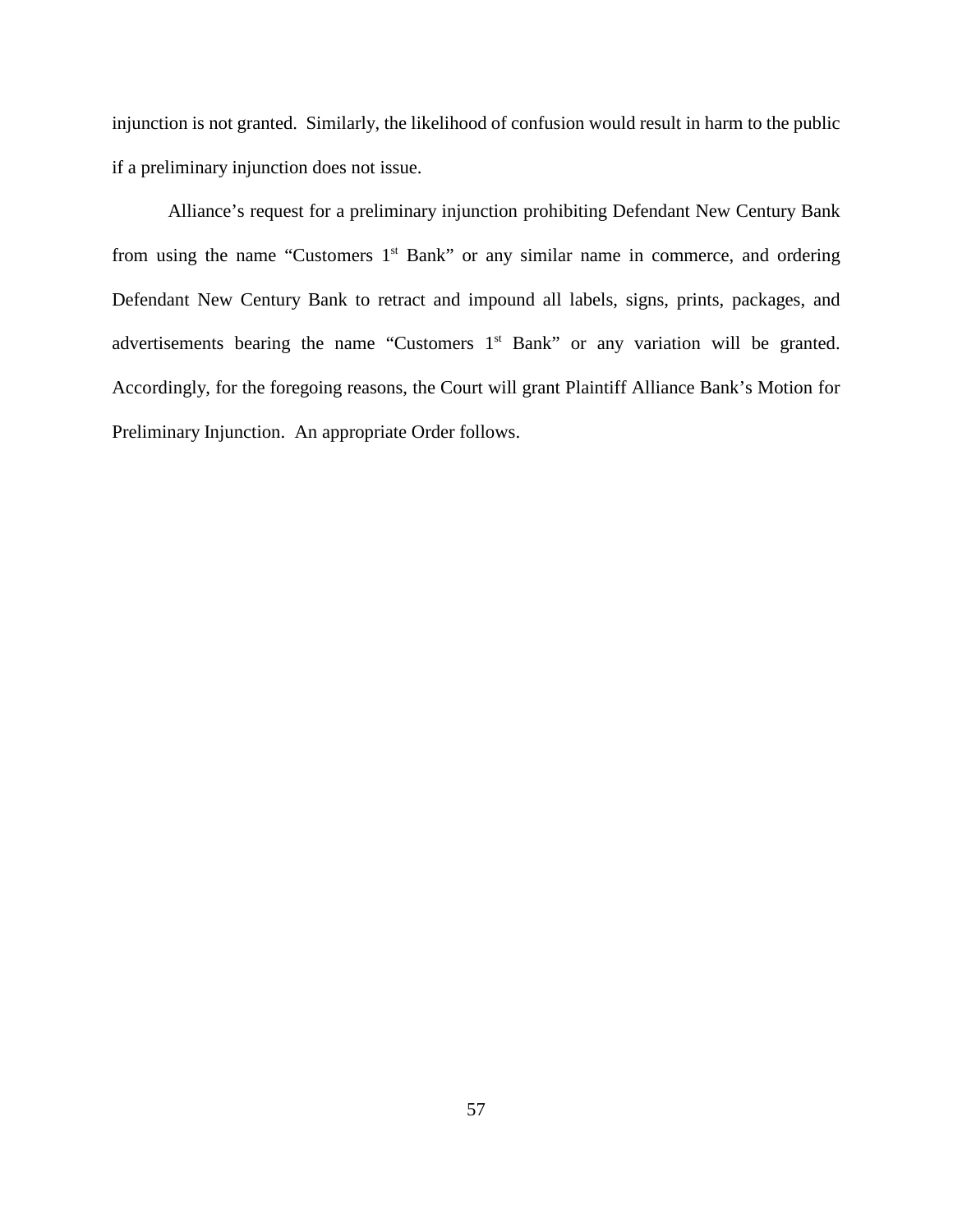# IN THE UNITED STATES DISTRICT COURT FOR THE EASTERN DISTRICT OF PENNSYLVANIA

| ALLIANCE BANK,    |                     |
|-------------------|---------------------|
|                   |                     |
| Plaintiff,        |                     |
|                   | <b>CIVIL ACTION</b> |
| v.                |                     |
|                   | NO. 10-2249         |
| NEW CENTURY BANK, |                     |
|                   |                     |
| Defendant.        |                     |
|                   |                     |

#### **PRELIMINARY INJUNCTION ORDER**

AND **NOW**, this 27<sup>th</sup> day of July 2010, upon consideration of Plaintiff's Motion for Preliminary Injunction (Doc. No. 2), Defendant's Response in Opposition to the Motion for Preliminary Injunction (Doc. No. 16), Plaintiff's Reply in Support of the Motion (Doc. No. 17), the filings of the parties and the evidence presented at the hearing held before this Court on June 17 and 18, 2010, and the oral argument held on June 29, 2010, and for the reasons set forth in the Court's Opinion dated July 27, 2010, it is **ORDERED** as follows:

1. Plaintiff Alliance Bank's Motion for a Preliminary Injunction is **GRANTED**.

2. Defendant New Century Bank, its officers, directors, principals, agents, servants, affiliates, employees, representatives, successors and assigns, and all those in privity or acting in concert or participation with Defendant, and each and all of them are hereby enjoined and restrained, pending the final hearing and determination of this action, from using CUSTOMER FIRST, CUSTOMERS 1<sup>ST</sup>, CUSTOMERS 1<sup>ST</sup> BANK, CUSTOMERS FIRST BANK or any phonetic equivalents, as a mark or name, or as a component of a mark, name or domain name, on and in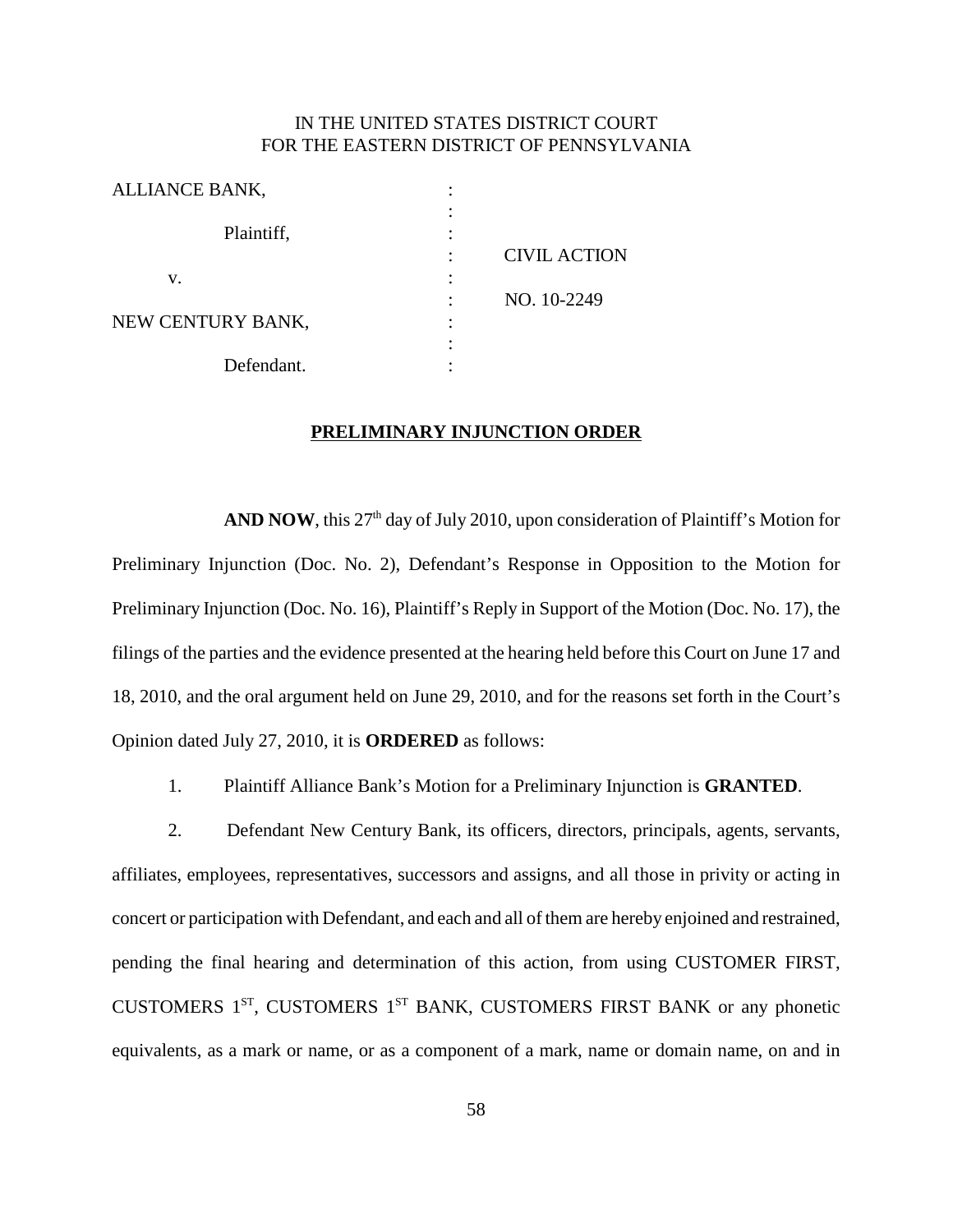connection with any banking and financial services not originating from or authorized by Plaintiff.

3. Defendant shall immediately cease and refrain from using in commerce, publishing or otherwise disseminating in any and all media (including, without limitation, Internet, television, radio, newspaper and other print, and direct mail) any advertising or promotion that uses or features CUSTOMERS  $1^{ST}$  and/or CUSTOMERS  $1^{ST}$  BANK or any other logo, trade name, or trademark which incorporates the mark CUSTOMERS  $1<sup>ST</sup>$  and/or CUSTOMERS  $1<sup>ST</sup>$  BANK.

4. Defendant shall immediately modify all signage on, in and around its branches to eliminate all use of CUSTOMERS  $1^{ST}$  and/or CUSTOMERS  $1^{ST}$  BANK in connection with banking services.

5. Defendant shall recall and destroy any and all marketing and promotional materials and packaging that contain the mark CUSTOMERS  $1^{ST}$  and/or CUSTOMERS  $1^{ST}$  BANK or any derivative, simulation, reproduction, counterfeit, copy, or colorable imitation thereof.

6. Pursuant to 15 U.S.C. § 1116(a), Defendant is further ordered to file with the Court and serve upon Plaintiff within thirty (30) days of service of this Order, a report in writing and under oath setting forth in detail the manner and form in which Defendant has fully complied with the instant injunction.

7. Thisinjunction may be enforced by proceedingsto punish for contempt, or otherwise, by this Court, or by any other United States District Court in whose jurisdiction Defendant and its officers, agents, servants, employees, affiliates, all persons in active concert or participation with, and/or any who receive actual notice of the Order by personal service or otherwise, may be found.